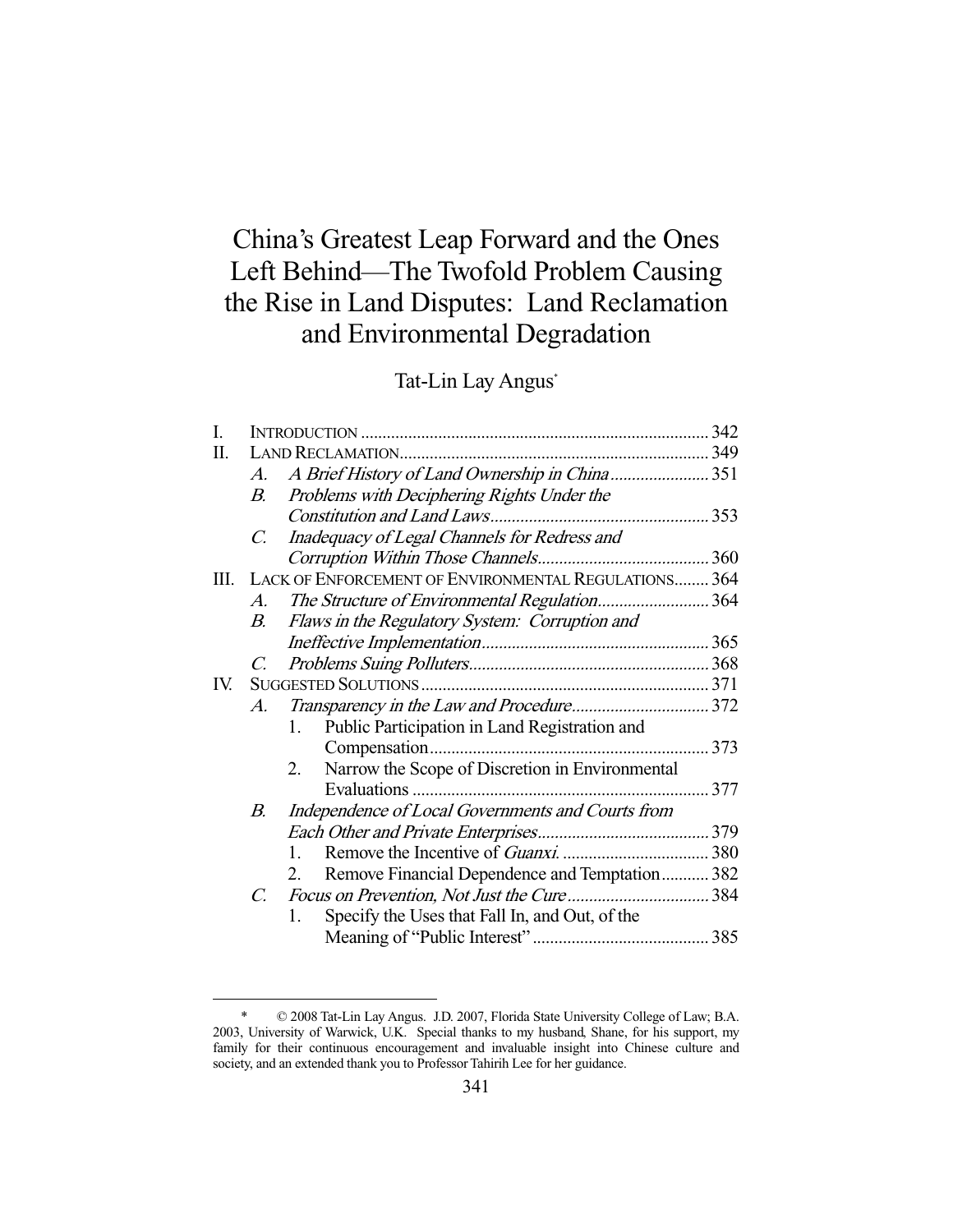|  | 2. Create Economic Incentives To Promote |  |
|--|------------------------------------------|--|
|  |                                          |  |
|  |                                          |  |

#### I. INTRODUCTION

-

China is one of the fastest growing economies in the world. $<sup>1</sup>$  Its</sup> GDP has been increasing at an astonishing rate of eight to ten percent every year over the past decade,<sup>2</sup> every ten days China builds a new power plant big enough to power whole cities in America,<sup>3</sup> and even the United States, a superpower in itself, cannot keep up in trade with this so-called "developing" country.<sup>4</sup> The benefits of rapid industrialization, foreign investment, and China's shift into a market economy are obvious—but at what cost?<sup>5</sup> Some recent headlines offer a clue:

Violent Protests Broke Out as Authorities Acquired Land Illegally in South  $China^6$ 

<sup>1.</sup> Eight Percent Rise Makes Nation Second Fastest Growing Economy, ECON. TIMES, Aug. 16 2006, at A26, available at http://www1.economictimes.indiatimes.com/articleshow/ 1896346.cms (stating that China is the fastest growing economy; India is second).

 <sup>2.</sup> See The U.S.-China Bus. Council, P.R.C. Economic Statistics, http://www.uschina. org/statistics/economy.html (last visited Jan. 10, 2008) (stating that China's GDP between 1997 to 2004 fluctuates at 9.3, 7.8, 8.4, 8.3, 9.1, 10, 10.1, 9.9%, respectively); see also Xie Fuzhan, Nat'l Bureau of Statistics P.R.C., The National Economy Maintained a Steady and Fast Growth in 2006 (Jan. 25, 2007), http://www.stats.gov.cn/english/newsandcomingevents/t20070125\_402382300. htm (stating that China's GDP grows 10.7% in 2006); China Quick Facts, http://web.worldbank. org (search "China Quick Facts"; then select "China—China Quick Facts" hyperlink) (last visited Mar. 28, 2008) ("Real GDP grew stronger than expected."). "China saw a 6-fold increase in GDP from 1984 through 2004." China Quick Facts, supra.

 <sup>3.</sup> See George F. Will, Inconvenient Kyoto Truths, NEWSWEEK, Feb. 12, 2007, at 72, available at http://www.msnbc.msn.com /id/16960409/site/newsweek/page/2/. Every 10 days China fires up a coal-fueled generating plant big enough to power San Diego. China will construct 2200 new coal plants by 2030. Id.

<sup>4.</sup> See U.S. Dep't of State, Study Documents Negative Impact of U.S. Trade Deficit with China (Jan. 11, 2005), http://usinfo.state.gov/ei/Archive/2005/Jan/12-31762.html ("U.S. trade deficit with China rose twenty-fold, from \$6.2 billion to \$124 billion. It is expected to increase another 20 percent in 2004, to \$150 billion.").

 <sup>5.</sup> The U.S.-China Bus. Council, Foreign Investments in China (Mar. 14, 2005), http://www.uschina.org/statistics/2005foreigninvestment.html.

 <sup>6.</sup> Chinaview, Violent Protests Broke Out as Authorities Acquired Land Illegally in South China (Feb. 26, 2007), http://www.chinaview.wordpress.com/2007/02/26/violent-protestsbroke-out-as-authorities-acquired-land-illegally-in-south-china/. On February 4, 2007, thousands of villagers protested against land acquisition and lack of compensation in Guangdong Province. Id. Over 100 acres of land was appropriated by local government to establish land for a gas company. Id. The gas company paid the party officials compensation to be disbursed to villagers but villagers did not receive any funds. Id. According to reports the local official who received the compensation had fled. *Id.* Thousands demonstrated outside the gas company and were attacked by unidentified men with metal clubs, butcher knives and guns. Id. Many injured were seniors, women and children. *Id.*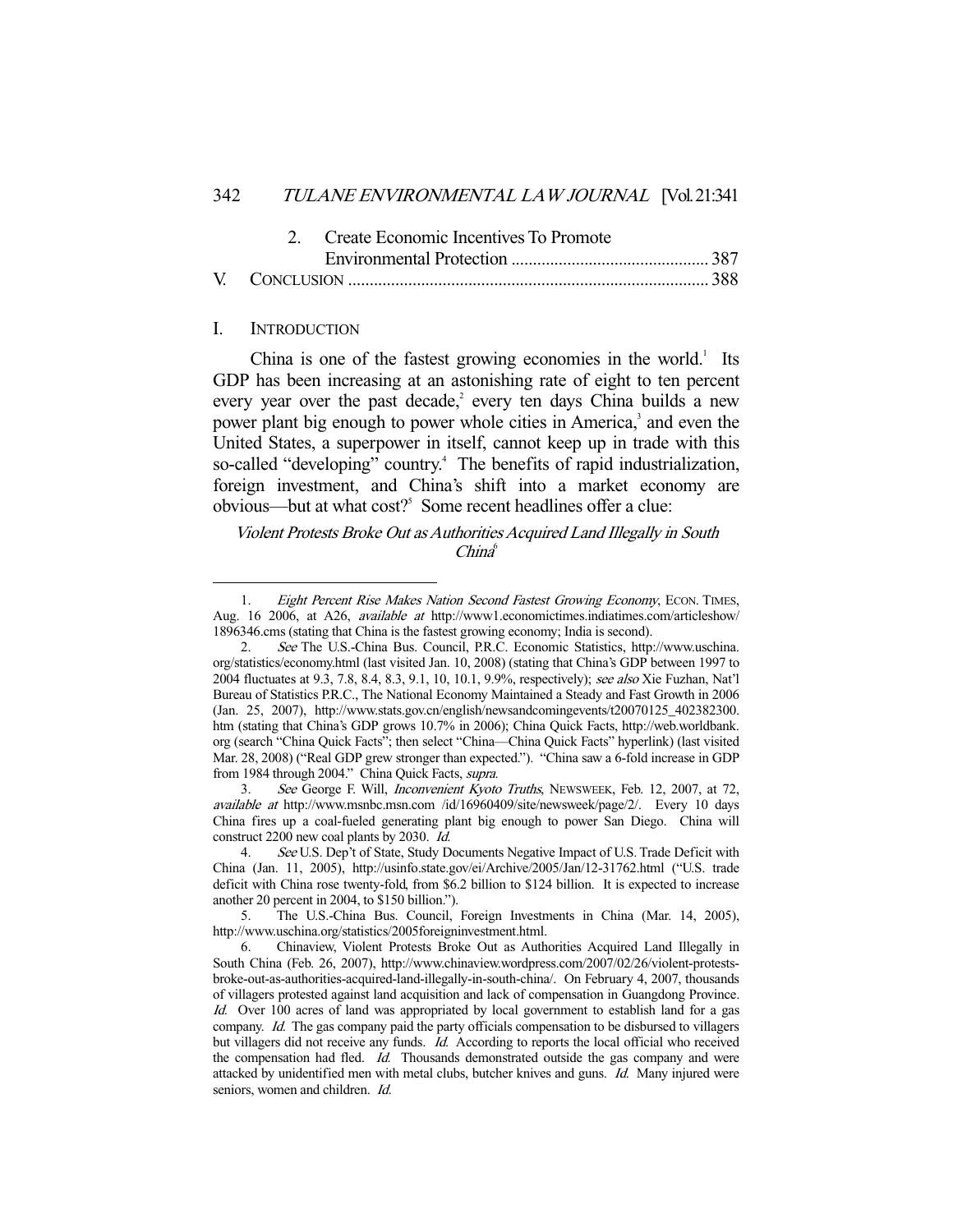-

#### Officials Held Hostage by Farmers in China<sup>7</sup>

## Police Open Fire on Rioting Farmers, Fishermen in China<sup>8</sup>

## Thousands of Chinese Villagers Protest Factory Pollution<sup>9</sup>

 According to widely publicized accounts and national statistics on the rise of rural unrest, land-related disputes are now among the top rural grievances in China,<sup>10</sup> and environmental protests have increased twentynine percent since the year 2000.<sup>11</sup> The twofold problem rests in unstable and unenforceable land rights. Even farmers lucky enough to secure land rights must then deal with the destruction of the land itself due to a lack of environmental regulation enforcement.

 For at least the past half-century, the rural population has struggled with the notion of protecting its property, and its rights. During the Communist revolution, private property was abolished and then replaced with communal farming. This change led to one of the worst famines of the twentieth century. Since this tragedy, the Chinese government has been slowly and reluctantly reintroducing partial property rights with the

<sup>7.</sup> Edward Cody, Officials Held Hostage By Farmers in China, WASH. POST FOREIGN SERV., Nov. 10, 2006, at A26, available at http://www.washingtonpost.com/wp-dyn/content/article/ 2006/11/09/AR2006110900874.html?nav+emailpage (reporting that hundreds of enraged villagers surrounded a granary in Guangdong province's Sanzhou village to protest inadequate compensation for land seized to build the granary).

<sup>8.</sup> Edward Cody, Police Open Fire on Rioting Farmers, Fishermen in China, WASH. POST FOREIGN SERV., Dec. 8, 2005, http://www.washingtonpost.com/wp-dyn/content/article/2005/12/ 08/AR2005120800821.html (reporting that paramilitary police and anti-riot units opened fire with pistols and automatic rifles for two nights on rioting farmers and fishermen who attacked them with gasoline bombs and explosive charges in protest of land confiscation).

<sup>9.</sup> Jim Yardley, Rural Chinese Riot as Police Try To Halt Pollution Protest, N.Y. TIMES, Apr. 13, 2005, at A3, available at http://www.nytimes.com/2005/04/13/international/asia/13cndriot.html?ex=1271044800&en=ab5109b63a9b9799 &ei=5088&partner=rssnyt ("Thousands of people rioted this week in a village in southeastern China, overturning police cars and driving away officers who had tried to stop elderly villagers protesting against pollution from nearby factories.").

 <sup>10.</sup> See Zhu Keliang et al., The Rural Question in China: Analysis and Recommendations Based on the Seventeen-Province Survey, 38 N.Y.U.J. INT'L L. & POL. 761, 766 (2006) (citing Zhao Ling, Rural Activism Seriously Changes: From Tax Disputes to Land Ownership, SOUTHERN WEEKEND, Sept. 2, 2004, at 5); Nat'l Bureau of Statistics (P.R.C.), China Statistical Yearbook 2005, First Trial Administrative Cases Accepted and Settled by Courts (2004), http://www.stats.gov.cn/tjsj/ndsj/2005/indexeh.htm (demonstrating that cases related to land are second only to disputes relating to city construction in the number of accepted and settled cases).

 <sup>11.</sup> CONGRESSIONAL-EXECUTIVE COMMISSION ON CHINA (CECC), 2006 ANNUAL REPORT, available at http://www.cecc.gov/pages/annualRpt/annualRpt06/index.php (last visited Mar. 28, 2008).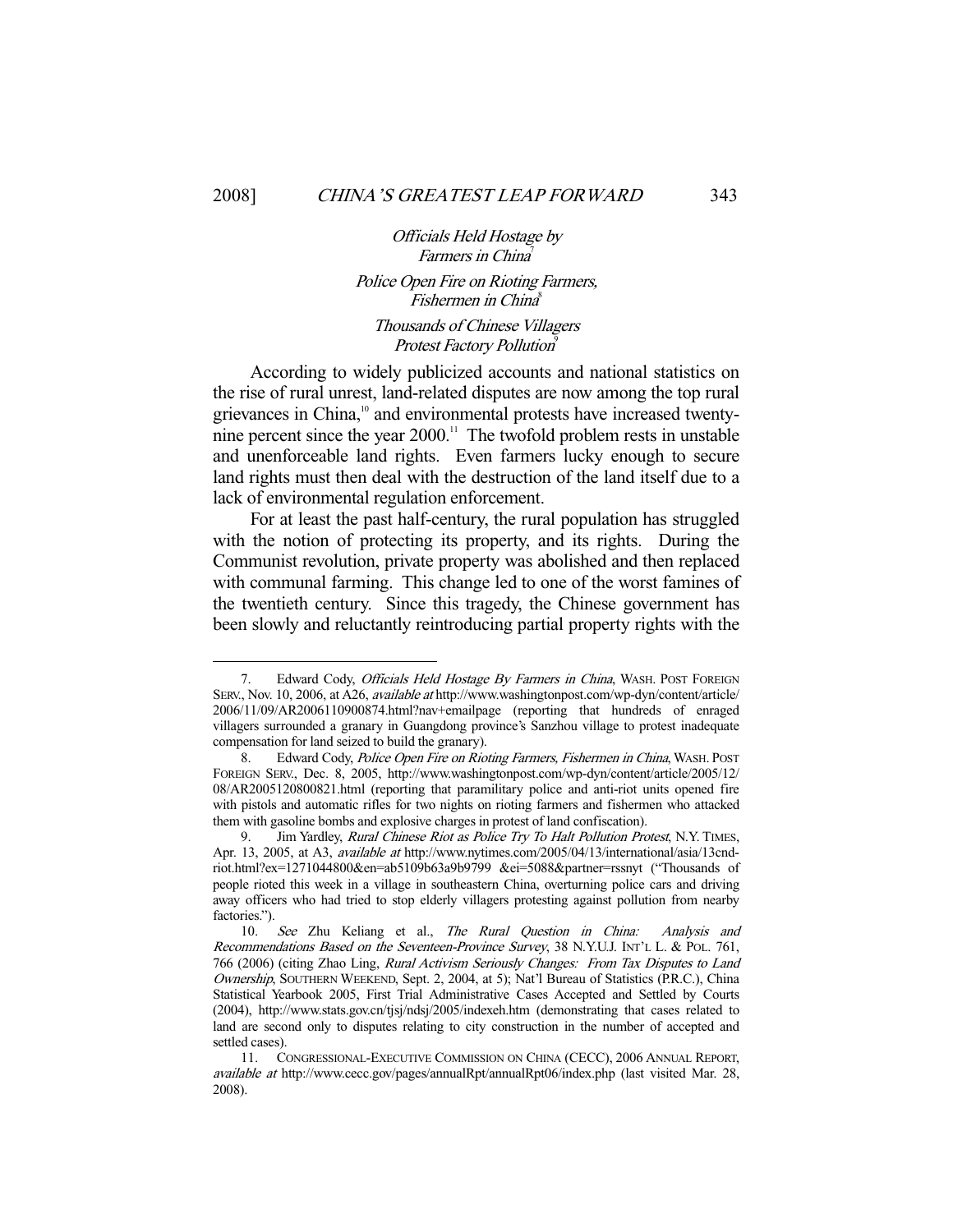goal of promoting productivity,<sup>12</sup> and farmers themselves have demanded even more protection of property and the revival of ownership rights.<sup>13</sup> Today, although the central government promises to protect private property, the controversial approval of the new draft property law in March 2007 illustrates that the government is, in reality, persistent in maintaining state and collective ownership of land for itself.<sup>14</sup> It is this unrelenting grip on land and the entrustment of land ownership to lower level land management schemes, which claim to act on behalf of the state and village interests, but in fact promote neither, that has led to an increasing number of riots and land disputes.<sup>15</sup> In particular, illegal land takings by local government officials under the veil of "public interest"16 and the inherent and unchecked power of the village leaders to readjust and recontract land without compensation<sup> $17$ </sup> has led not only to hostility and division among the collective unit, but also physical revolt due to frustration with the instability and unpredictability of land rights in the  $countr}$  countryside.<sup>18</sup>

<sup>12.</sup> See PETER HO, INSTITUTIONS IN TRANSITION, LAND OWNERSHIP, PROPERTY RIGHTS, AND SOCIAL CONFLICT IN CHINA 5 (2005).

<sup>13.</sup> See id. at 6; see also Keliang et al. supra note 10, at 769-70 ("From the late 1970s, several regions of China started to experiment with tearing down the collective farms and giving individual farmers limited freedom to farm. . . . the introduction of the HRS unleashed the energy and resources of millions of rural families and jump-started China's agricultural growth. . . . The HRS was an enormously successful reform, lifting the living standards of hundreds of millions of rural people, and was the driving force behind the single greatest povertyreduction achievement worldwide of the past three decades."); Kari Madrene Larson, A Lesson in Ingenuity: Chinese Farmers, the State, and the Reclamation of Farmland for Most Any Use, 7 PAC. RIM L. & POL'Y J. 831, 838-39 (1998) ("While the official government policy prior to 1983 clearly favored the preservation of the collective production system, independent farmers initiated the baogan daohu system in various regions of the country. Farmers secretly contracted with local officials in order to form individual plots of land. Though such actions were forbidden by the central government, the benefits of independent compared to collective farming were so attractive that farmers were willing to disobey the government.").

 <sup>14.</sup> Chinaview, Explanation on China's Draft Property Law 1 (Mar. 8, 2007), http://news. xinhuanet.com/english/2007-03/08/content\_5816944\_1.htm.

<sup>15.</sup> See Kevin O'Brien, *Implementing Political Reform in China's Villages*, 32 AUSTL. J. CHINESE AFFAIRS 35, 56-57 (1994) (stating that some village cadres are willing to sabotage popular participation to protect themselves from unruly villagers, while others feel they are populist cadres willing to defy state goals and duties to strengthen their own local standing and build a village following).

 <sup>16.</sup> See J.D. Ping Li, Rural Land Tenure Reforms in China: Issues, Regulations and Prospects for Additional Reform, in LAND REFORM: LAND SETTLEMENTS AND COLLECTIVES 7 (P. Groppo ed., 2003), available at http://www.fao.org/docrep/006/y5026e/y5026e06.htm (explaining that article 65 of the 1998 Land Administration Law allows takings for certain approved uses in the name of "public interest," but because this is not specifically spelled out, the state has virtually unrestricted power to expropriate land).

<sup>17.</sup> See Keliang et al., *supra* note 10.

<sup>18.</sup> See supra notes 6-8 and accompanying text.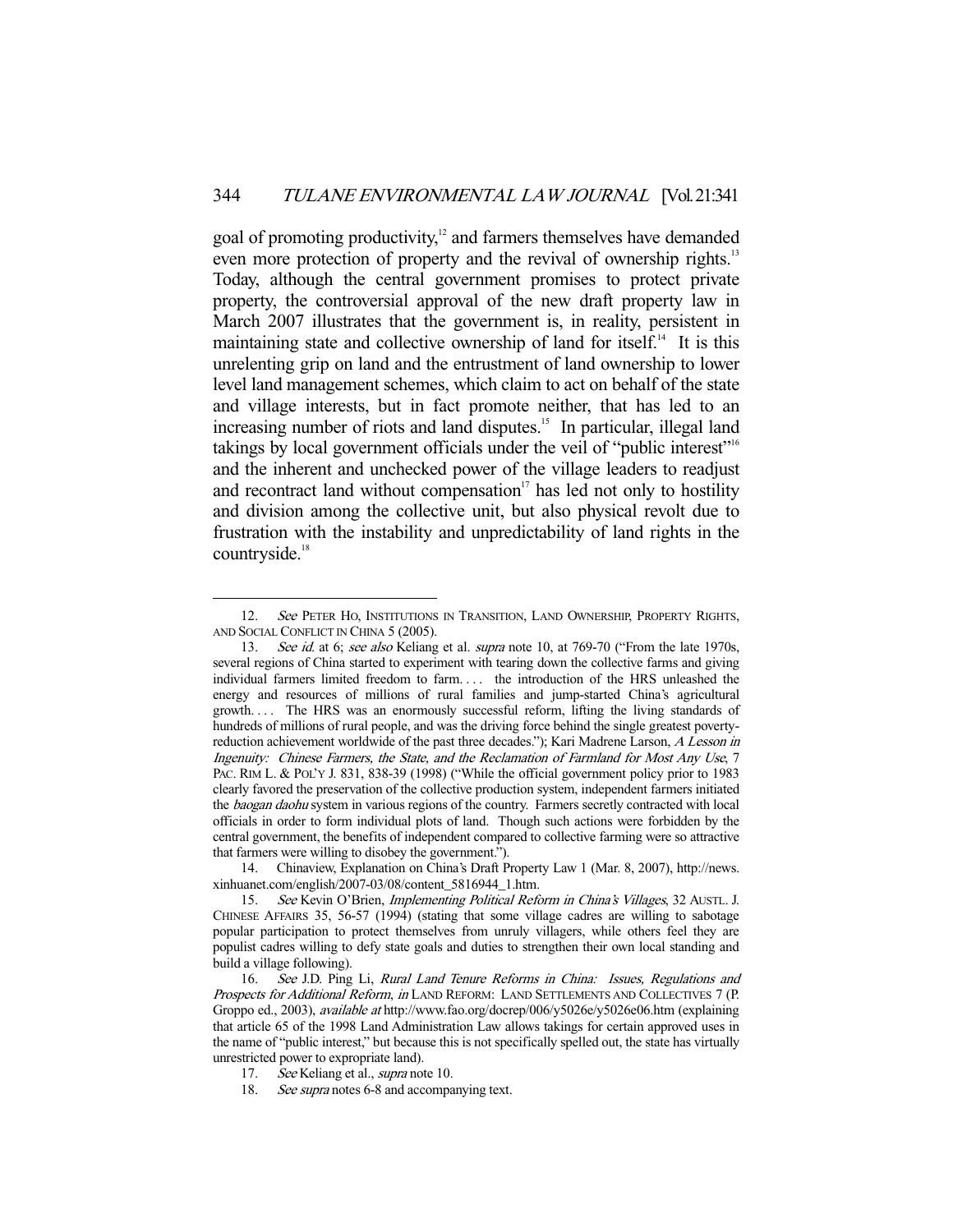To make matters worse, those who are lucky enough to have access to farmland face the escalating problem of pollution. As a result of China's blind rush towards rapid industrialization at the cost of environmental protection, China's environment is now one of the biggest concerns in the global community,<sup>19</sup> and China is considered one of the largest contributors to global warming.<sup>20</sup> On a macro level, China's courts and local State Environmental Protection Agency (SEPA) offices are flooded with complaints from women alleging that toxic pollutants caused birth defects in children.<sup>21</sup> Studies have discovered increased cancer mortality rates in heavily polluted rural areas,<sup>22</sup> and agricultural production is threatened by polluted water and acid rain.23 As the central government passes reforms intended to suppress environmental violations from above without providing sufficient supervision at the local level, implementation of idealistic environmental regulations has been replaced with lax enforcement, $24$  and even the concealment of

<sup>19.</sup> Stefan Lovgren, China's Boom Is Bust for Global Environment, Study Warns, NAT'L GEO. NEWS, May 16, 2005, http://news.nationalgeographic.com/news/2005/05/0516\_050516\_ chinaeco\_2.html ("Public health, social stability, and continued economic growth are all at risk as China continues to pollute its way to prosperity." (quoting Elizabeth Economy, a member of the Council on Foreign Relations)).

<sup>20.</sup> Michael McCarthy, China Crisis: Threat to the Global Environment, THE INDEPENDENT, Oct. 19, 2005, available at http://www.news.independent.co.uk/world/asia/article 320565.ece ("Because of their increasing reliance on coal-fired power stations to provide their energy, the Chinese are firmly on course to overtake the Americans as the world's biggest emitters of greenhouse gases, and thus become the biggest contributors to global warming and the destabilisation of the climate.").

 <sup>21.</sup> Abortion Woman Stops Factory Pollution, CHINA DAILY, June 18, 2005, http://www.chinadaily.com.cn.english/doc/2005-06/18/content\_452560.htm (reporting that a Shanghai woman sued a factory for emitting poisonous gases which she alleged caused chromosomal abnormalities in her unborn child).

 <sup>22.</sup> E.g., Adam Briggs, China's Pollution Victims: Still Seeking a Dependable Remedy, 18 GEO.INT'L ENVTL. L.REV. 305, 315 (2006).

 <sup>23.</sup> U.S. EMBASSY-BEIJING, THE COST OF ENVIRONMENTAL DEGRADATION IN CHINA, http://www.usembassy-china.org.cn/ sandt/CostofPollution-web.html (last visited Jan. 12, 2008). The Chongqing Environmental Protection Bureau found that nearly a quarter of the municipality vegetable crop was damaged by acid rain in 1993 and estimated damages to all crops and forests there totaled RMB 415 million (US\$65 million); acid rain falls on about a third of China territory. Id.

<sup>24.</sup> See Benjamin van Rooij, Implementing Chinese Environmental Law Through Enforcement, in IMPLEMENTATION OF LAW IN THE PEOPLE'S REPUBLIC OF CHINA 149, 151 (J. Chen et al. eds., 2002) ("After the basic framework of environmental law had been set up, it became apparent that such a system could not create the desired effect without effective implementation, which was recognized as being difficult. For example, in 1994 the State Council Environmental Protection Commission declared that: 'Laws are not complied with, enforcement is weak, and offences are not being prosecuted . . . (Enforcement should become) the core of environmental protection work.'").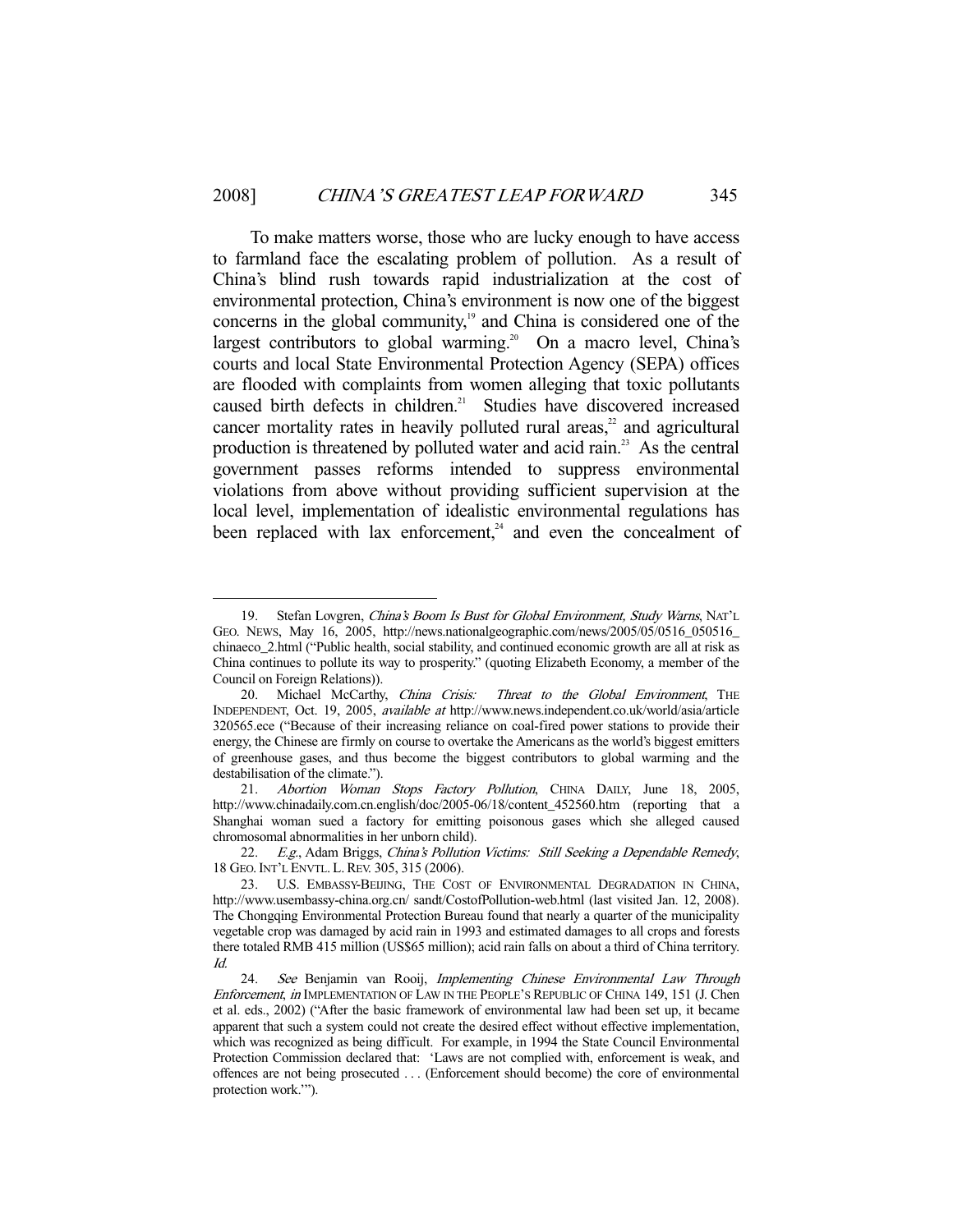environmental disasters in the name of prosperity and local protectionism.<sup>25</sup>

 Most of the works discussing the plight of rural residents in China tend to only focus on either insecure land rights or inadequate environmental protection. There are few works that address the need to tackle both of these issues simultaneously, in order to not only ensure that farmers have rights to land, but also that the land they have is actually fit for farming. Given that the government is adamant in promoting its "scientific approach to development"—a national philosophy involving the balancing of economic development and environmental sustainability—it only makes sense to tackle both land rights and the environmental protection of land at the same time.<sup>26</sup> In effect, the failure of one necessarily undermines the effectiveness of the other, and thus the scientific approach as a whole.

 In China's current situation, the failure of both secure land rights and environmental protection is intertwined. The lack of individual land rights provides unscrupulous officials with a loophole to transfer property to more productive and profitable enterprises, and such enterprises lack incentives to comply with environmental regulations. In turn, environmental degradation caused by lax enforcement is undermining the goals of the recent land reforms, which were aimed at appeasing rising rural unrest by securing investments and promoting productivity. First, the lack of individual land rights is perpetuated by the central government's persistence in placing land ownership and management powers in the hands of the village collective. However, it is this local decision-making body that takes land from the individual farmer and contracts it to the new enterprise despite its environmental risks. Given that the enterprise and village collective both operate to promote low cost production and high profits, the enterprise has little incentive to comply with expensive environmental regulations, and the collective has little incentive to enforce them. If individuals were given more secure and enforceable rights, this would reduce the power of the village collective to recontract land at will. Instead, power would be in the hands of the farmers, and any enterprise wishing to lease land would become answerable to the people that it will ultimately affect. This

<sup>25.</sup> Jim Yardley, Rules Ignored, Sludge Sinks China Village, N.Y. TIMES, Sept. 4, 2006, at A6, available at http://www.nytimes.com/2006/09/04/world/asia/04pollution.html.

 <sup>26.</sup> Lin Giu, Chinese Embassy U.K., China Improves Enforcement of Environmental Laws (Sept. 29, 2005), http://www.chinese-embassy.org.uk/eng/zt/Features/t214565.htm; The New Five Year Plan (Nov. 9, 2005), http://www.china.org.cn/english/2005/nov/148177.htm.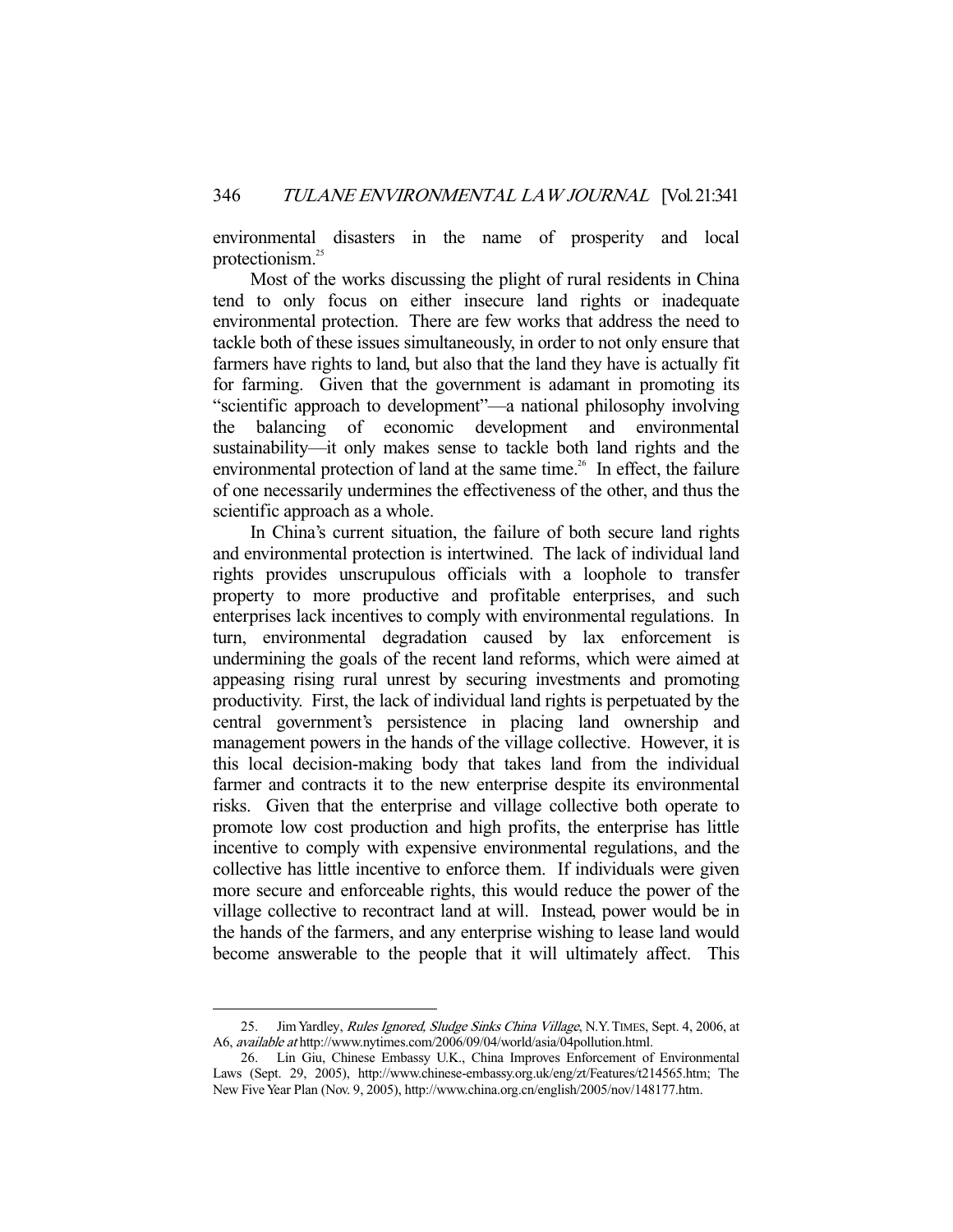accountability is more likely to induce compliance with environmental regulations.

 In the same vein, the lack of environmental enforcement is also undermining the goals of recent land reforms issued by the central government.<sup>27</sup> Over the past decade, the Chinese government has adopted numerous laws that were aimed at securing long-term land leases to promote investment and productivity and to subdue the tensions in the rural countryside.<sup>28</sup> However, farmers continue to riot today because environmental degradation is harming their land and living conditions. This degradation renders any investment in the land for production meaningless. Thus, because a farmer's life is tied to the land, aspirational hopes to pacify rural unrest become undermined by the reality of unenforced laws when both land rights and land protection goals are not successfully implemented.

 While many scholars and advocates have offered solutions that have not only been adopted by the Chinese government, but have also led to some progressive results, there are still flaws in the infrastructure that prohibit these reforms from being fully enforced and complied with.<sup>29</sup> This Article will discuss some of the suggestions put forward by members of the Rural Development Institute (RDI)<sup>30</sup>—which has been instrumental in advising the Chinese government on the existing reforms in China. This Article will also discuss recent reforms initiated by SEPA and how these reforms, while necessary, are still missing meaningful implementation at the grass-roots level. In particular, this Article will address the futility of China's aspirational goal of establishing a nationwide "scientific approach to development" imposed from above, while it ignores the power of grass-roots decision makers to subvert such ideals with interpretations and determinations of their own, for the interests of their own locality.<sup>31</sup> Furthermore, this Article will discuss the

 <sup>27.</sup> Yang Lei, Facts and Figures: China's Drive To Build a New Socialist Countryside (Mar. 5, 2006), http://english.gov.cn/2006-03/05/content\_218725.htm.

 <sup>28.</sup> Zhu Keliang, Rural Dev. Inst., Our Work: Current Programs China, http://www. vdiland.org/ourwork/ourwork\_china.html (last visited Mar. 28, 2008).

<sup>29.</sup> *Id.* (stating that the recommendations of RDI have resulted in the adoption of thirtyyear lease rights, the Land Management Law, and the Rural Land Contracting Law).

 <sup>30.</sup> The Rural Development Institute (RDI) was founded by Roy Prosterman, professor of law at the University of Washington and world expert on land reform. RDI has worked with China's central policy-makers on rural land tenure issues since 1987, and is the principal foreign advisor in a current reform under which eighty-five million families have received secure, thirtyyear land-use rights. Id. Zhu Keliang and Li Ping are staff attorneys for the Rural Development Institute. Id.

 <sup>31.</sup> CHIH-JOU JAY CHEN, TRANSFORMING RURAL CHINA, HOW LOCAL INSTITUTIONS SHAPE PROPERTY RIGHTS IN CHINA 180 (2004) ("It is the variation of social and political institutions in each locality that dictates variations in economic organizations and property rights relations.").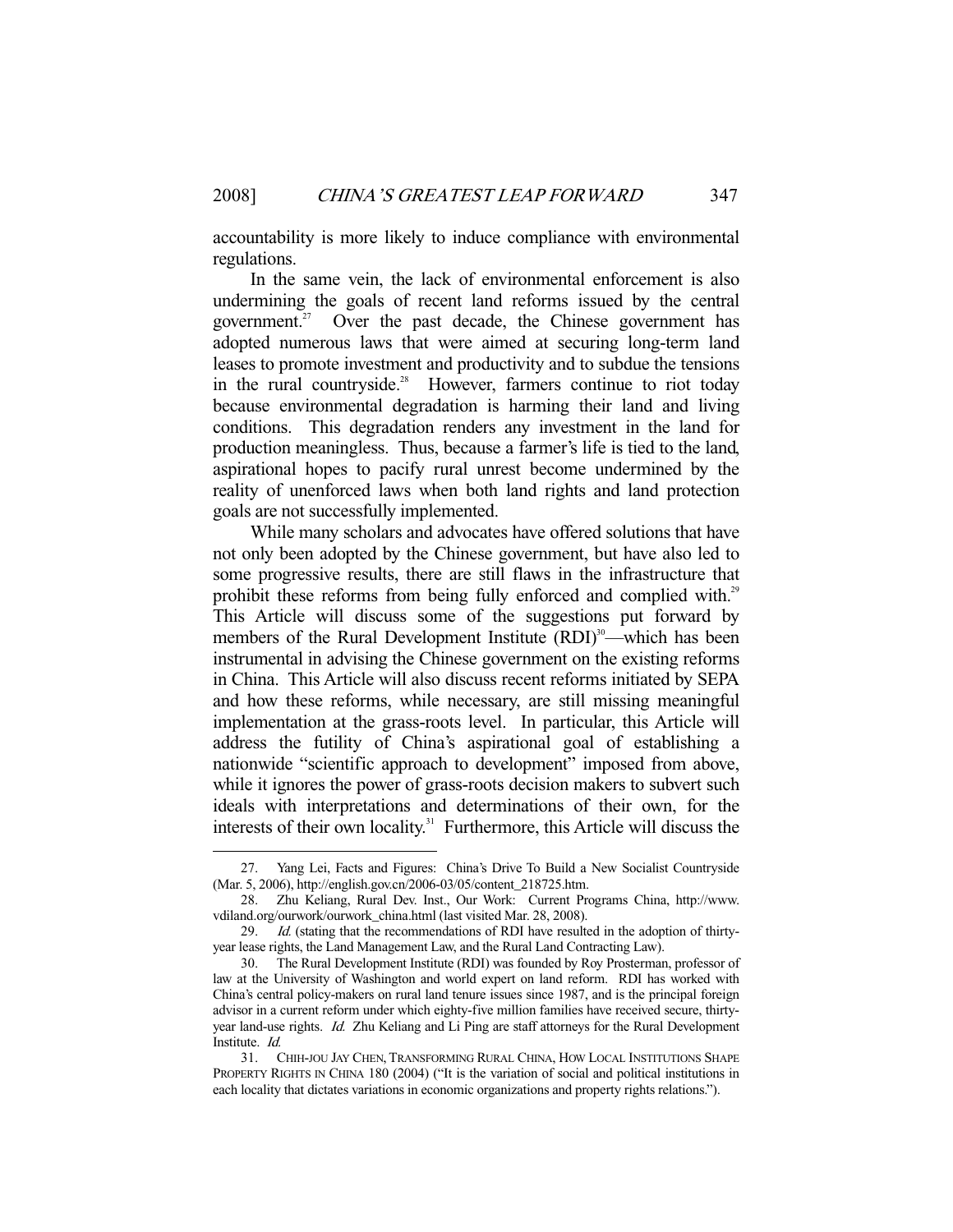weaknesses in entrusting the implementation of these schemes solely with the local governments and lower government entities. Instead, this Article suggests a three-pronged approach to removing the political and economic incentives, and the mask of officialdom, behind which corrupt local decision makers (local officials, village heads, and judges) are able to work. Specifically, this approach advocates transparency in both laws and procedures by using public participation and pressure to narrow the scope of discretion of grass-roots decision makers. Also, attempts to make local government and courts independent from each other and from private entities must be pursued by discouraging the use of guanxi and removing financial dependence and temptations. Finally, specific adjustments to existing schemes must be made to ensure more successful implementation, and ultimately the prevention of potential violations.

 Given that in 2006 China saw approximately 23,000 land-related riots—which calculates to about 2.6 riots every hour—the Chinese government is facing increasing pressure to appease the rural population before the farmers rise and revolt as they did a half-century  $a\alpha$ <sup>32</sup>. The suggestions in this Article are not implausible or unlikely, given the focus of recent reforms and public declarations on eradicating corruption in the government and courts,<sup>33</sup> and SEPA's recent attempts to expand their presence in local regions.<sup>34</sup> However, the recommendations that result in relinquishing or reducing the powers of the village collective to readjust land are less likely to be achieved in the immediate future. Rather, recent reforms have been aimed at ameliorating the standard of living of the rural population, instead of restricting the scope of land reclamation. The approval of the new property law essentially reinforced the powers of the collective and the exclusion of the rural population from receiving meaningful property rights.<sup>35</sup> In light of these recent changes, it is clear

<sup>32.</sup> Caught Between Right and Left, Town and Country, THE ECONOMIST, Mar. 8, 2007, available at http://www.economist.com/background/displaystory.cfm?story\_id=8815195 ("In the countryside and in the cities, property and land disputes have become a leading cause of social unrest. A senior official said in January that the number of 'mass incidents' in China had fallen to about 23,000 last year from 26,000 in 2005. But such figures are ill-defined and subject to political distortion.").

 <sup>33.</sup> 100,000 Officials Punished in 2006, CHINA DAILY, Feb. 14, 2007, http://www.china daily.com.cn/china/2007-02114/content\_809007.htm ("[T]he Chinese government has waged an ongoing battle against corruption, a problem that President Hu Jintao has warned is a threat to the party's legitimacy.").

 <sup>34.</sup> Chinese Embassy U.S., China To Install 3 More Regional Environment Centers (May 5, 2006), http://www.china-embass>.org/eng/gyzg/t250617.htm.

 <sup>35.</sup> While controversial in creating private property rights that in practice only benefit urban residents, in reality it does little to help the rural population and even reaffirms the government's intent to exclude farmers on collectively owned land from certain property rights enjoyed by urban residents on state owned land.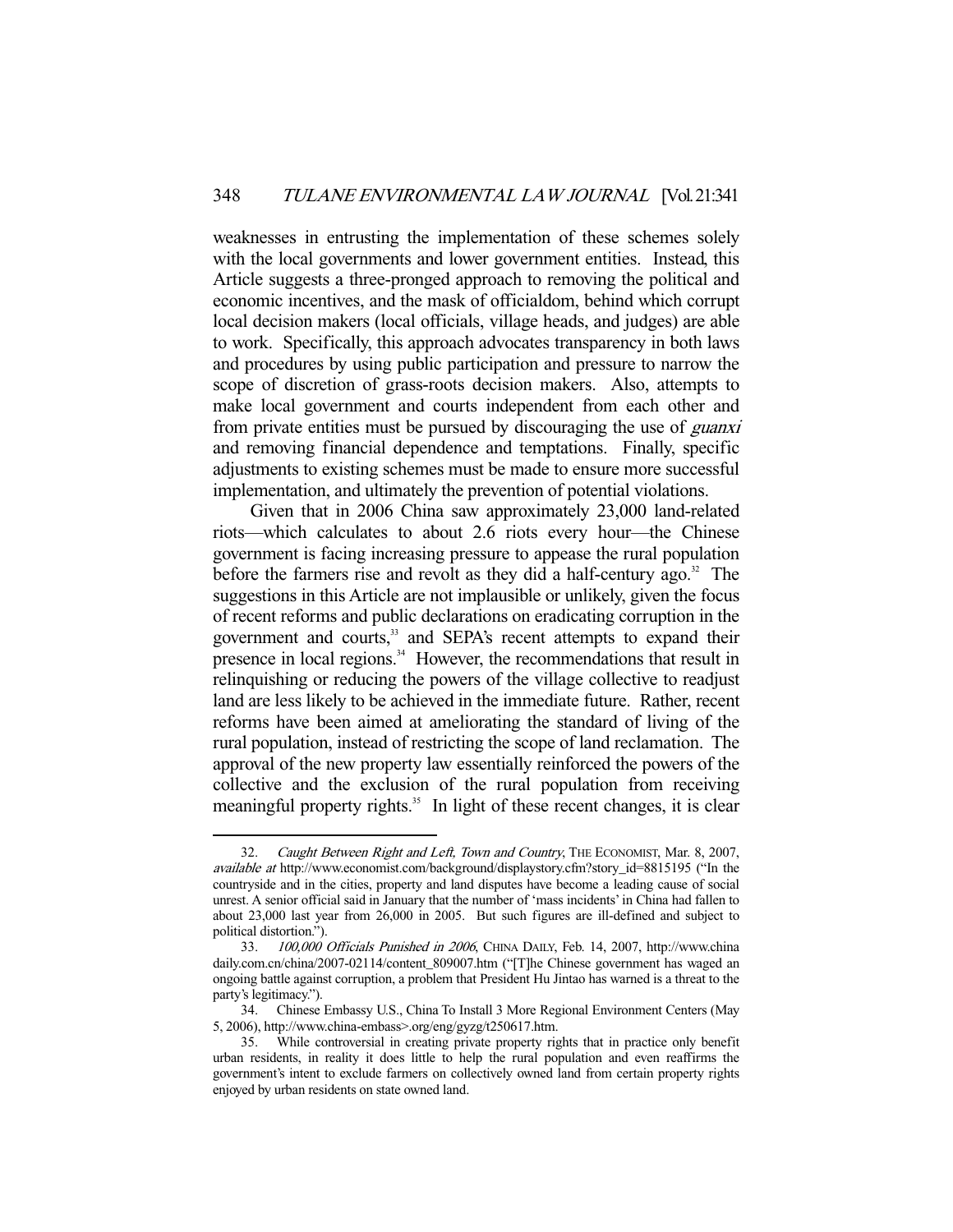that the central government intends to continue limiting rural land rights. However, these limits need to change if the government wishes to end the long run of rural unrest.

 To highlight the importance and urgency of the problems facing the rural population, Part I of this Article will discuss: the history and framework in which these local decision makers work; the political, financial, and personal pressures the local decision makers face in the property distribution context; and the potential impact of China's new property law, approved in March 2007. Part II will discuss the pollution problem faced by the farmers who are actually able to hold on to land, the limitations on effective implementation, and the lack of environmental enforcement. Part III will suggest solutions through the threepronged approach that may offer China long-term stability in the protection of land through the enforcement of laws, as opposed to shortterm suppression of violations. Finally, this Article will conclude with some observations on the future of Chinese farmers and their cameo role in China's greatest leap forward.

## II. LAND RECLAMATION

 It has long been recognized that there is, and has been, a widening gap between the rural and urban lives of Chinese citizens in terms of individual income, access to health insurance, and education.<sup>36</sup> In 2006, the National People's Congress (NPC) announced its eleventh five-year plan focusing its attentions on rural reform. The NPC's plan called for the abolition of the agricultural tax to increase rural income, free public school education for rural children, and even new rural insurance to subsidize medical care for the 800 million farmers who cannot afford to see a doctor.<sup>37</sup> Despite such valiant attempts to raise the standard of living of the country's most destitute and ignored people—and the

 <sup>36.</sup> See Facts and Figures: Widening Gap Between China's Urban, Rural Areas, PEOPLE'S DAILY ONLINE, Mar. 3, 2006, http://english.people.com.cn/200603/03/eng20060303\_ 247425.html ("The average income of urban residents was 2.57 times that of rural residents in 1978, but the gap expanded to 3.22 times in 2005. In particular, the gap has widened markedly since 1997 . . . . The ratio of lecturer-level teachers in rural primary schools was 35.9 percent in 2004, 8.9 percentage points lower than that in urban primary schools .... Eighty percent of medical resources are concentrated in cities. Only 22.5 percent of rural people are covered by rural cooperative medical care system."); Boost Farmers' Incomes, CHINA DAILY, July, 10, 2006, http://www.chinadaily.com.cn/bizchina/2006-07/10/content\_637310.htm ("[T]he latest income growth figure shows the trend of a widening rural-urban wealth gap has not been effectively stopped, not to mention being reversed. China's urban residents make on average three times what their rural cousins earn, and their income increased by 9.6 per cent last year.").

 <sup>37.</sup> Lei, supra note 27.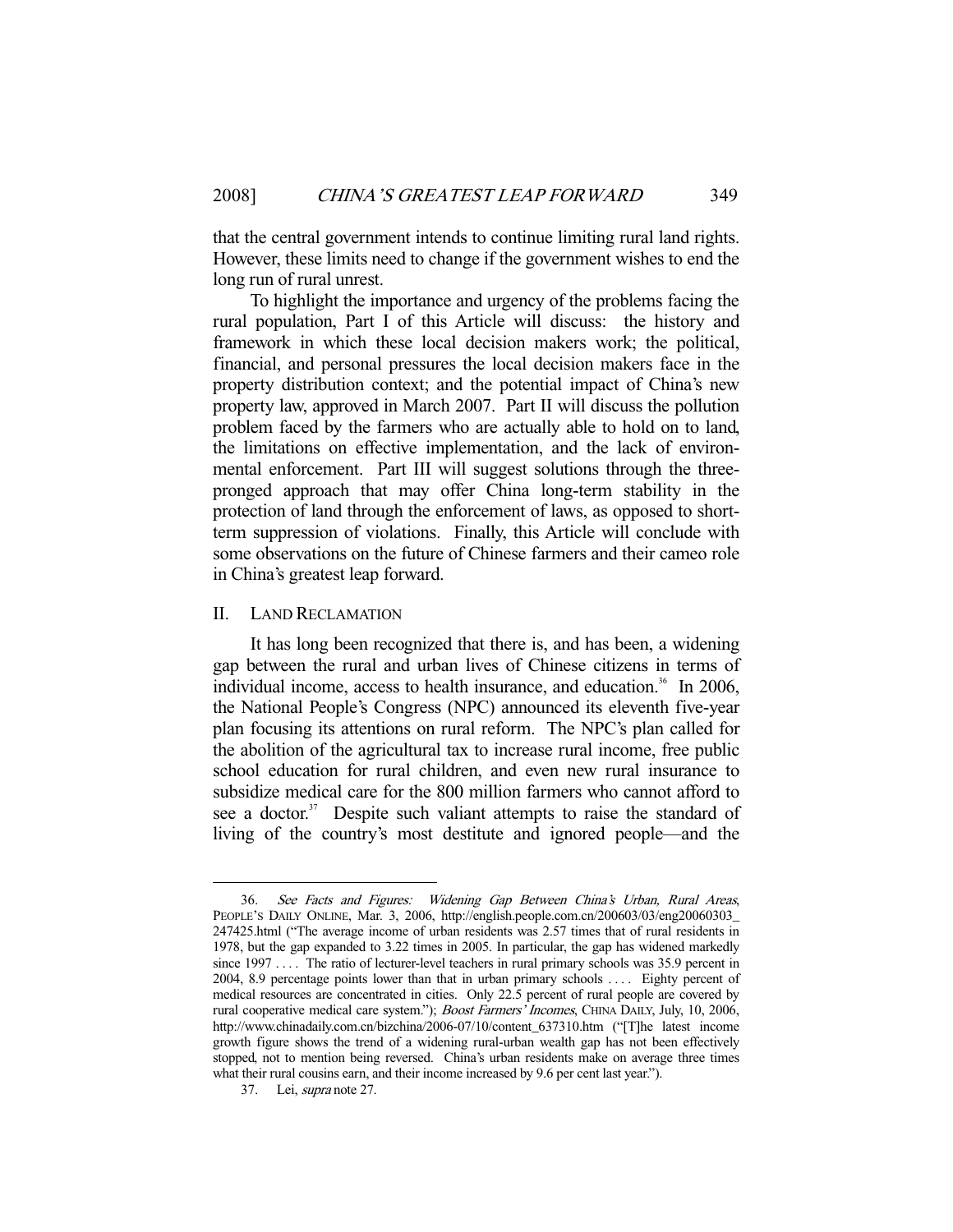apparent successes, according to national reports—land riots continue to plague the countryside.<sup>38</sup>

 For many years, scholars believed the problem lay in unclear and undefined property rights, which lead to insecure land tenure and ultimately left farmers vulnerable to the village collective and local officials.39 However, the Rural Land Contracting Law (RLCL) was then adopted in 2002<sup>40</sup> The RLCL defined rural property rights, the responsibilities of the collective and the individual households, and a system for dispute resolution for the first time.<sup>41</sup> Nonetheless, land riots are still prevalent to this day, which suggests that the problem may be more than a mere lack of definition. Rather, as discussed below, the issues fueling rural unrest in China are much more deeply rooted. In fact, the issues are embedded in the structure of the rural land management system, which lacks accountability and transparency. This makes the current land management system fertile ground for corrupt practices, and the lack of competence and independence makes the implementation of any reform almost impossible.

 A recent incident helps illustrate the discontent and frustration resulting from the above inadequacies. In November 2006, in Sanzhou village, Guangdong province, hundreds of enraged farmers held local officials and investors hostage inside a granary for nearly twenty-four hours.<sup>42</sup> The farmers claimed the granary had been built on land seized by local officials, who then sold the land for development.<sup>43</sup> While compensation for the land had been paid to the village collective, the farmers believed that "[t]he amount investors paid for the land was significantly higher than the compensation farmers actually received,<sup>\*\*4</sup>

<sup>38.</sup> See Chinese Farmers Better Off By Average 133 Yuan, CHINA DAILY, Dec. 28, 2006, http://www.chinadaily.com.cn/bizchina/2006-12/28/content\_769871.htm (stating that China's 900 million farmers were an average 133 yuan (17 U.S. dollars) better off this year after the government scrapped the agricultural tax); Chinese Farmers' Income Grows 11.4% in First Nine Months, CHINA DAILY, Oct. 20, 2006, http://www.chinadaily.com.cn/bizchina/2006-10/20/ content\_712876.htm ("According to the Ministry of Agriculture, the abolition of the agricultural tax on January 1 this year has reduced farmers' per capita annual tax burden by 140 yuan (18 dollars) compared with 1999.").

 <sup>39.</sup> See, e.g., Larson, supra note 13, at 831; Ping Li, supra note 16, at 9.

 <sup>40.</sup> Rural Land Contracting Law (promulgated by the Standing Comm. of the Nat'l People's Cong., Aug. 29, 2002, effective Mar. 1, 2003) (P.R.C.), translated in http://english.gov.cn/ laws/2005-10/09/content\_75300.htm.

<sup>41.</sup> *Id.* Rural Land Contracting Law is the popular name and will be used throughout the remainder of the Article.

 <sup>42.</sup> Cody, supra note 7.

 <sup>43.</sup> Id.

 <sup>44.</sup> Id.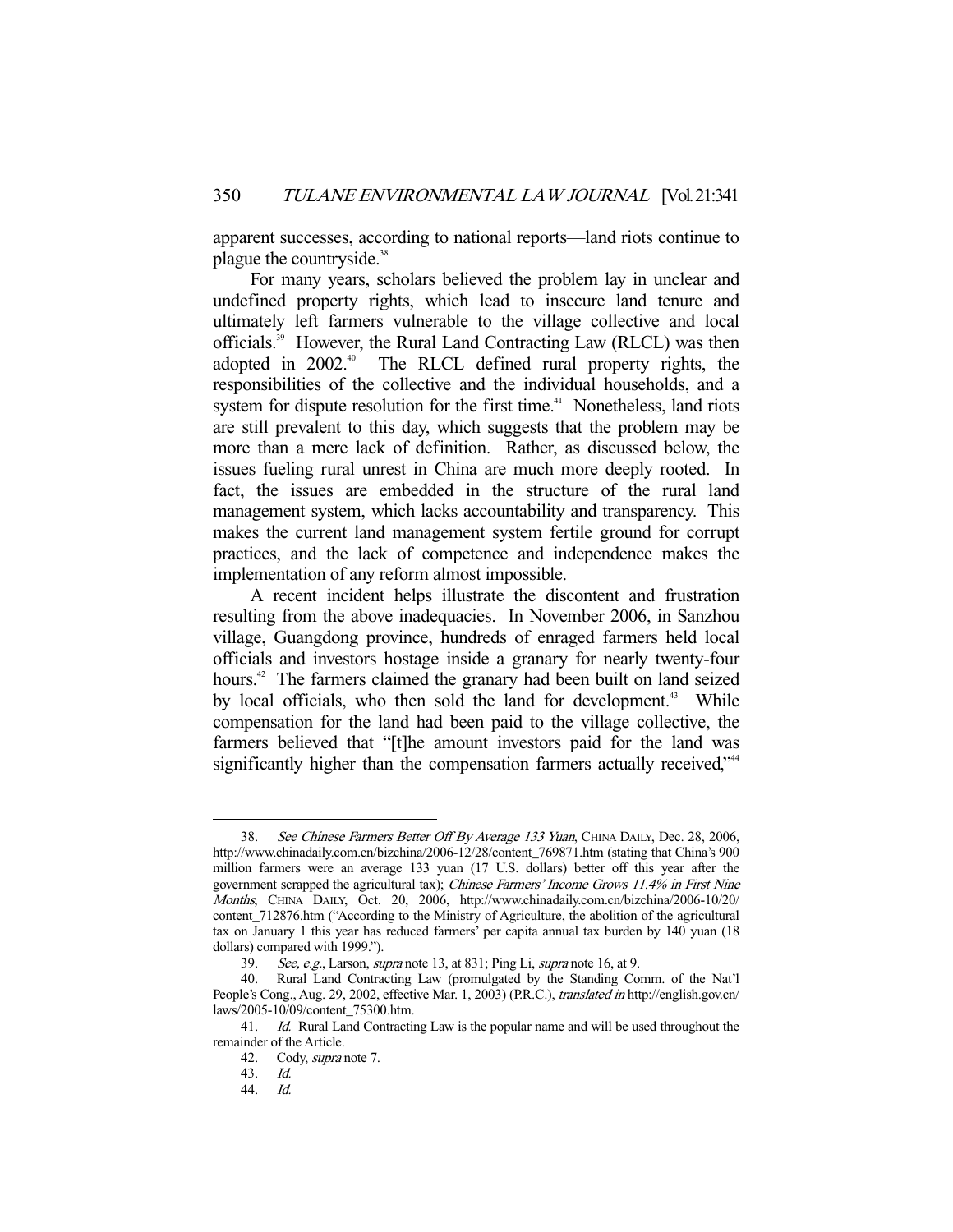and suspected that corrupt officials pocketed part of the difference.<sup>45</sup> Eventually, riot police were able to force their way into the granary to release the hostages.46 However, when the officials were asked about the allegations of corruption, they responded by directing the inquiry to the provincial propaganda department, which in turn claimed to know nothing about it. $47$  With that, the incident went unresolved, and the investigation dead-ended, leaving undercompensated farmers without redress.<sup>48</sup>

## A. A Brief History of Land Ownership in China

 Historically, Chinese farmers have been more than familiar with the notion of shifting property rights. Over the past sixty years, China's rural economy has flip-flopped from private ownership to communal collectivization, and now to a state of limbo of unclear and unstable rights due to the government's intent on maintaining parts of the collective approach, but also recognizing the economy's need for the revival of private autonomy.<sup>49</sup>

 Prior to the 1949 Communist revolution, Chinese farmers worked on independent farms owned by wealthy landlords in a privatized property system.<sup>50</sup> However, with the Communist revolution came land confiscation and collectivization, bound within the ideals of the Great Leap Forward.<sup>51</sup> Land was taken from the rich and redistributed to the poor—the farmers who actually worked the property<sup>52</sup>—and private property was replaced with the "hukou" (resident permit) system of communal production.<sup>53</sup> Rural restructuring under this system involved collectivizing various single farms into larger communes.<sup>54</sup> Farmers' rights to land were severed, and they were forbidden to buy grain from other farms, effectively forcing them to remain and work the land they were given.<sup>55</sup> Tragically, this crusade did not result in any great leaps

 <sup>45.</sup> Id.

 <sup>46.</sup> Id.

 <sup>47.</sup> Id.

 <sup>48.</sup> Id.

<sup>49.</sup> See generally Chinaview, supra note 14 (explaining that the draft property law reiterates that the state and the collective are the sole land owners, but private individuals have limited rights to land use).

<sup>50.</sup> See Ho, *supra* note 12, at 5-6.

 <sup>51.</sup> Id. at 6.

 <sup>52.</sup> Id.

 <sup>53.</sup> Larson, supra note 13, at 831.

 <sup>54.</sup> Id. at 835.

 <sup>55.</sup> Id. at 831.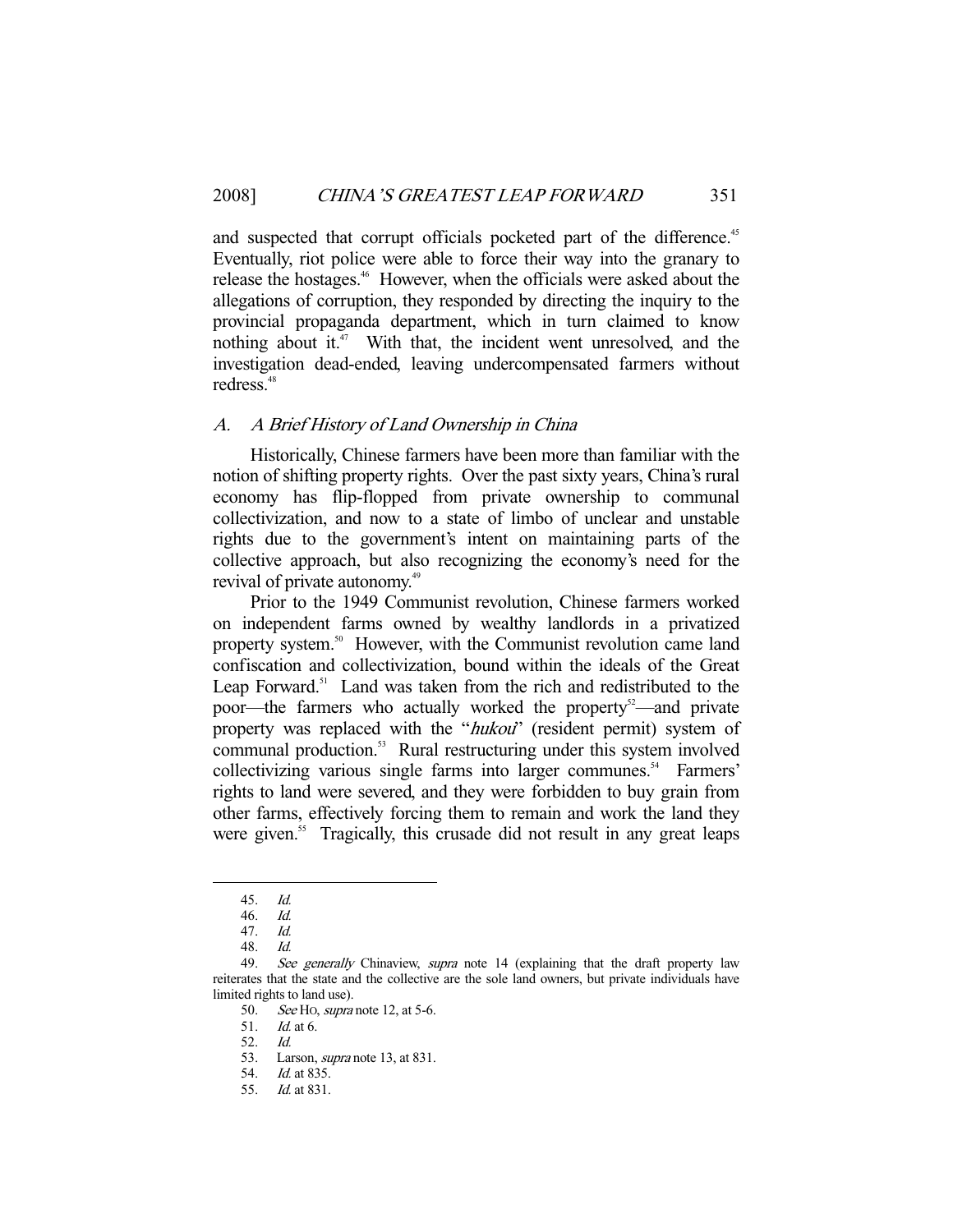forward, but instead China fell several steps backward.<sup>56</sup> Unable to purchase grain from more productive collectives, less productive farmers were forced into starvation, with deaths estimated at fifteen to forty million.<sup>57</sup>

 Thus, during the 1970s, China saw various attempts to stabilize the declining economy. Initially, the government broke down the commune system into smaller collectives and allowed small family plots to be farmed for personal use once again.<sup>58</sup> Then, as the economy began to stabilize,<sup>59</sup> farmers took it upon themselves to make clandestine arrangements with local officials to contract individual plots of land, despite individual ownership still being illegal.<sup>60</sup> Even though the government was determined to hold rural farmers to the collective system, it recognized the immediate increase in production with individual plots. The state adopted this semi-private system legally in  $1980<sup>61</sup>$  to induce more production in the countryside, and ultimately to limit the individual's control over land.<sup>62</sup> Under this "*baogan daohu*" (household responsibility) system, the village collective had the authority to contract land to individuals based on the individual household's family size (on an equal per capita basis) for a specific number of years.<sup>63</sup> Although the land was still owned by the collective, the government finally gave back to individual farmers the autonomy to make land use decisions.<sup>64</sup>

-

60. Larson, supra note 13, at 838-39.

<sup>56.</sup> Ho, *supra* note 12, at 6.

<sup>57.</sup> Larson, *supra* note 13, at 835.

 <sup>58.</sup> Id. at 834.

 <sup>59.</sup> HO, supra note 12, at 6 (stating that the Household Responsibility System produced 400 million tons of grain in 1984).

 <sup>61.</sup> HO, supra note 12, at 6.

<sup>62.</sup> Id. ("Freedom in the private use of land shifted with the political winds ... Depending on the region, farming was more or less privatized, with managerial responsibilities vested in the household . . . . These privileges were rescinded twice (and subsequently reinstalled) during the leftist extremism of the Great Leap Forward. . . ."); see also Keliang et al., supra note 10, at 769.

 <sup>63.</sup> HO, supra note 12, at 6.

<sup>64.</sup> See id. at 7 ("[O]f the three means of production, only capital and labor have been privatized, while land ownership is still firmly in the hands of the state and the collective."); XIAN FA [Constitution] art. 8 (1982) (P.R.C.), translated in http://english.gov.cn/2005- 08/05/content\_20813.htm ("Rural people's communes, agricultural producers cooperatives and other forms of cooperative economy, such as producers', supply and marketing, credit and consumers cooperatives, belong to the sector of socialist economy under collective ownership by the working people. Working people who are members of rural economic collectives have the right, within the limits prescribed by law, to farm plots of cropland and hilly land allotted for their private use, engage in household sideline production and raise privately owned livestock.").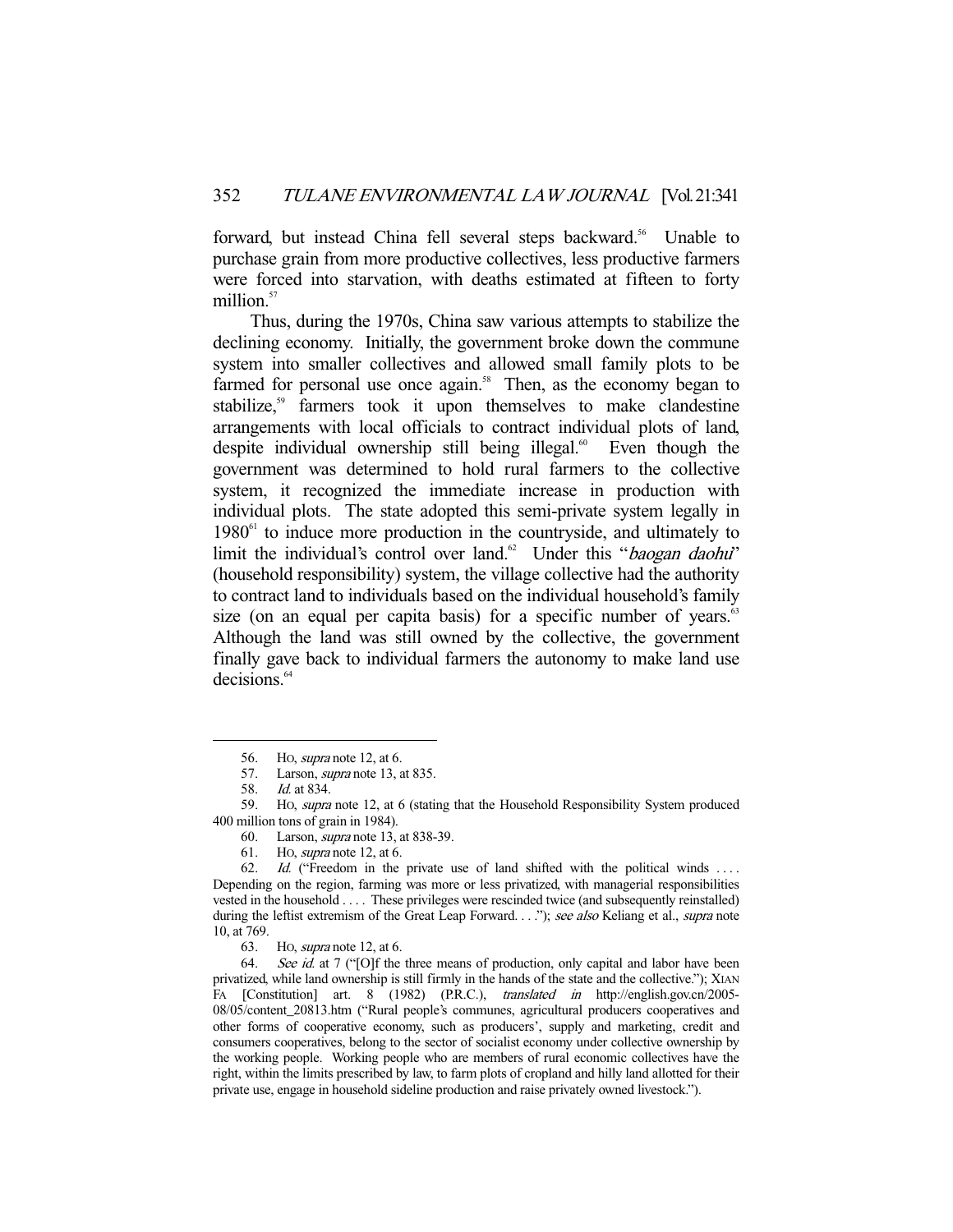Despite the benefits of the *baogan daohu* system, the system was fundamentally flawed; the rights it created could not, in practice, be enforced. First, these individual rights ultimately conflicted with the village collective's right to readjust land on a periodic basis, or whenever it deemed necessary.<sup>65</sup> And second, such rights were rarely written down or formally recorded,<sup>66</sup> rendering the system weak due to its informal nature, and, thus, unenforceable.<sup>67</sup>

# B. Problems with Deciphering Rights Under the Constitution and Land Laws

 In an attempt to protect long-term property rights, and thus ensure a more stable economy, the Rural Land Contracting Law (RLCL) was adopted in 2002. Initially, the law was considered a breakthrough.<sup>68</sup> Among other things, this law required all contracts to be in writing,<sup>69</sup> prevented readjustments to land by the collective during the term of the contract, $\alpha$ <sup>0</sup> specified a comprehensive means of dispute resolution, and even allowed individuals to sue in court before first exhausting administrative review.<sup>71</sup> However, rather than mass implementation and enforcement of this law, even today the breakthrough provisions remain on paper rather than in practice.<sup>72</sup> For instance, despite the legal requirement that contracts be in writing, three years after its adoption, the issuing agencies and rural farmers had not embraced this requirement and it is still rare for rural farmers to possess written contracts and landuse certificates.<sup>73</sup> According to a survey based on seventeen provinces in China, in 2005, while 42.8% of those interviewed possessed actual

 <sup>65.</sup> HO, supra note 12, at 45-59.

<sup>66.</sup> See Keliang et al., *supra* note 10, at 785 (stating that at least half the land transfers in rural China were verbal transfers among relatives of the same village); see also HO, supra note 12, at 47 (stating that even village committees find it difficult to enforce their ownership rights against the state, as customary rights are unwritten).

 <sup>67.</sup> HO, supra note 12, at 68 ("[T]he unwritten character of customary rights make[s] [ownership rights] difficult to authenticate. Laying the burden of proof with the collective can lead to the abuse of state power, as it is a strong legal instrument with which customary claims can be brushed aside.").

 <sup>68.</sup> See Keliang, supra note 28.

 <sup>69.</sup> Rural Land Contracting Law, art. 12 (promulgated by the Standing Comm. of the Nat'l People's Cong., Aug. 29, 2002, effective Mar. 1, 2003) (P.R.C.), translated in http://english.gov.cn/laws/2005-10/09/content\_75300.htm.

<sup>70.</sup> *Id.* art. 26.

<sup>71.</sup> Id. art. 26, ch. IV (Settlement of Disputes and Legal Responsibilities).

<sup>72.</sup> See Keliang et al., *supra* note 10.<br>73. Rural Land Contracting Law. arts Rural Land Contracting Law, arts. 12, 37 (promulgated by the Standing Comm. of the Nat'l People's Cong., Aug. 29, 2002, effective Mar. 1, 2003) (P.R.C.), translated in http://english.gov.cn/laws/2005-10/09/content\_75300.htm.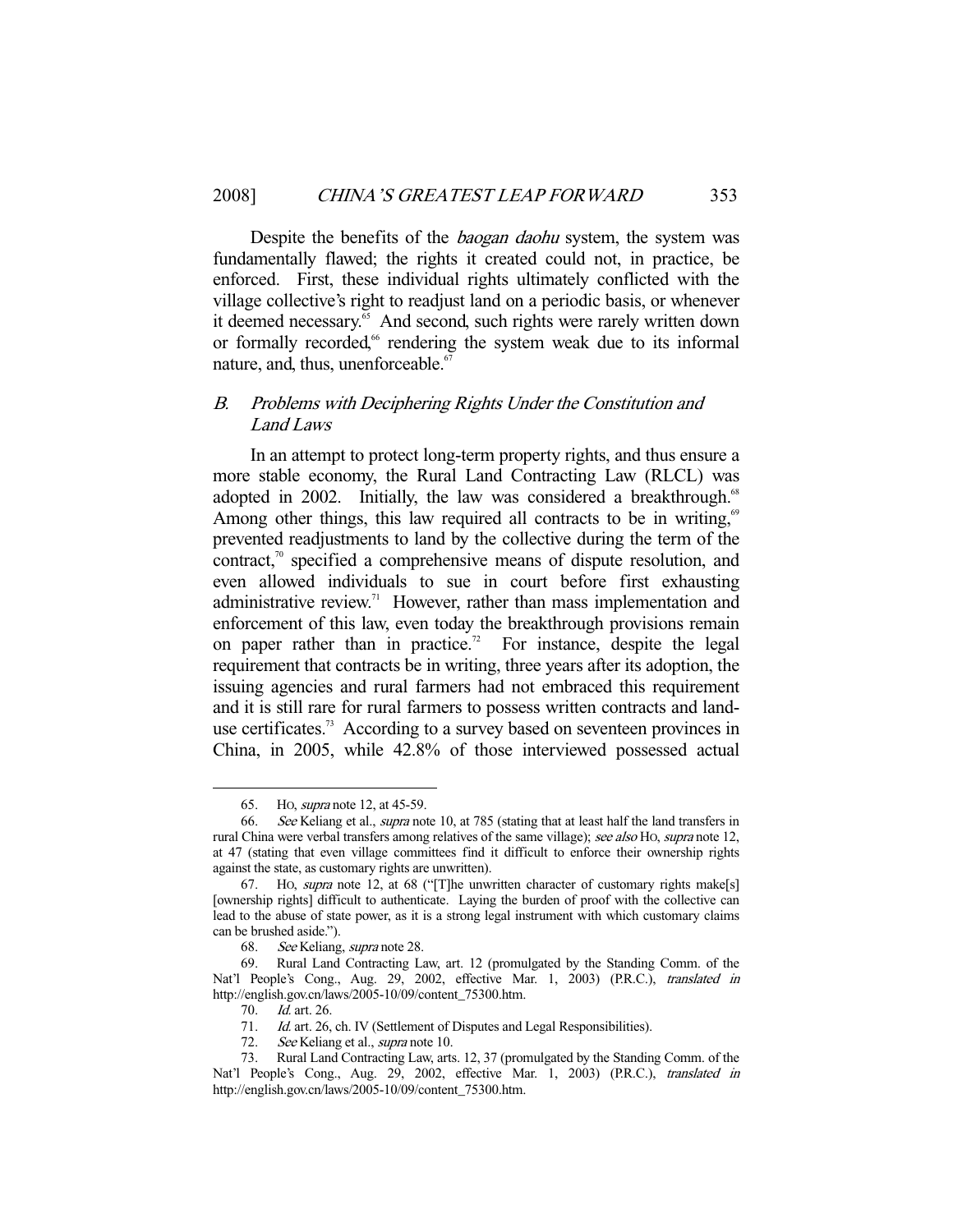written contracts, the majority were unilateral documents with universal terms requiring no signature from the farmer.<sup>74</sup> In fact, only 10.4% of farmers possessed actual "compliance" documents containing the signature of the lessee indicating that the farmer actually agreed to the terms.<sup>75</sup> In other instances, the lack of involvement of the farmer led to a sense of apathy towards the meaning of a contract. Some farmers who had a contract were unable to locate it when asked to present it,<sup>76</sup> and others held no value to such documents and were willing to burn them when local officials violated the contract terms.<sup>77</sup> The situation is made worse when, despite contractually secured rights, the state and the collective still have the inherent right to reclaim land under both the Constitution of the People's Republic of China and land laws.

 According to the Constitution, "[t]he State may, in the public interest, requisition land for its use in accordance with law."<sup>78</sup> However, because no explanation of what constitutes "public interest" was ever offered, this provision essentially operates as an authorization of land expropriation for all purposes, including purely commercial objectives.<sup>79</sup>

 In addition, the "in accordance with law" language also inhibits a farmer's ability to contest a taking. As long as "public interest" is not defined and the courts are unable to interpret the law, local officials who wish to reclaim land have the authority and discretion to determine that their desired purpose is one promoting "public interest."<sup>80</sup> Thus, such action meets the "in accordance with law" language. After all, plaintiffs that are unable to define what constitutes "public interest," will find it very difficult to prove that a taking was *not* in the "public interest."

 Furthermore, even when takings are deemed to be proper and compensation due, the process of dividing the compensation is inherently unfair to the farmer, leaving him with barely nominal compensation, and no real forum to redress his loss. Under article 47 of the Land Administration Law, compensation for requisitioned land must include compensation for land, the young crops on the land, and resettlement

<sup>74.</sup> Keliang et al., *supra* note 10, at 788.<br>75. *Id.* at 789.

*Id.* at 789.

<sup>76.</sup> Larson, *supra* note 13, at 842.

 <sup>77.</sup> Id.

<sup>78.</sup> XIAN FA [Constitution] art. 10 (1982) (P.R.C.) translated in http://english.gov.cn/2005-08/05/content\_20813.htm.

<sup>79.</sup> Keliang et al., supra note 10, at 780.

<sup>80.</sup> Ping Li, supra note 16, at 7 ("[B]ecause the law does not specifically spell out such 'public interests,' the state has virtually unrestricted power to expropriate land.").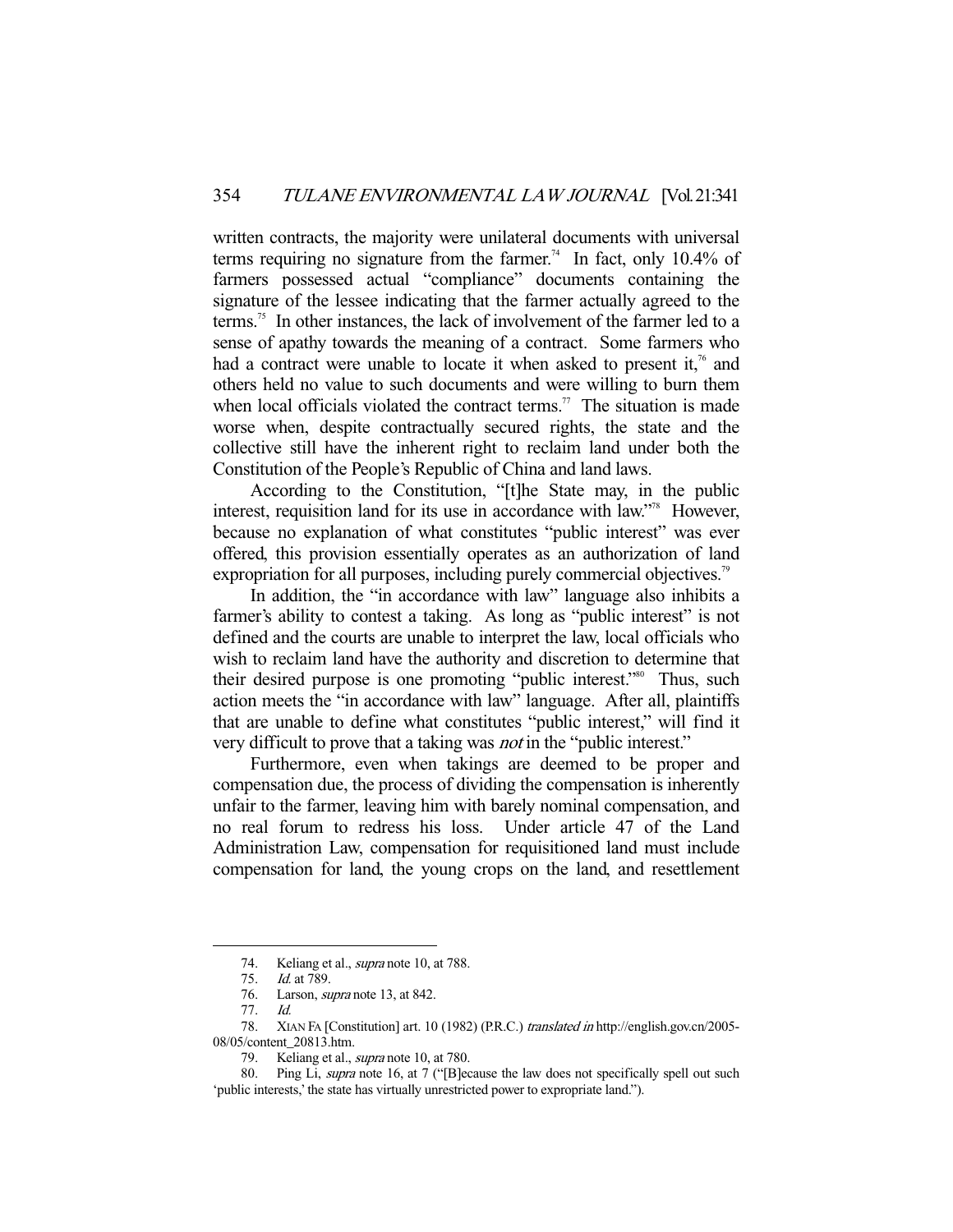subsidies.<sup>81</sup> However, the law only requires the government to compensate the farmer for standing crops.<sup>82</sup> The village collectives, on the other hand, have the authority to divide the remaining majority share as they see fit, which often results in the collective receiving the largest category of compensation for loss of land, as well as compensation for resettlement.<sup>83</sup>

 In addition to formal state takings for which farmers are theoretically compensated, there is a more sinister form of land expropriation that often involves no compensation and is legitimate according to Chinese land laws. Under the Constitution and the Land Administration Law, land that is not owned by the state is owned by the collectives, never the individual farmers.<sup>84</sup> Therefore, the collectives have the power to contract with individuals and to distribute land according to family size. The collectives can also maintain control of land ownership at all times, until the state exercises a taking under the Constitution. This unbridled control over land management and resources has led to two main abuses of power: land recontracting, and readjustments.<sup>85</sup>

 Recontracting is an administrative action whereby village officials take back some or all of the land granted to certain individual farmers, and then lease or assign the land for agricultural use to a nonvillager.<sup>86</sup> The collective can charge the nonvillager a rent collection fee, which it cannot normally charge to village households.<sup>87</sup> Farmers who have had their land taken away, therefore, are not entitled to any compensation as this is a right of the collective that owns the land. Instead, the affected farmer will either be reallocated a smaller piece of land in the same locale as a result of partial reclamation, or a whole new parcel of land in a different location.<sup>88</sup> If the farmer is relocated to a new parcel of land, surrounding farmer households will have their land reduced in size and each piece of land taken from other households will form the allotment

 <sup>81.</sup> Land Administration Law, art. 47 (promulgated by the Standing Comm. of the Nat'l People's Cong., Aug. 29, 1998, effective Jan. 1, 1999) (P.R.C.), translated in http://english.people.com.cn/data/laws/laws.php.

 <sup>82.</sup> Ping Li, supra note 16, at 7.

<sup>83.</sup> Keliang et al., *supra* note 10, at 781.<br>84. XIAN FA [Constitution] art. 9 (1982)

 <sup>84.</sup> XIAN FA [Constitution] art. 9 (1982) (P.R.C.) translated in http://english.gov/cn/2005- 08/05/content\_20813.htm; Land Administration Law, art. 2 (promulgated by the Standing Comm. of the Nat'l People's Cong., Aug. 29, 1998, effective Jan. 1, 1999) (P.R.C.), translated in http://english.people.com.cn/data/laws/ laws.php.

<sup>85.</sup> See generally Ping Li, supra note 16; Keliang, supra note 28; Keliang et al., supra note 10, at 781.

<sup>86.</sup> Keliang et al., *supra* note 10, at 775-76.

 <sup>87.</sup> Id. at 776.

 <sup>88.</sup> See id. at 770.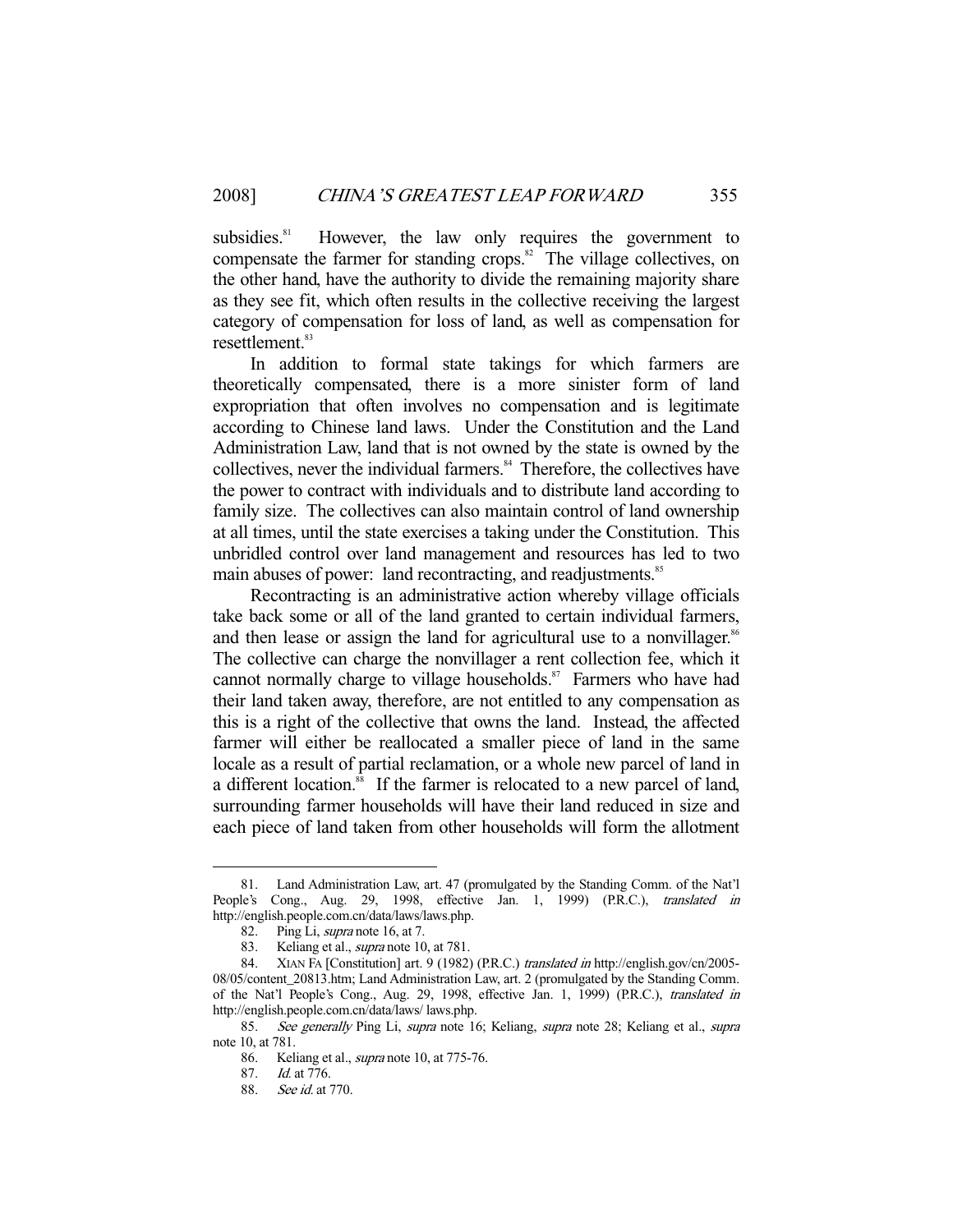given to the original land-losing farmer.<sup>89</sup> This redistribution of land tenure is known as readjustment.<sup>90</sup> Decisions to recontract and readjust are in the full discretion of the village collective and are often made without consent or knowledge of the affected farmers.<sup>91</sup>

 While the practice of recontracting has since been strictly prohibited under the RLCL, the more pressing issue of readjustments. During the 1980-90s, readjustments became the single biggest threat to secure land tenure. $92$  Although it was publicly condemned by the government, has not been prohibited by law.<sup>93</sup> Under the RLCL, the law states that the collective cannot take back land under article 26, but article 27 goes on to provide for situations which do allow for land readjustments.<sup>94</sup> However, rather than clearly defined examples, this provision creates yet another ambiguous loophole for local decision makers to manipulate. According to article 27:

Where during the term of contract, such special circumstances as natural calamities that seriously damaged the contracted land make it necessary to properly readjust the arable land or grasslands contracted by individual peasant households, the matter shall be subject to consent by not less than two-thirds of the members of the villagers assembly of the collective economic organization concerned or of the villagers' representatives and shall be reported for approval to the competent administrative departments for agriculture, etc. under the relevant township (town) people's government and the people's government at the county level.<sup>95</sup>

 The problem with this clause is that "special circumstances" is not defined, and so in effect, it is giving the village collective the discretion, once again, to decide what constitutes a "special circumstance." For example, if a nonvillage enterprise wishes to build on the collective's land, the enterprise may approach the village assembly with a proposal. No land may be requisitioned unless a natural disaster occurs or a taking is authorized in the name of public interest.<sup>96</sup> Therefore, any taking will be subject to government scrutiny, but the village assembly may avoid government review by classifying the action as a "readjustment" as

 <sup>89.</sup> See id.

 <sup>90.</sup> See id.

 <sup>91.</sup> Id.

<sup>92.</sup> Ping Li, *supra* note 16, at 2.

<sup>93.</sup> See id. (explaining that 1997 Document 16 explicitly prohibits extensive readjustments and promotes local adoption of a no-readjustment policy).

 <sup>94.</sup> Rural Land Contracting Law, arts. 26-27 (promulgated by the Standing Comm. of the Nat'l People's Cong., Aug. 29, 2002, effective Mar. 1, 2003) (P.R.C.), translated in http://english. gov.cn/laws/2005-10/09/content\_75300.htm.

<sup>95.</sup> *Id.* art. 27.<br>96. *Id.* 

 <sup>96.</sup> Id.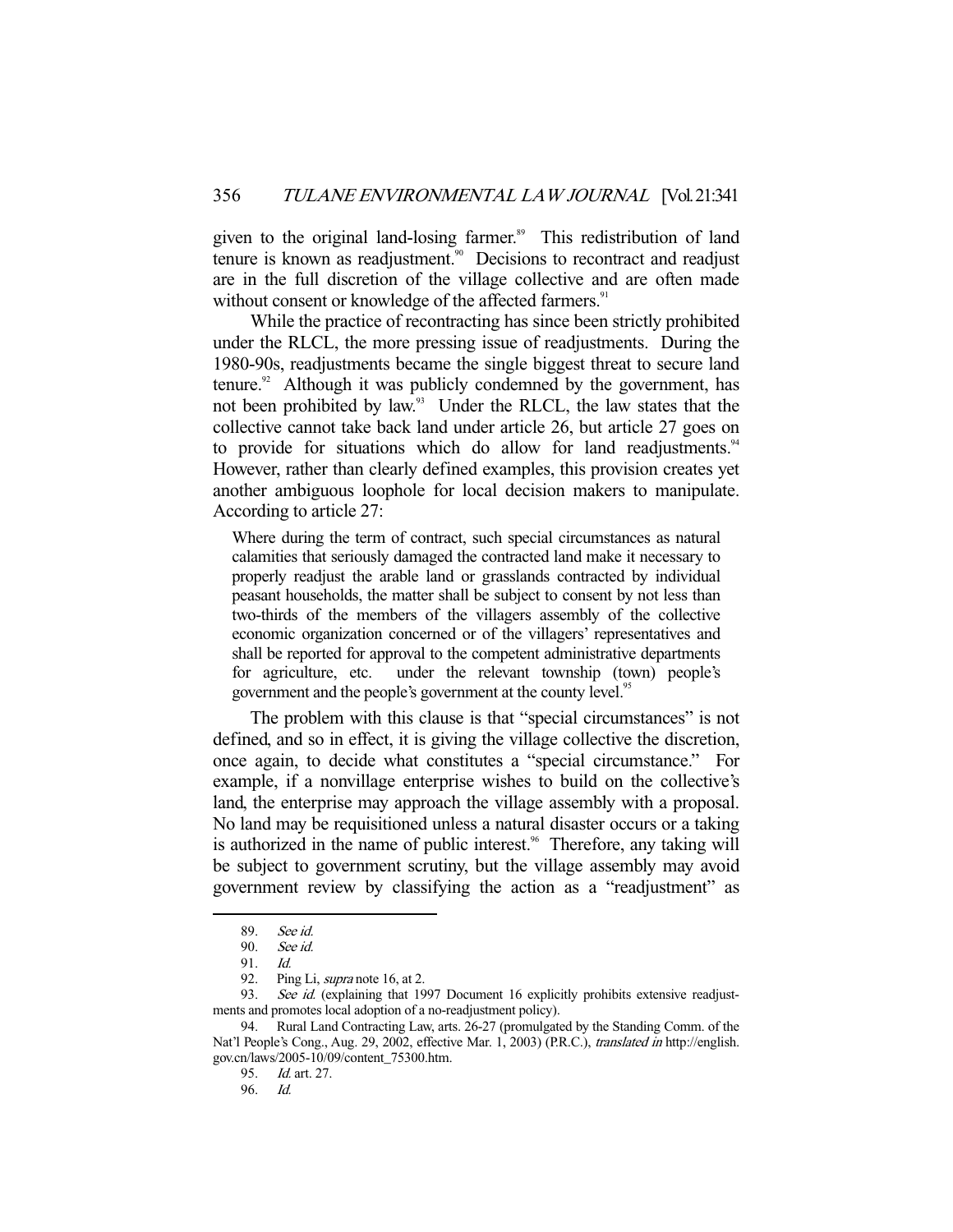opposed to a "taking." A new and profitable economic enterprise could theoretically be a "special circumstance" because the role of the assembly is to promote the economic interests of the village, $\frac{97}{7}$  and local officials' interests are often aligned with local protectionism.<sup>98</sup> Under the language of the RLCL, the collective may legitimately determine that such an economic opportunity qualifies as a "special circumstance" justifying land readjustment. Here, the requisition is approval from twothirds of like-minded assembly members and presumed to be in compliance with the words of the law.<sup>99</sup> A scenario such as this is not implausible. Statistics show that in 2001, while only six cases of land readjustments were caused by natural disasters, 423 incidents of illegal land readjustments were reported.<sup>100</sup> Observers such as J.D. Ping Li, staff attorney for RDI and advisor to the Chinese government on land use issues, also anticipate such abuse.<sup>101</sup> To prevent potential abuse, Ping Li suggests that any model for implementing the RLCL must interpret the term "special circumstances" in line with the legislative intent of discouraging land readjustments of any kind.<sup>102</sup>

 Ping Li's advice has not been taken, as seen in the approval of the new draft property law in March 2007. $\frac{103}{100}$  Although this draft was highly criticized and opposed by left wing factions of the government for creating private property rights in contradiction to Communist ideals, the promise of meaningful and secure property rights for the rural population is highly overstated. Not only does the law reiterate the restricted property rights of rural residents in contrast to urban residents, it also reaffirms that no individual has a private property right to the land itself, by firmly placing ownership in the hands of the state and collectives.

 According to China's official explanation of the draft property law, "[i]ndividual persons shall be entitled to enjoy ownership of such immovables and movables as their lawful incomes, houses, articles for daily use, means of production and raw materials."<sup>104</sup> For urban residents, condominium rights give individual persons rights to the above, plus

<sup>97.</sup> O'Brien, *supra* note 15, at 39.

 <sup>98.</sup> Id. at 55.

 <sup>99.</sup> Rural Land Contracting Law, art. 27 (promulgated by the Standing Comm. of the Nat'l People's Cong., Aug. 29, 2002, effective Mar. 1, 2003) (P.R.C.), translated in http://english. gov.cn/laws/2005-10/09/content\_75300.htm.

<sup>100.</sup> See Keliang et al., supra note 10, at 794.

<sup>101.</sup> Ping Li, supra note 16, at 8.

 <sup>102.</sup> Id.

 <sup>103.</sup> Chinaview, supra note 14.

<sup>104.</sup> *Id.* at 8.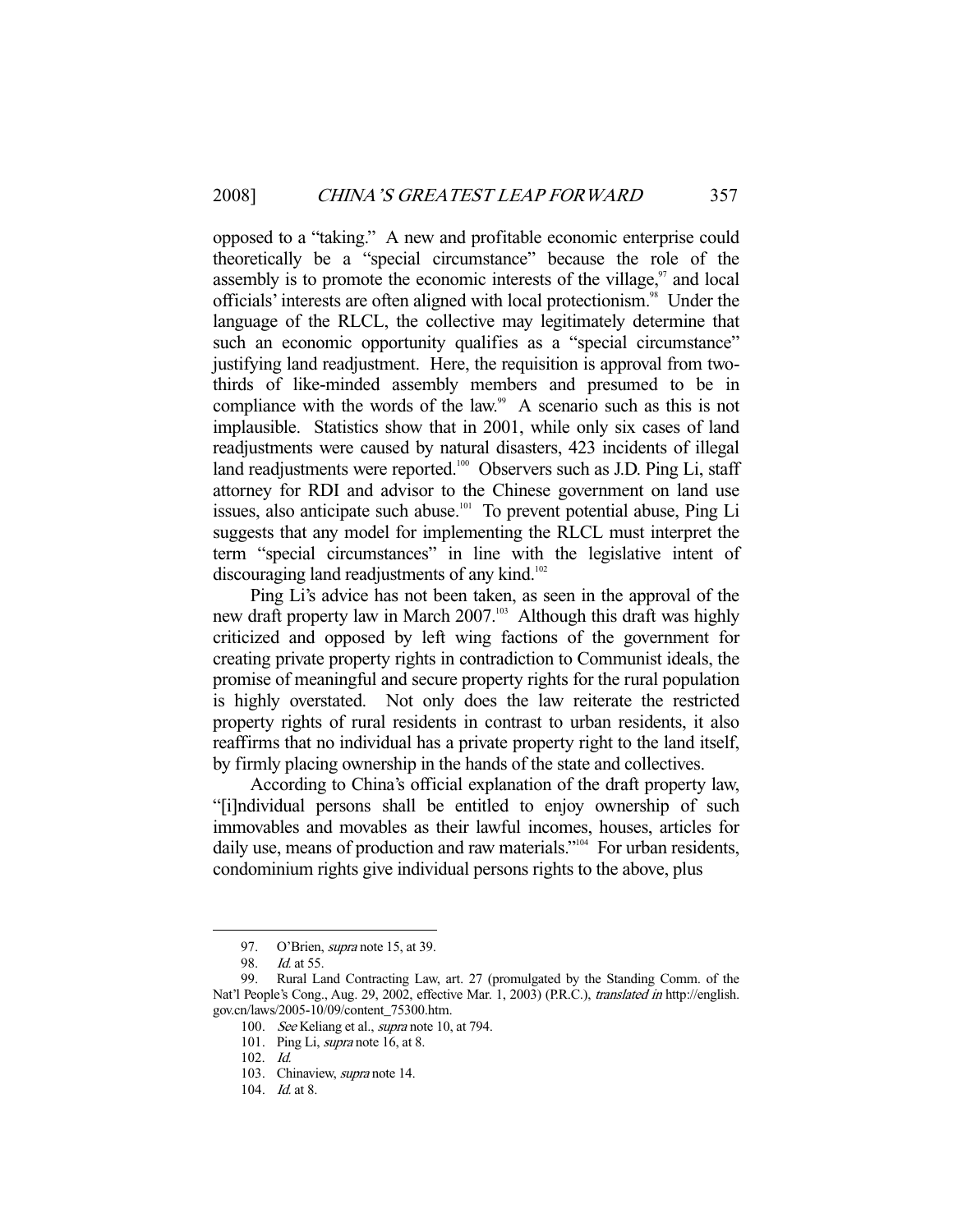ownership over the special parts within a building, such as the residential units and the units for business purposes, and enjoy the right of sharing and jointly managing the common parts other than the special parts, such as the public facilities like the lifts and public places like the greens . . . garages and parking lots, the functions of the owners' committee and the relations between the owners and the property services.<sup>105</sup>

 On its face, this provision may indeed appear progressive. However, when compared to the provision covering ownership rights for rural residents, rural residents are clearly placed at a disadvantage regarding their rights to private property. Specifically, the draft rejects the possibility of farmers having equal rights as urban residents, such as the right to transfer, mortgage, or have the house-site-use right. To justify this unequal treatment, the government stated:

In view of the fact that at present, the social security system in the rural areas of our country has not yet been established in an all-round way and that the right to land contractual management and the house-site-use right provide the farmers' lifelong foundation, the conditions for lifting such restrictions are not yet ripe, when considering from the perspective of the country as a whole.<sup>106</sup>

 The government, therefore, appears to believe the rural population is not ready for equal rights to private property. Instead, any right to subcontract, exchange, and/or assign property is referred back to the RLCL and the Land Administration Law, essentially binding the rural population to laws that do not secure them any rights.<sup>107</sup> As suggested by some Western commentators, therefore, the law seems to merely protect the growing middle class in China, primarily in urban cities, by increasing their rights and economic security while the rural population is left behind. $108$ 

 One could argue that there are some aspects of the law that appear to treat all individuals equally, in that all individuals are denied actual ownership rights to the land itself. However, even this universally applied provision disproportionately impacts the rural population in ways that do not affect the urban dweller. Both urban and rural residents have ownership rights to buildings and immovables inside the property but no rights to land. The important difference is that urban dwellers do not need the land without the structure on it, while farmers' lives are

 <sup>105.</sup> Id.

 <sup>106.</sup> Id. at 7.

 <sup>107.</sup> Id. at 9.

<sup>108.</sup> Stefan R. Landsberger, *China's Next Revolution*, THE ECONOMIST, Mar. 10, 2007, at 9, available at http://www.economist.com/opinion/displayStory.cfm?Story\_ID=8815075.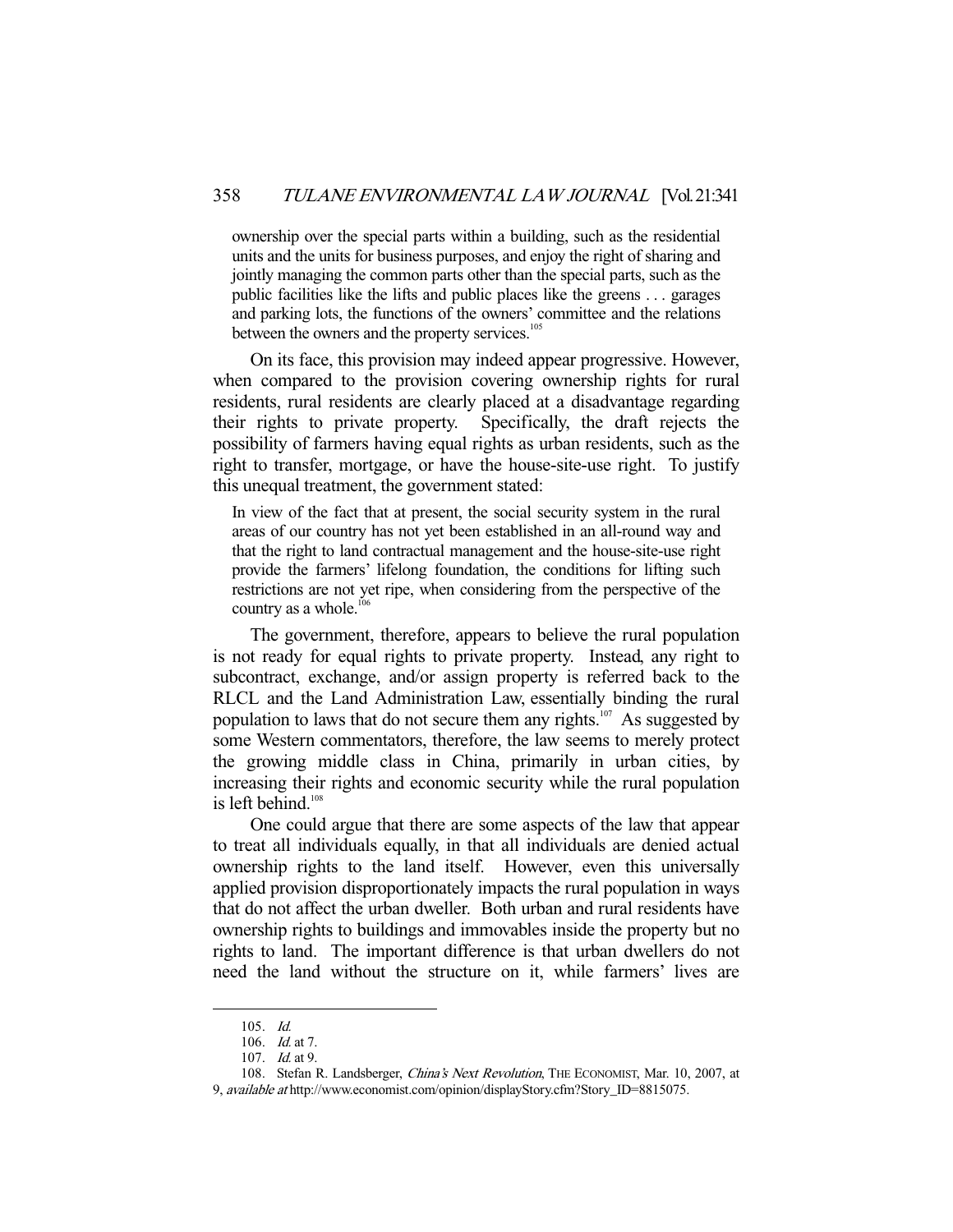intrinsically tied to the land itself for cultivation as a means of production and livelihood. Farmers have far less of an interest in the building or shed that sits on the land, and so any law that protects only property rights to buildings and immovables, rather than the soil, is inherently biased towards city dwellers and provides little, or no, meaningful property rights to the rural population.

Furthermore, the draft property law mentions that *land* owned by the collective can be expropriated by the state.<sup>109</sup> This shows that any omission of the word "land" in drafting the rights of individuals is not an accidental omission. Rather, the drafters knew how to incorporate land as a potential asset to be owned and have specifically defined land as a resource owned by the collective, and not the individual. Two other areas of the draft itself also indicate this suggestion. For instance, China's official explanation for the draft property law openly praises the collective in land management and successful enterprise.<sup>110</sup> When the provision is read in context with the official explanation, this implies that there is no intent to deprive the collective or the state of any management powers, as they are doing such a commendable job, and especially as the rural residents are not ready to handle land transfers and management themselves.<sup>111</sup>

 In addition, the two goals of the new draft property law emphasize the strengthening of the powers of the state and collective, compared to the submission of the individual. Expressly stated, some of the goals of the law are to "strengthen protection of State-owned and collectiveowned property" and "guide the development of the economic sector of non-public ownership."112 The law then goes on to clarify that while

the equal legal status and the right to development of all the subjects of the market shall be guaranteed[,] ... [e]qual protection does not necessarily mean that the economic sectors of different forms of ownership play the same role or perform the same function in the national economy. According to the provisions of the Constitution, the economic sector of public ownership is dominant, the State-owned economic sector is the

<sup>109.</sup> Chinaview, *supra* note 14, at 9.

<sup>110.</sup> Id. at 7 ("Through their evolution over the last few decades, some of them were established by State-owned enterprises for the purpose of offering jobs to the children of their workers and for the youths who had received a school education and had returned to cities and towns from the countryside; and others were established by State-owned enterprises for the purpose of separating subsidiary industries from them and replacing their surplus labor force in the course of reform of the enterprise system. Through reform of the enterprise system over the last few years, great changes have taken place in the enterprises of the collective in cities and towns.").

 <sup>111.</sup> Id.

<sup>112.</sup> *Id.* at 1, 3.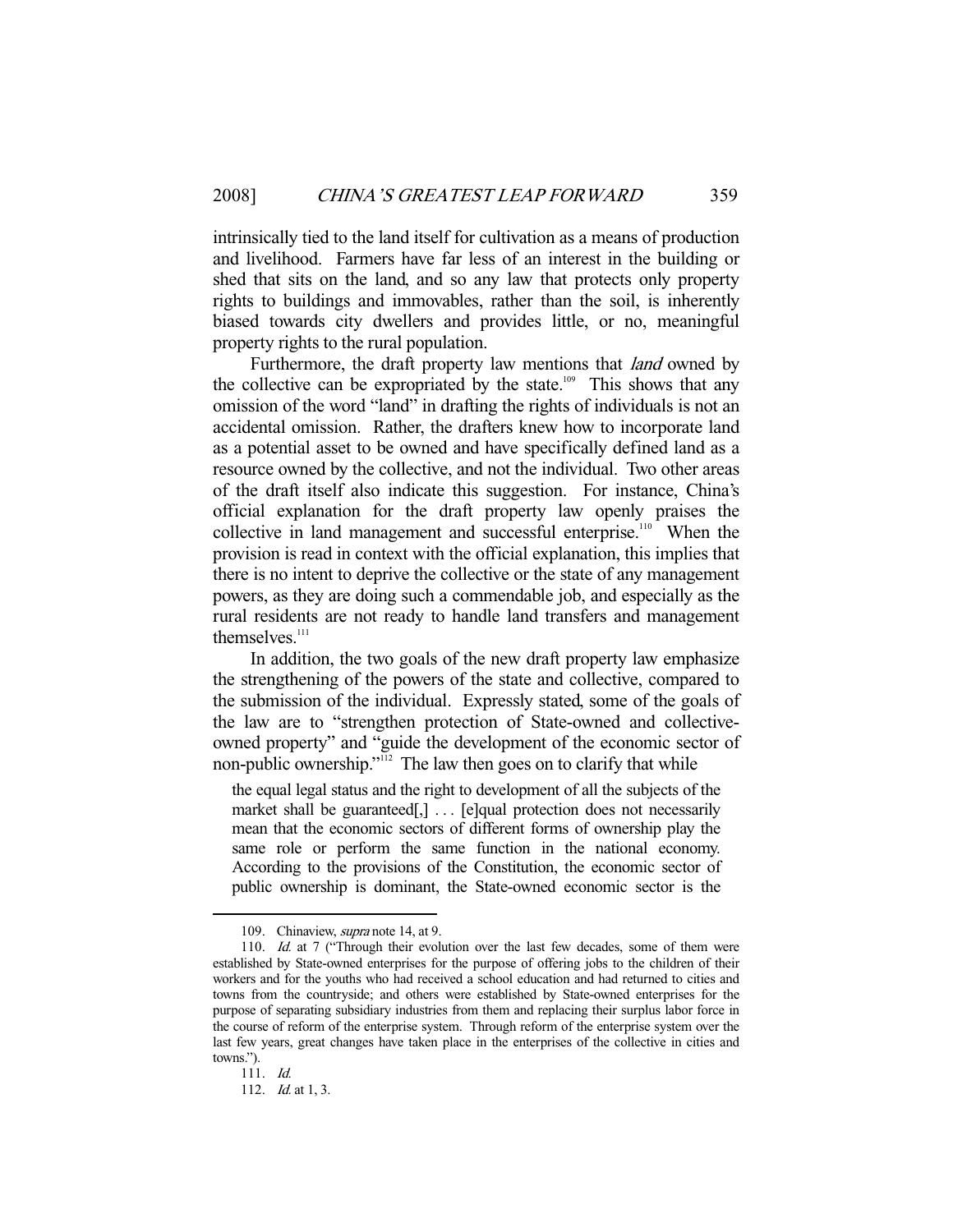leading force, and the economic sector of non-public ownership constitutes an important component of the socialist market economy, each playing a different role and performing a different function in the national economy.<sup>113</sup>

 The emphasis on different ownership rights having different roles and powers gains additional meaning when read alongside the statement that the state and collectives dominate and guide the nonpublic ownership. Considered together, the statements imply that while neither state nor individual can violate laws, only one party—the State and collective—can create laws, regulations, and rules that will govern the nonpublic owners. As a result, this law reaffirms the power and discretion of the state and collective to make decisions for local prosperity and public interest, but do little to change the position of farmers before the approval of this law. Still governed by the RLCL and Land Administration Law,<sup>114</sup> which were already flawed for their inability to tackle the problem of readjustments, the scope of "public interest," and inadequate and misappropriated compensation, the rural population is left to tackle these issues alone and seek redress through rural unrest.

# C. Inadequacy of Legal Channels for Redress and Corruption Within Those Channels

 In order to understand the limits of redressability and the impact of corrupt practices in the close quarters of the land management context, it is first important to understand the structure of land management in rural China and the means by which land readjustments and takings occur.

 The village collective owns the land in the rural countryside, and it consists of two bodies. At the top is the village assembly, which functions as the supreme decision-making body, deciding all major village affairs, while the village committee below implements its decisions.<sup>115</sup> The powers of the village assembly include participation in village management, oversight of major expenditures, supervision of village heads, and power to veto decisions made by the village committees.<sup>116</sup> Members of the village assembly tend to be made up of heads or deputy heads of the village small groups. While official reports claim that members of these assemblies are elected by "all the people

 <sup>113.</sup> Id. at 4.

<sup>114.</sup> *Id.* at 7.

 <sup>115.</sup> Ann F. Thurston, U.S. Inst. of Peace, Muddling Towards Democracy, Political Change in Grassroots China 17 (Aug. 1998), available at http://www.usip.org/pubs/peaceworks/pwks.23. pdf.

 <sup>116.</sup> Id.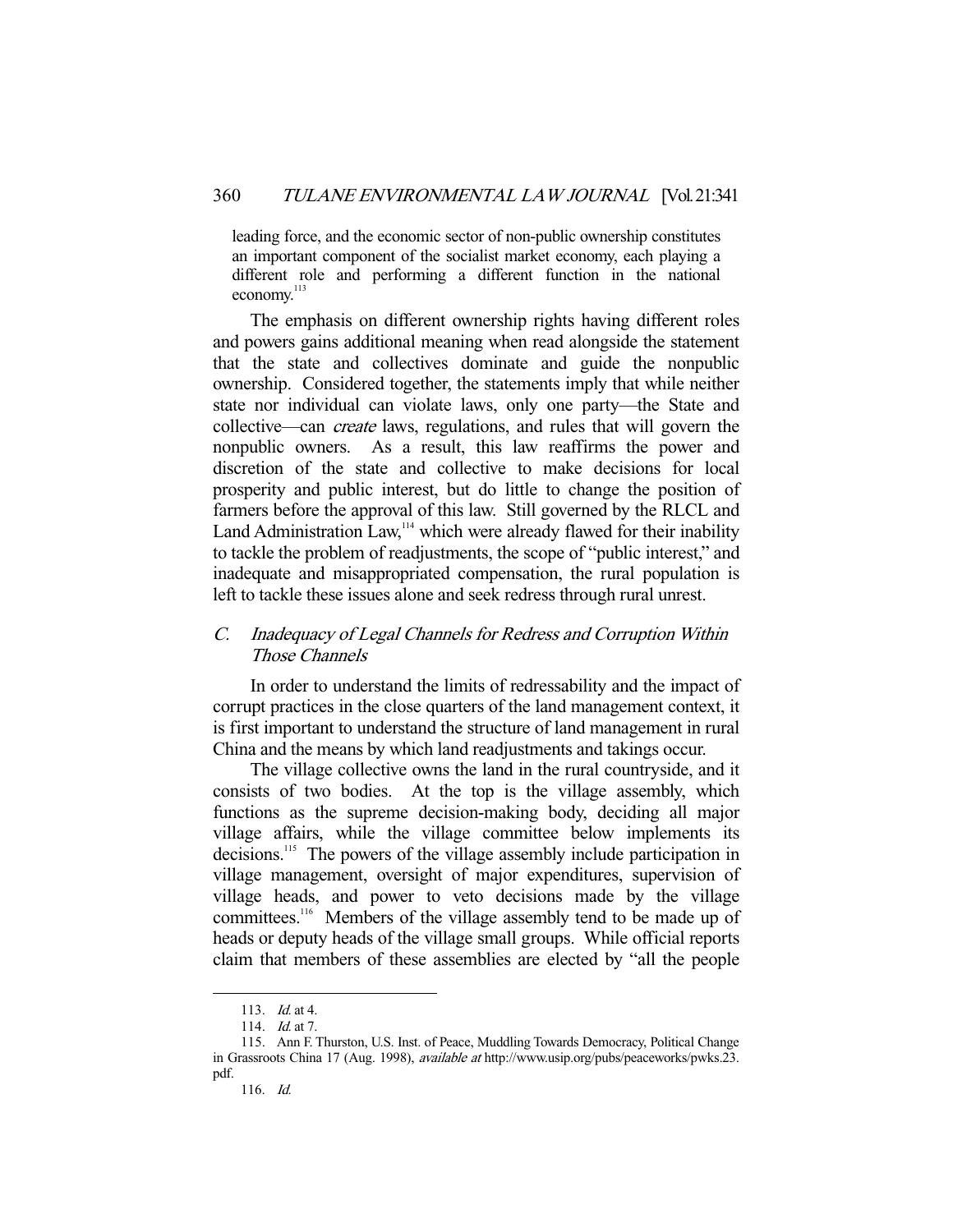from a village,"117 for some observers, these formal elections are mythical. In reality, the elections are often very informal and draw on tradition rather than  $law$ <sup>118</sup>

 In fact, the village committee is the only organization required by law to be democratically elected every three years.<sup>119</sup> The village committee is responsible for mediating civil disputes, helping to maintain social order, and reporting popular opinion and proposals to the government.<sup>120</sup> The most controversial issue surrounding the village committee is its sometimes contradictory role. On one hand, it is charged with implementing decisions made by the village assembly, which is supposed to have the village's best interests at heart.<sup>121</sup> On the other hand, it is responsible for publicizing government policies and persuading villagers to follow those policies, even (and sometimes particularly) when government policies are unpopular.<sup>122</sup> This dubious role is a problem for the effectiveness of the village, and causes friction in land management decisions. According to a 1994 official report,

village heads lack authoritativeness with the farmers . . . . This is partly due to the fact that the village organization is more of an administrative body in reality. And village heads often act on behalf of the government, and cannot give too much consideration to the interests of the local community and farmers. Therefore, village heads are not always identified as one of the farmers themselves.<sup>123</sup>

 The tension and friction are further exacerbated when the village collective exercises a land reclamation or readjustment that farmers wish to challenge, and the farmer's complaint gets lost in the administrative bureaucracy. Originally, the LAL prohibited a farmer from contesting a land reclamation until he exhausted all administrative remedies.<sup>124</sup> Under article 16, all disputes over land use and ownership first had to be resolved through consultation between the parties; if such consultations failed, the matter would then be resolved by the local government.<sup>125</sup> The

 <sup>117.</sup> Id.

<sup>118.</sup> Id. at 27 (explaining that in Lishu county, Jilin province, the winning candidates seemed to be the villages' "most prosperous entrepreneurs," many of whom had been heads of production teams under the commune system).

<sup>119.</sup> Id.; see also XIAN FA [Constitution], art. 111 (1982) (P.R.C.), translated in http:// english.gov.cn/2005-08105/content\_20813.htm.

<sup>120.</sup> Thurston, *supra* note 115.

 <sup>121.</sup> Id.

 <sup>122.</sup> Id.

<sup>123.</sup> Id.; see also O'Brien, supra note 15, at 35 (explaining that farmers routinely defied village leaders, and many felt local cadres were unnecessary, and even parasitic).

 <sup>124.</sup> Larson, supra note 13, at 848.

 <sup>125.</sup> Ping Li, supra note 16.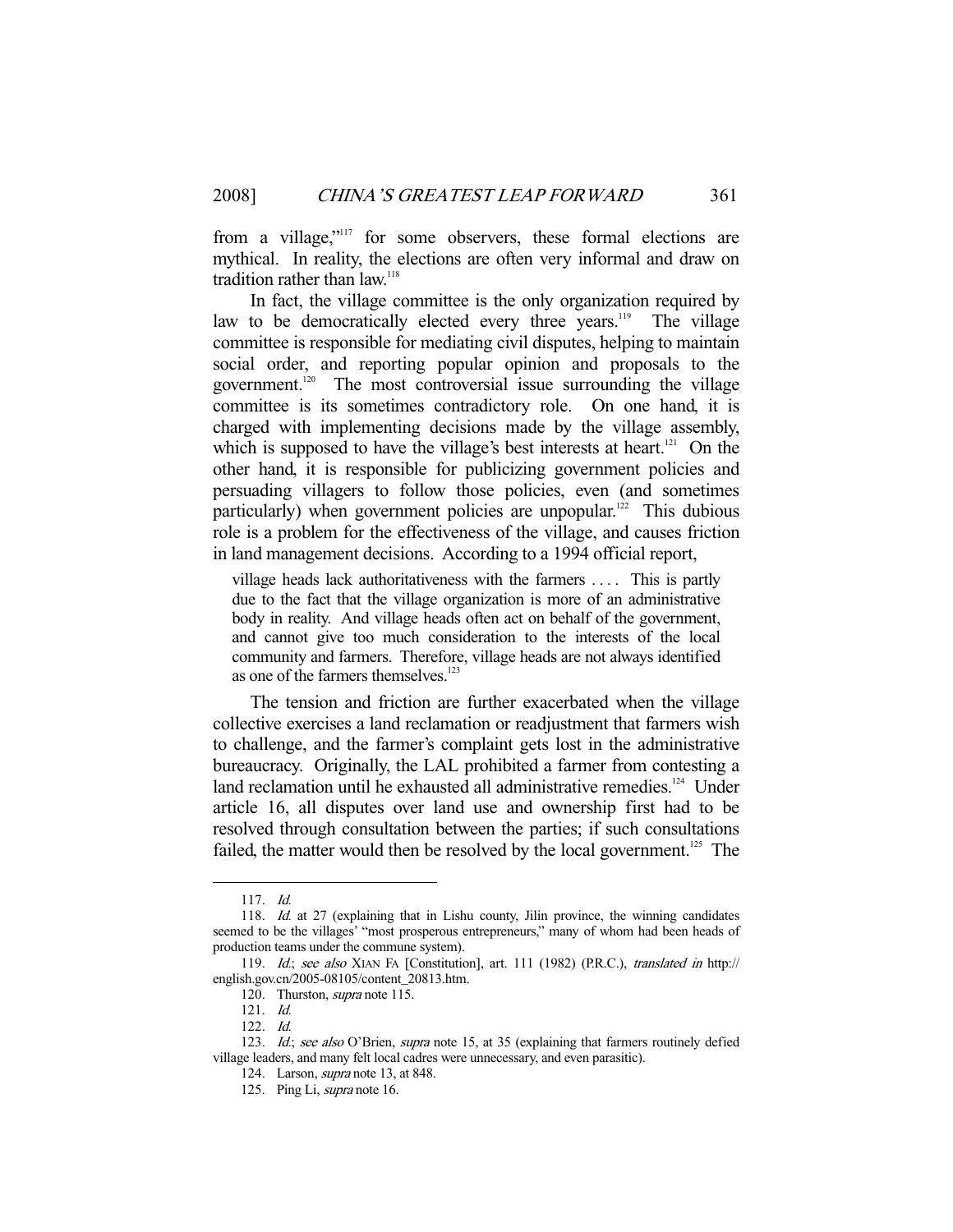local governments are the bodies responsible for supervising and inspecting any violations of the law or regulations governing land administration.<sup>126</sup> Only upon failure of both remedies could a party finally file a suit with the People's Court.<sup>127</sup>

 These provisions, in practice, heavily hindered any chance for redress. For example, if the local government exercises a taking for a new enterprise, and the village collective readjusts the land to the farmer's detriment, the farmer must first take up his concerns with the village collective. However, the members of the village collective are deterred from taking action because the village assembly may be motivated by local protectionism, and the village committee's role is to implement the assembly's decisions and promote the government's interests rather than the villager's interests. Thus, satisfying township superiors is often easier than advocating villager interests, $128$  and the members of the collective themselves may also have a personal interest in "remaining a cadre [which] can provide unprecedented opportunities for travel, corruption, and legitimate financial gain."<sup>129</sup> Furthermore, after consultations with the village collective fail, the farmer must then attempt to negotiate the taking with local officials. However, this "remedy" is also flawed in that the official that the farmer is required to convince may be the same official who violated the farmer's rights in the first place; thus, any attempts to persuade the official that he is in fact incorrect or corrupt is futile.<sup>130</sup>

 Although farmers have immediate standing to sue today under article 51 of the RLCL, because of the limits of the judicial system and its dependence on the local government, plaintiffs still have difficulty obtaining judicial redress.<sup>131</sup> Courts are supposed to be "independent," according to the Judges Law.<sup>132</sup> Yet, they are weak and open to the influence of local officials due to the potential of financial gain and

-

 132. Judges Law, art. 1 (promulgated by the Standing Comm. of the Nat'l People's Cong., July 1, 1995, effective July 1, 1995) (P.R.C.), translated in http://en.chinacourt.org/public/detail. php?id=2692.

 <sup>126.</sup> Id.

 <sup>127.</sup> Id.

<sup>128.</sup> O'Brien, *supra* note 15, at 55.

 <sup>129.</sup> Id.

<sup>130.</sup> See Larson, *supra* note 13, at 832.

 <sup>131.</sup> See HO, supra note 12, at 50. Chinese courts juggle conflicting and unverifiable claims and intervention by local government officials with only a faint hope of rectifying past wrongs. Id. Judges must: administer justice with laws embedded in institutional ambiguity, confront land theft from individuals and the village by higher administrative levels, and face the reality that land stolen over time cannot be simply returned to the original owner because it is not easy to determine who the original owner was. Id.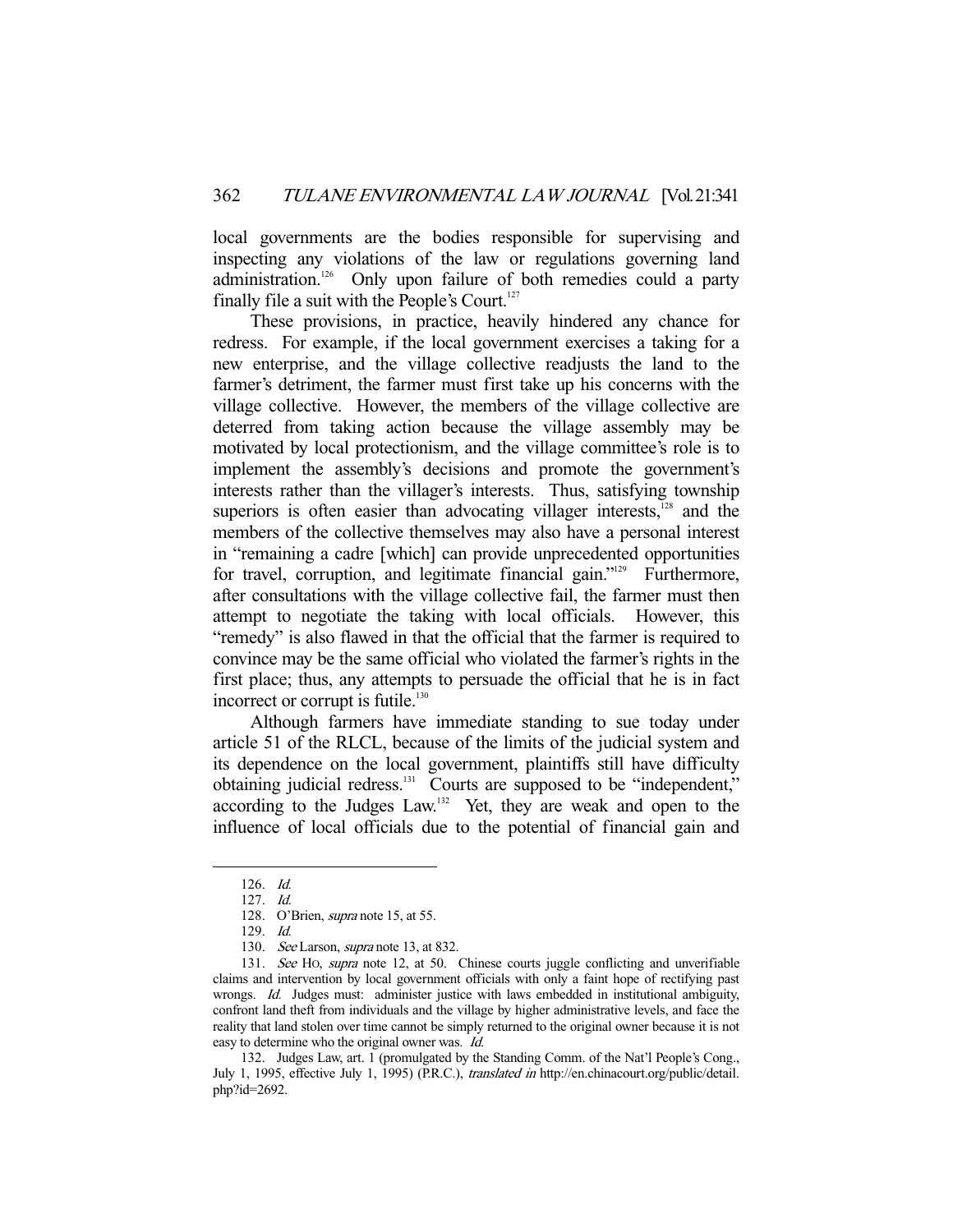political pressure.<sup>133</sup> A farmer may be prevented from even having his case accepted by the court at the earliest filing stage, as Party Committees have been known to issue internal orders prohibiting courts from accepting certain "sensitive matters."134 As judges rely on the local government to fund the court and their own careers, observers suggest that "the people's court simply doesn't have the nerve to accept cases related to 'hot issues' such as . . . land expropriation."<sup>135</sup>

In addition, because judges are undereducated<sup>136</sup> and underpaid, $137$ this leads to an inability to understand the legal issues, and an incentive to deny claims to save resources. Even when suits make it to the court room, judgments are not based on property rights issues, but on party policy and loyalty.<sup>138</sup> Furthermore, even when a farmer is fortunate enough to get an impartial judge, such judges may be discouraged from adjudicating in favor of the plaintiff for fear of retaliation by the local government.<sup>139</sup> For example, in the Fujian province of China, a judge who found in favor of a plaintiff and against a local enterprise found his daughter transferred to a remote rural outpost by her employer: the county.140 And finally, when courts award judgments for plaintiffs, the farmer faces the next hurdle of trying to get the judgment enforced. Given that local officials and the police are charged with enforcing the law, and such officials have just lost a potential bonus as the judgment invalidated their taking, actual enforcement is unlikely.<sup>141</sup>

<sup>133.</sup> See Ho, supra note 12, at 49 ("China's legal culture ... is characterized by the fragmentation of law, the dependency of the courts on local government, and the subordination of law to policy: in other words, the distinction between the judicial and administrative powers is blurred."); see also Larson, supra note 13, at 850-51 (describing judges bowing to pressure from political party alliances and doing favors for friends who are local officials).

<sup>134.</sup> Kevin J. O'Brien & Lianjiang Li, Suing the Local State: Administrative Litigation in Rural China, 51 THE CHINA J. 75, 81 (2004), available at http://www.polisci.berkeley.edu/faculty/ bio/permanent/Obrien,k/China%20Journal2004.pdf.

 <sup>135.</sup> Id.

 <sup>136.</sup> RANDALL PEERENBOOM,CHINA'S LONG MARCH TOWARD RULE OF LAW 289 (2002).

 <sup>137.</sup> Id. at 311.

<sup>138.</sup> Larson, *supra* note 13, at 851; see also O'Brien & Li, *supra* note 134, at 83-84 ("If local officials cannot persuade a complainant to drop a suit, they sometimes intervene directly in the legal proceedings. One practice is simply to dictate a verdict, usually on grounds that cadres in judicial departments must obey Party leadership and support the government's work . . . . Judges often find it difficult to resist a Party Committee or government department . . . because courts and their personnel are ranked lower in the local bureaucratic hierarchy than many other administrative officials at the same level.").

 <sup>139.</sup> See O'Brien & Li, supra note 134, at 84 ("[M]ost judges wish to be impartial but many eventually cave in to outside forces. They may be embarrassed when this happens, but also know that they might otherwise suffer consequences to their careers or even 'cause the court to lose its supply of food and drink.'").

 <sup>140.</sup> Larson, supra note 13, at 853.

 <sup>141.</sup> Id.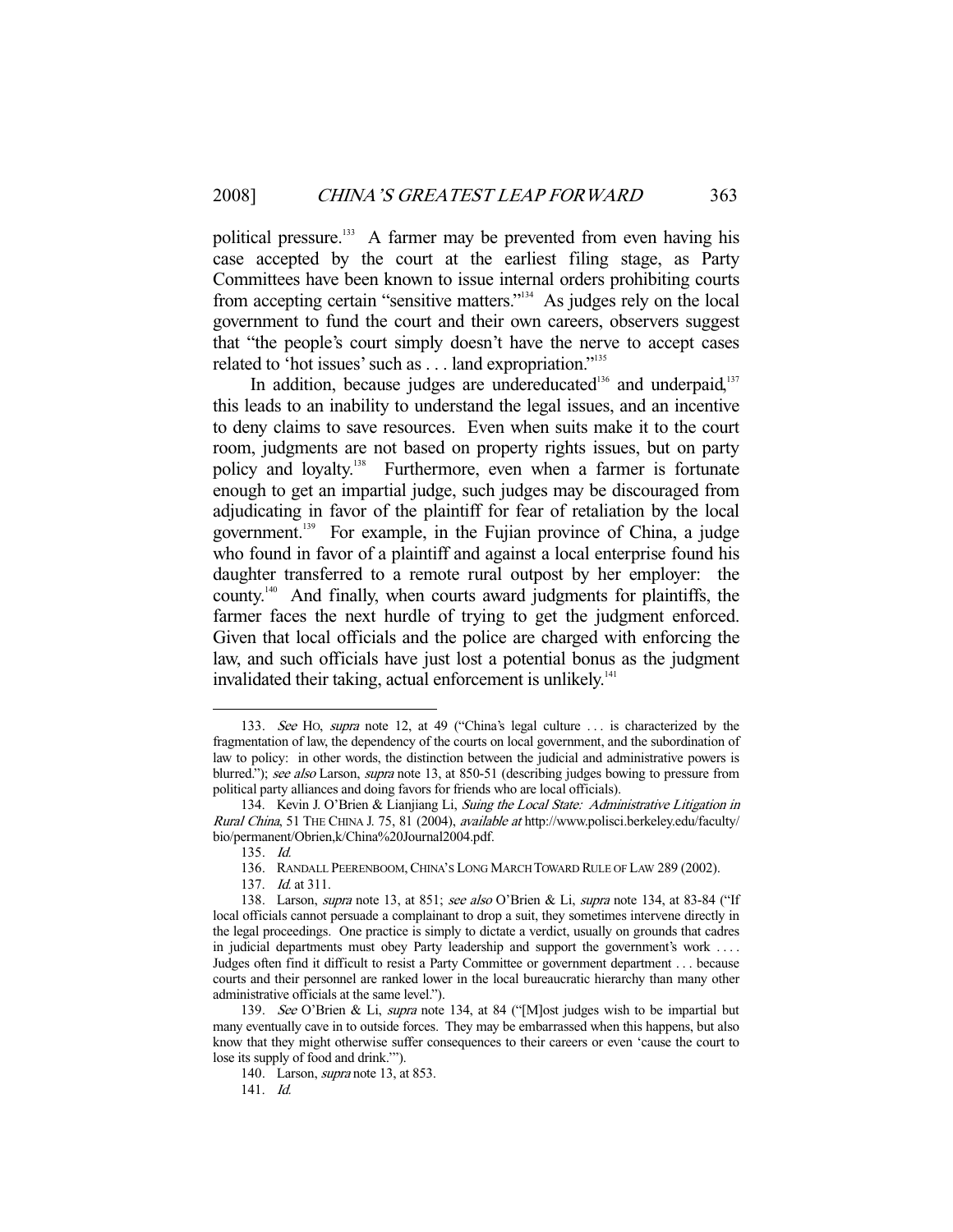#### III. LACK OF ENFORCEMENT OF ENVIRONMENTAL REGULATIONS

 To add salt to the wounds of the farmers who struggled to maintain their right to work the land, these farmers face a new problem: pollution. Rapid industrialization combined with the lack of incentives to enforce environmental regulations has produced enough pollution to destroy crops,<sup>142</sup> contaminate drinking water,<sup>143</sup> and cause cancer and other diseases.<sup>144</sup> The problem of pollution became rife in China after the 1950s and 1960s national goal of rapid industrialization despite the cost to environmental protection.<sup>145</sup> The situation became so desperate, in fact, that in 1983, the protection of the environment became a basic law and adopted as Article 26 of the Constitution.<sup>146</sup> However, the government adopted this aspirational goal without sufficient guidance, or the means for implementation. As a result, regulations continued to be neglected as local protectionism and a lack of adequate monitoring by local Environmental Protection Bureaus provided no incentive to abate pollution. The failure of local governments to protect the interests of rural residents and the land they work is, once again, the cause of rural unrest. Instead, officials have opted for economic gain, and reforms have become thwarted by corruption and complacency.<sup>14</sup>

## A. The Structure of Environmental Regulation

 There are many layers and contributors to the lawmaking and enforcement of environmental regulations.<sup>148</sup> At the top is the NPC, which has the legislative and state power to enact "basic laws" and amend the Constitution.<sup>149</sup> Under Article 26 of the Constitution, it is the

 <sup>142.</sup> See Case of Leng Shouchun, http://www.clapv.org/new/show\_en.php?id=17& catename=LAC (last visited Mar. 28, 2008) (reporting that industrial wastewater from a factory was discharged into the irrigation canals in the village for six years, and two serious hydrochloric acid leakages polluted the soil and underground water, threatening the villagers' health).

 <sup>143.</sup> Giu, supra note 26.

 <sup>144.</sup> Briggs, supra note 22.

<sup>145.</sup> See id. at 149-50 (describing how the impact of pollution from rapid industrialization reached the countryside through the emergence of highly economically successful Township and Village Enterprises (TVEs)).

 <sup>146.</sup> XIAN FA [Constitution], art. 26 (1982) (P.R.C.), translated in http://english.gov.cn/ 2005-08/05/content\_20813.htm.

<sup>147.</sup> Van Rooij, *supra* note 24, at 157 ("There have been instances where a local EPB reported a case to the police and the procuratorate and no action was taken although it should have been .... [I]t might ... be because of local protectionism and a low environmental awareness within both the police and the procuratorate.").

 <sup>148.</sup> State Envtl. Protection Admin. (P.R.C.), Major Responsibilities of SEPA (May 5, 2003), http://www.english.sepa.gov.cn/xztz/jgzn/gszn/200405/t20040513\_50000.htm.

 <sup>149.</sup> Judicial System: The National People's Congress, http://en.chinacourt.org/public/ detail.php?id =45 (last visited Apr. 22, 2007).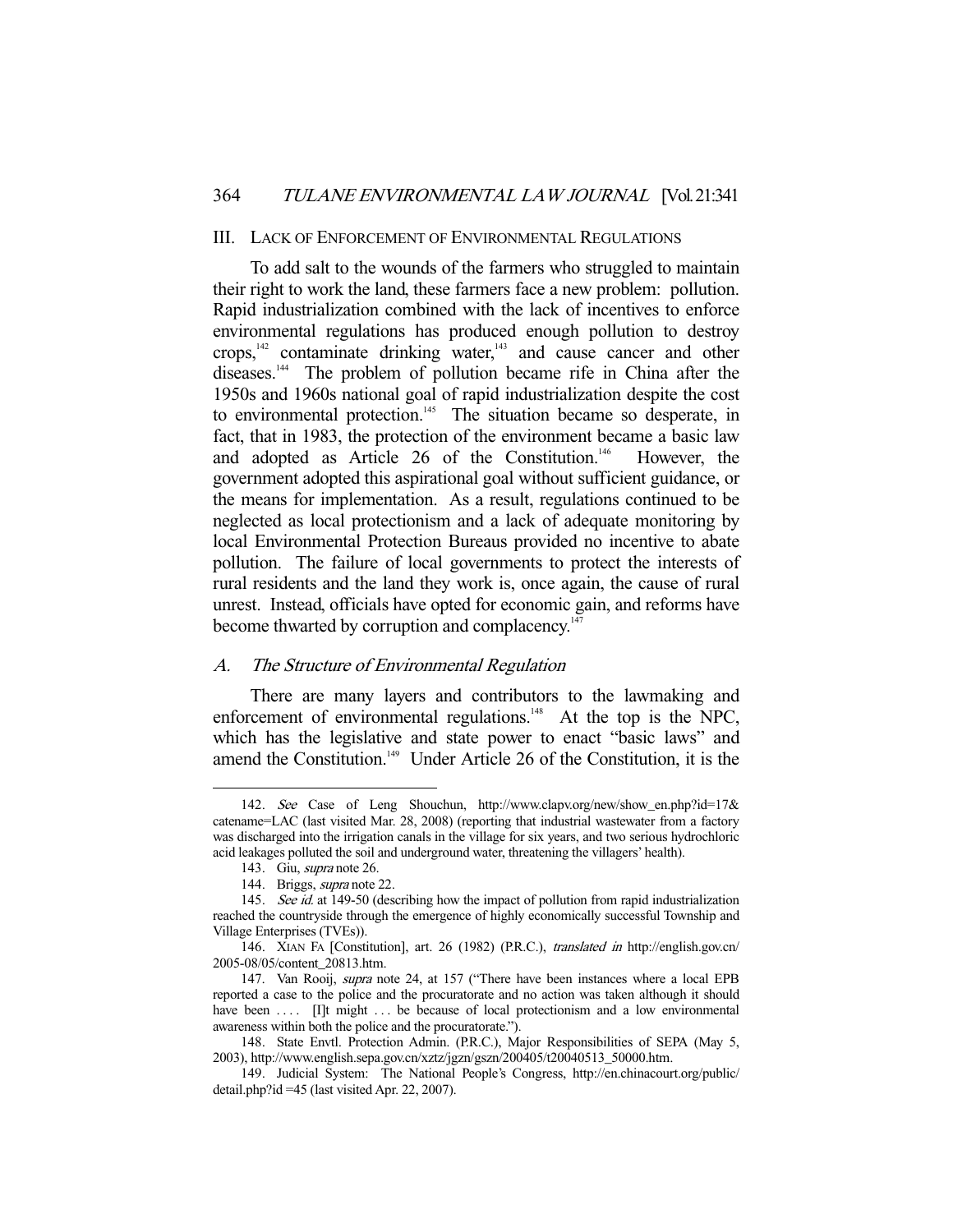state's duty to "protect[] and improve[] the environment in which people live and ... control pollution and other public hazards."<sup>150</sup> These basic laws, however, are intended only to be aspirational goals, and do not impose a universal rule for implementation. Rather, it is the State Council that is charged with administering and executing the authority and policies of the central government and has the power to enact administrative regulations.<sup>151</sup>

 Below the State Council are the ministries, bureaus, and commissions, such as SEPA. SEPA has the power to promulgate its own regulations, as well as develop and implement national pollution control plans, develop conservation policies, set pollution quality standards, and manage data monitoring.<sup>152</sup> SEPA's responsibilities also include conducting and approving Environmental Impact Assessments (EIA), which are reports that evaluate the potential environmental impact of a new enterprise.<sup>153</sup> Despite all these law-making and policy-determining powers, SEPA is a multilevel organization with various localized Environmental Protection Bureaus (EPBs) at the provincial, prefectural, municipal, county, and village levels. Thus, the execution of these plans are ultimately hindered by the power struggles among thousands of local officials who have the ultimate power to enforce such regulations, but also ulterior motives not to do so.<sup>154</sup>

# B. Flaws in the Regulatory System: Corruption and Ineffective Implementation

 Local EPBs use various tools to enforce environmental regulations and to encourage violators to comply with these laws. Informal methods can range from negotiating with the violator to abate the destructive activity, to using the media to put public pressure on the violator to prevent further damage, to convincing the local government to create local policies that incorporate environmentally friendly practices into its

<sup>150.</sup> See supra note 12 and accompanying text.

 <sup>151.</sup> See Legislation Law, art. 56 (promulgated by the Standing Comm. of the Nat'l People's Cong., Mar. 15, 2000, effective July 2000) (P.R.C.), translated in http://www.novexcn. com/legislat\_law\_00.html.

 <sup>152.</sup> State Envtl. Prot. Admin., supra note 148.

 <sup>153.</sup> Id.

 <sup>154.</sup> See Briggs, supra note 22, at 316-17 (explaining that local governments are motivated by tax revenues than environmental protection and thus put pressure on environmental protection officials to limit or ignore penalties and fees assessed against polluters); Zachary Tyler, Transboundary Water Pollution in China: An Analysis of the Failure of the Legal Framework To Protect Downstream Jurisdictions, 19 COLUM. J. ASIAN L. 572, 601 (2006) (stating that local authorities who do not enforce their own regulations are unwilling to report violations in surrounding jurisdictions in fear of bringing attention to their own violations).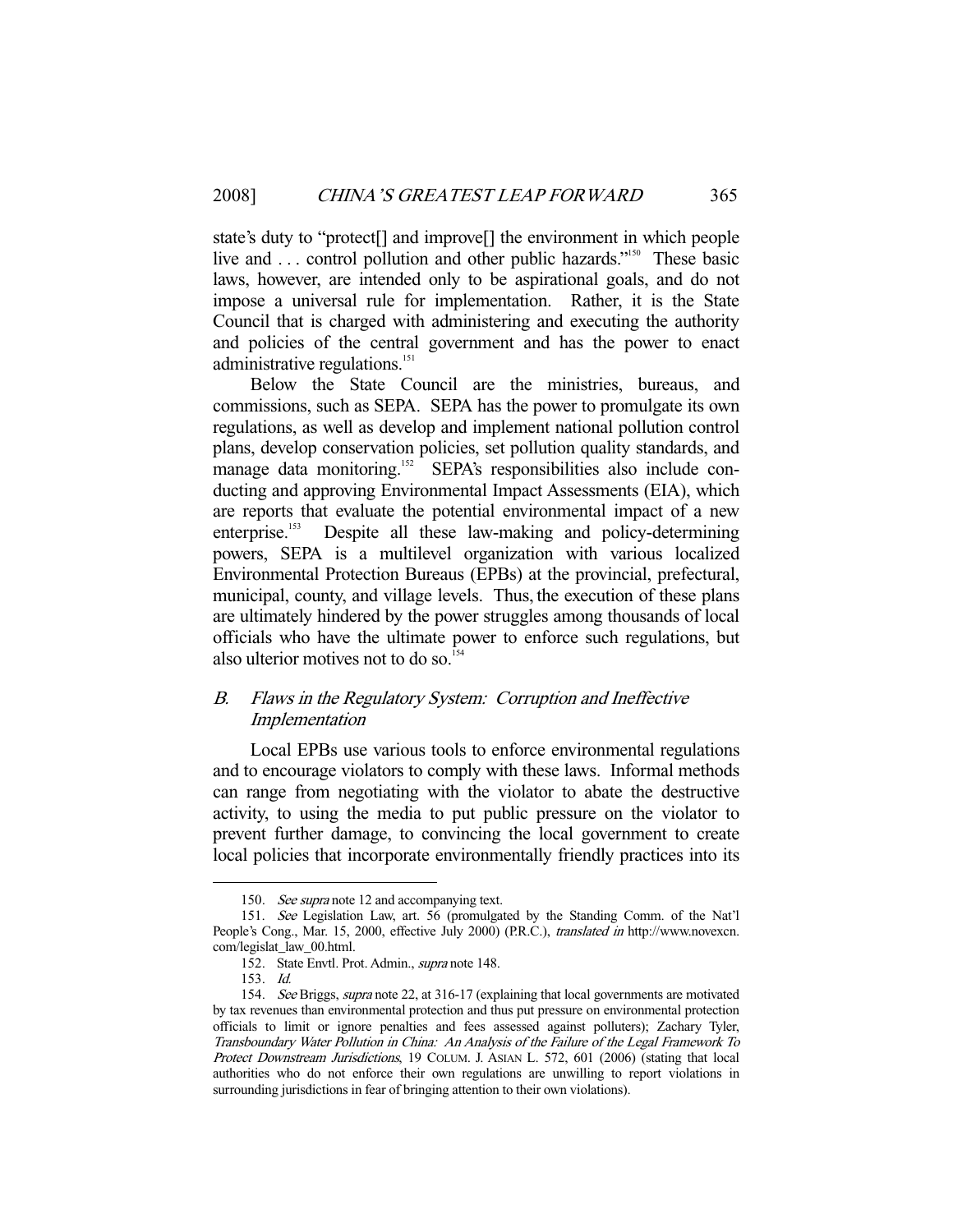economically driven ones.<sup>155</sup> These informal methods involve the EPB's own independence and initiative to induce compliance, and have proven to be among the more successful ways to control pollution.<sup>156</sup> However, the success of these methods also relies on the individual EPB officer's good faith and commitment to environmental protection.

 Formal enforcement, on the other hand, comes in the form of criminal sanctions and civil liability imposed via national laws or court orders.157 The problem with criminal sanctions is that enforcing a court order involves cooperation with the local government and the procuratorate. Because of either local protectionism, low environmental awareness, or a lack of experience or expertise in dealing with pollution related crimes, sanctions are not always enforced.<sup>158</sup> Furthermore, civil liability is not a real deterrent. In some cases, environmental laws provide a maximum amount for fines imposed on a violator, but the EPBs do not have the power to impose them. For example, while the Marine Environmental Protection Law provides a maximum fine of RMB 1,000,000, county EPBs can only issue fines up to RMB 10,000, RMB 50,000 for city-level, and RMB 200,000 at the provincial-level.<sup>159</sup> Thus, if the cost of postviolations fines are less than previolation costs of installing appropriate equipment or adopting environmentally safe practices, then it is worth taking the risk of environmental sanctions for the unscrupulous enterprise, and EPBs have little power to persuade them otherwise.

 Instead, the real power of EPBs lies in the prevention of violations rather than imposing sanctions once the damage has already occurred. Unfortunately, with more power has come more abuse. Without a sufficient infrastructure to implement these regulations, loopholes in existing mechanisms allow for corrupt practices, and insufficient funding provides no incentive to discontinue the corruption.<sup>160</sup>

 One of the pollution preventing mechanisms that has particularly suffered from inadequate infrastructure and corruption is the Environmental Impact Assessment System (EIAS).<sup>161</sup> This process

<sup>155.</sup> Van Rooij, *supra* note 24, at 153.

 <sup>156.</sup> Id. at 154.

 <sup>157.</sup> Id. at 155-62.

 <sup>158.</sup> Id. at 157.

 <sup>159.</sup> Id. 161.

<sup>160.</sup> See generally Ruoying Chen, Information Mechanisms and the Future of Chinese Pollution Regulation, 7 CHI. J. INT'L L. 51, 51-78 (2006) (discussing a lack of political independence, limited financial resources and ill-designed regulatory schemes has led to abuses of power and misinformation which undermines the goals of environmental protection).

<sup>161.</sup> *Id.* at 54-55.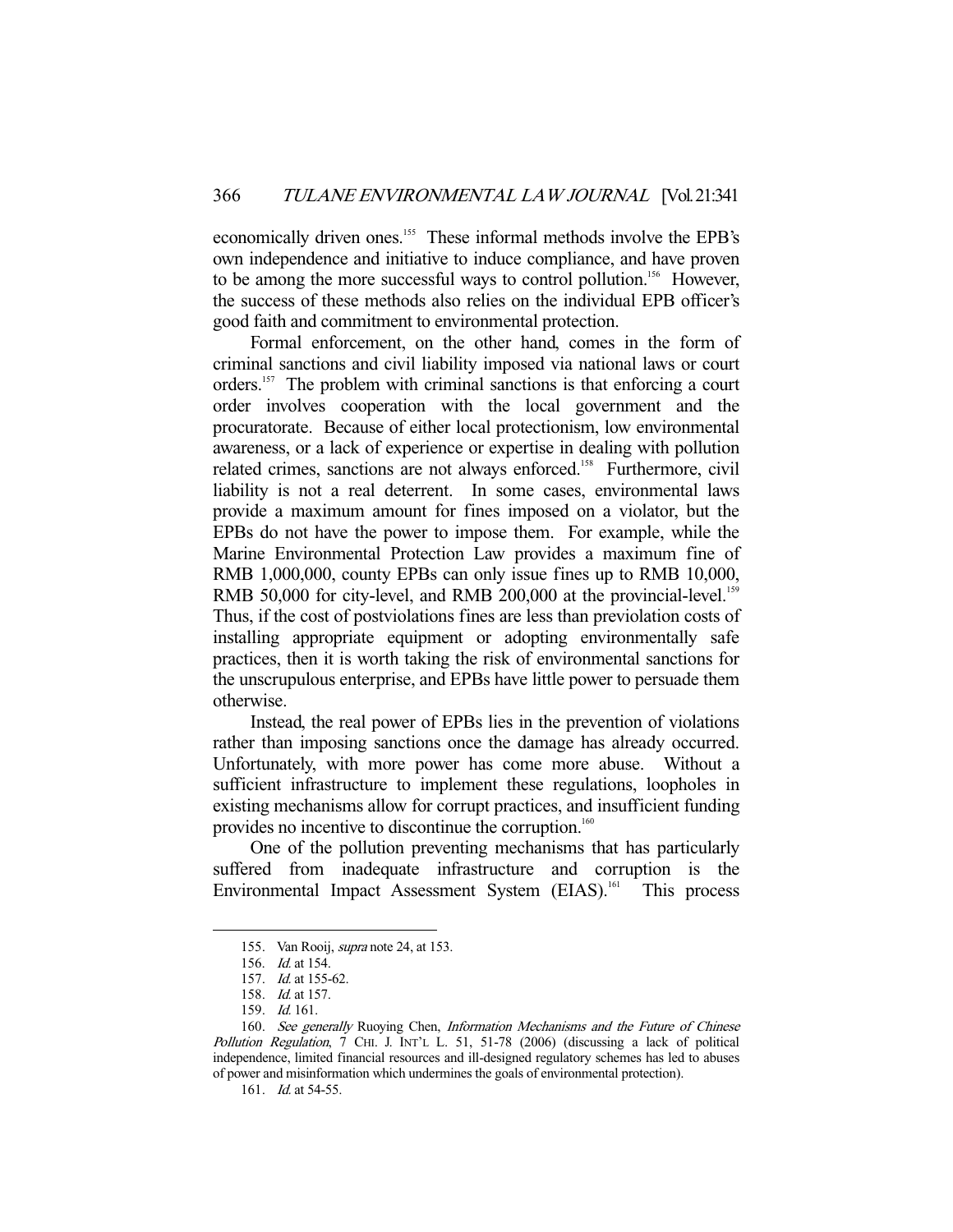requires any "commencement of a business project," but not a government plan, to be screened and approved by SEPA and its local bureaus before construction begins.<sup>162</sup> The local bureaus are charged with assessing the potential environmental impact of the new business, and SEPA uses this information to regulate intermediaries and guide public participation in the enterprise's decision-making processes.<sup>163</sup> The problem with this system is that because of inadequate staffing and expertise, $164$  the system must rely on the applicant businesses to monitor their own activities.165 Given that SEPA retained the veto power to prohibit any applicant that does not meet the EIA standards from operating, this self-monitoring has led businesses to provide understated predictions and inaccurate information to the assessment board in hopes of being approved.166 Furthermore, with so many small to medium sized enterprises with various industrial and commercial projects emerging, SEPA cannot apply universal environmental guidelines.<sup>167</sup> Thus, each assessment must be done individually, causing long delays in the reviewing process and a loss in profits for the enterprise awaiting approval from the board. Therefore, to speed up the process, businesses provide skewed information in hopes of reducing the need for further investigation.<sup>168</sup>

 The applicant businesses are not the only players stunting the success of the EIA system however. Insufficient financing, local protectionism, and political pressure also play their roles.<sup>169</sup> In particular, the EIA system's structure has caused the reviewing and approval process to depend heavily on fees from applicant enterprises. Currently, the fee payment schedule involves enterprises paying only a fraction of the agreed-upon fee up front, and then paying the remainder only upon approval. Therefore, EPBs which are low on funds are encouraged to approve the enterprise despite the assessment results in order to get paid

<sup>162.</sup> *Id.* at 55.

 <sup>163.</sup> Id.

<sup>164.</sup> *Id.* at 65-66. Initially, SEPA had the best scientists, but due to downsizing, many have gone to private enterprises with better pay, training, and career prospects than the public sector. Since then, SEPA and EPBs tend to coerce small and midsize domestic enterprises into receiving technical assistance during assessment and approval stages while leaving the larger private enterprises to conduct their own research, because they have superior experts. Furthermore, as SEPA is still in its early stages of development, every incident is a learning experience. SEPA has little experience in dealing with novel pollutants and treatments, such as how to remove sulphur dioxide from coal. Id.

 <sup>165.</sup> Id.

 <sup>166.</sup> Id. at 56.

 <sup>167.</sup> Id. at 66.

<sup>168.</sup> *Id.* at 68-69.

 <sup>169.</sup> Id. at 66.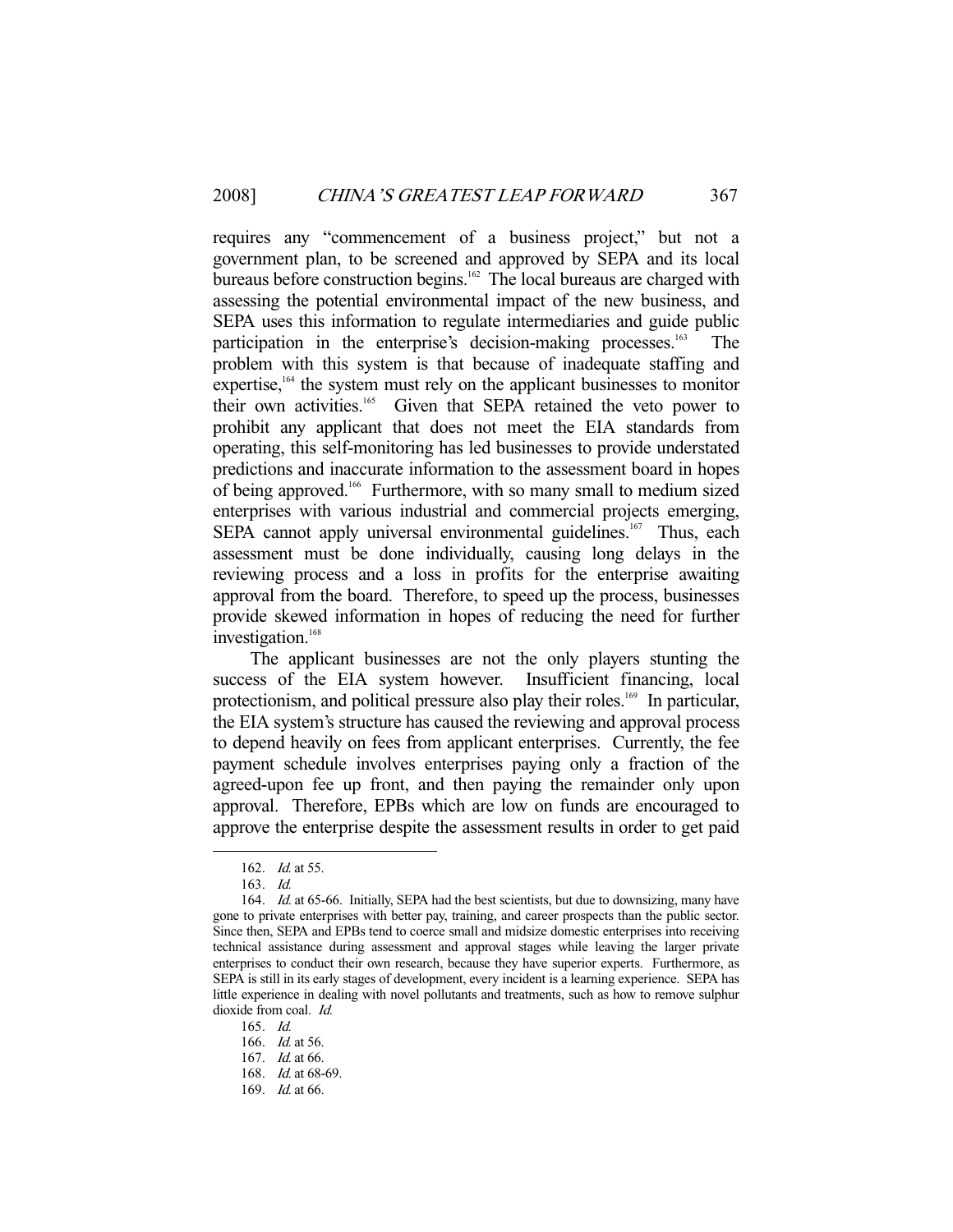the remaining sum.<sup>170</sup> In addition, the process of rent-seeking, a fee paid for expedited services, is also a problem because officials focus their attention and resources on the highest paying clientele, as opposed to monitoring facilities and gathering real-time data to detect violations before they occur.<sup>171</sup>

 Finally, similarly to the land use context, political clout also plays a role in determining whether an enterprise gets approved. According to a World Bank study, state-owned enterprises have far more bargaining power with local environmental authorities than privately owned enterprises, and larger enterprises also have more bargaining power than smaller ones.<sup>172</sup> This theory can be seen in practice as recently as 2004, when SEPA suspended the construction of thirty new enterprises for failing to have an EIA report required by law. While SEPA was applauded by the central government, one month later, most of the thirty projects resumed construction, suspiciously having passed the environmental assessment.<sup>173</sup> Given the observations above. the Given the observations above, the circumstances surrounding their approval seem dubious to say the least. Also, even when violators are caught and sanctioned, politics plays its part again. Officials publicly denounce polluters and charge huge fines for the benefit of public image, but as soon as the money passes to the local administration, the local authorities have the power to reduce sanctions or refund the money to the violating enterprise in the form of a tax break for improving its environmental protection schemes. $174$ 

## C. Problems Suing Polluters

 Despite an increasing number of success stories of pollution victims getting vindication for the wrongs done to them, there are still significant flaws in the judicial system that leave many aggrieved petitioners without redress. First, there are at least five functional and procedural obstacles that prevent a petitioner from receiving vindication, which are particularly well summarized by Adam Briggs.<sup>175</sup> In particular, potential plaintiffs face: difficulties retaining counsel, procedural obstacles to getting the claim recognized by a court, procedural obstacles to discovery, an absence of fair and impartial judges to hear the cases that

 <sup>170.</sup> Id. at 68-69.

 <sup>171.</sup> Id.

 <sup>172.</sup> Hua Wang et al., World Bank, Incomplete Enforcement of Pollution Regulation 5 (Jan. 31, 2002), http://go.worldbank.org/1PQHUFQZR0.

 <sup>173.</sup> Giu, supra note 26.

 <sup>174.</sup> Briggs, supra note 22, at 317.

 <sup>175.</sup> Id. at 326.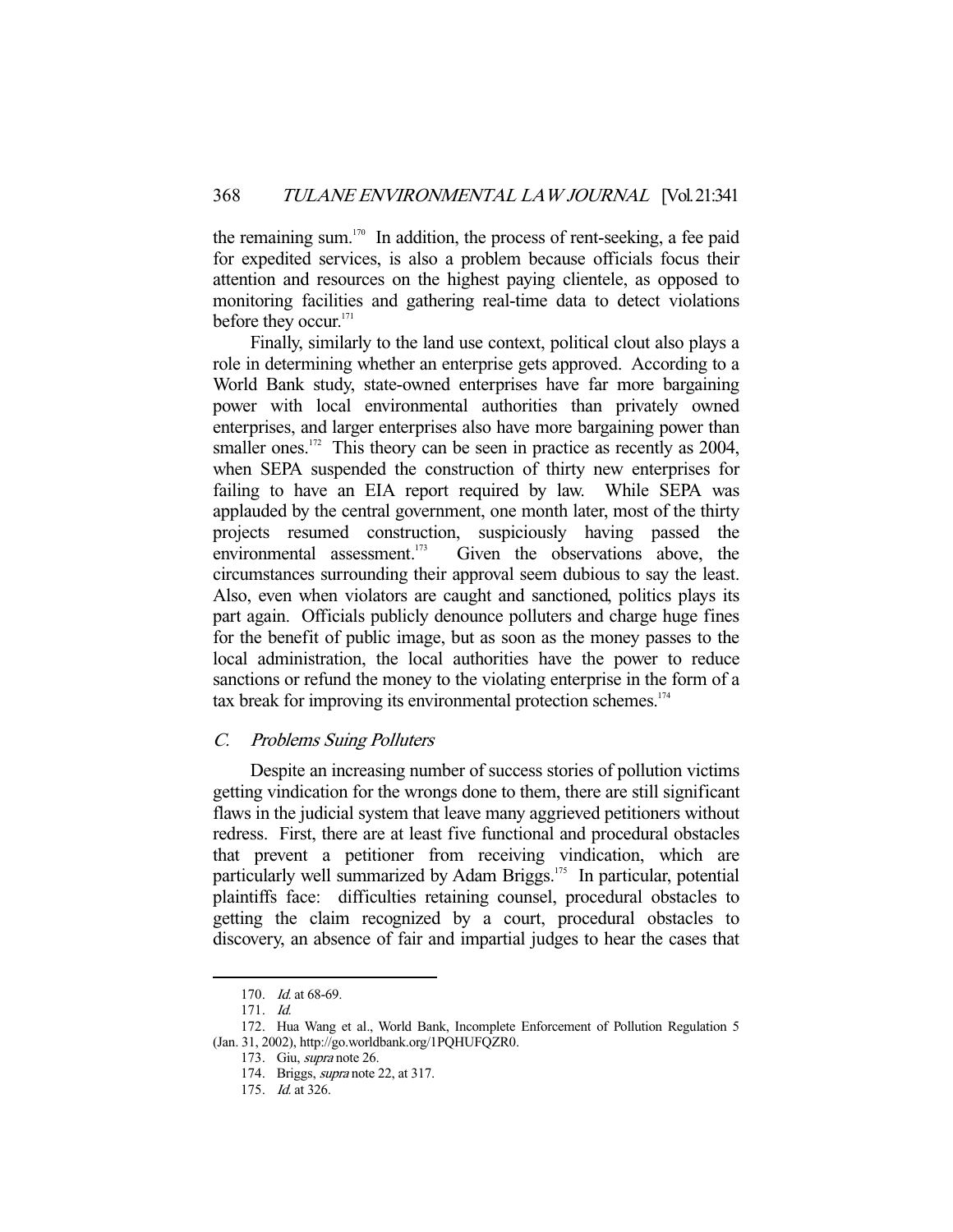actually make it to court, and a lack of judicial decisions reflecting sound and consistent reasoning.176 Even if vindication is awarded, getting the award enforced is problematic.<sup>177</sup>

 While one could argue that there are only enough lawyers to serve a fraction of the society in any country, lawyers are particularly scarce in China.178 The mass persecution of Chinese lawyers and judges during the Cultural Revolution seriously diminished the legal community, and the remaining and replenished community that exists today faces obstacles of its own.179 First, it must be recognized that again, the rural population is a highly disadvantaged class in terms of access to the means of protecting its interests. Many rural farmers do not have the resources to hire a lawyer, and there are only a limited number of Legal Aid advocates in the country.180 Lawyers themselves are also discouraged from taking "big cases" because they run on limited resources, and because China does not allow for contingency fees.181 Furthermore, judges are still poorly educated, often with little more than a high school education.<sup>182</sup> The profession is still in its revival stages since the Cultural Revolution and has not yet reached full-fledged professionalization.<sup>183</sup> Rural courts are also worse off than urban courts as many judges that do have the appropriate qualifications have moved to the urban city, where salaries are higher.<sup>184</sup> In addition, even when a rural individual has secured a lawyer who is willing to work despite the long haul ahead, there are also some unscrupulous judges who will bar a plaintiff from using his own counsel. Instead, the judge will assign a local official as counsel, despite the fact that the official's interests are often in conflict with the plaintiff's. $185$ 

<sup>176.</sup> Id.; see also Van Rooij, supra note 24, at 158-59. The factors to be weighed when determining the appropriate fine include, the degree of fault of the polluter, the degree of harmful results, attitude of the polluter toward taking corrective measures, and whether the polluter is a first offender. Id.

 <sup>177.</sup> Briggs, supra note 22, at 316; O'Brien & Li, supra note 134, at 76.

<sup>178.</sup> Briggs, *supra* note 22, at 366.

<sup>179.</sup> Larson, *supra* note 13, at 851-53.

 <sup>180.</sup> See Int'l Bridges to Justice, Where We Work: China, http://ibj.org/where-wework/asia/china/2 (last visited Mar. 28, 2008) (stating that there are only 120,000 lawyers in the country attempting to serve 1.2 billion Chinese citizens).

 <sup>181.</sup> Briggs, supra note 22, at 327.

<sup>182.</sup> *Id.* at 329.

 <sup>183.</sup> CONGRESSIONAL-EXECUTIVE COMMISSION ON CHINA (CECC), 2005 ANNUAL REPORT 88-89, available at http://www.cecc.gov/pages/annualRpt0annualRpt05/2005\_5c\_judicial.php (last visited Mar. 28, 2008). According to Supreme People's Court statistics, only forty percent of Chinese judges had earned a four-year university degree in 2003, despite the mandatory requirement adopted in the 1995 Judges Law. Id. at 88.

 <sup>184.</sup> Id. at 89.

 <sup>185.</sup> Briggs, supra note 22, at 327.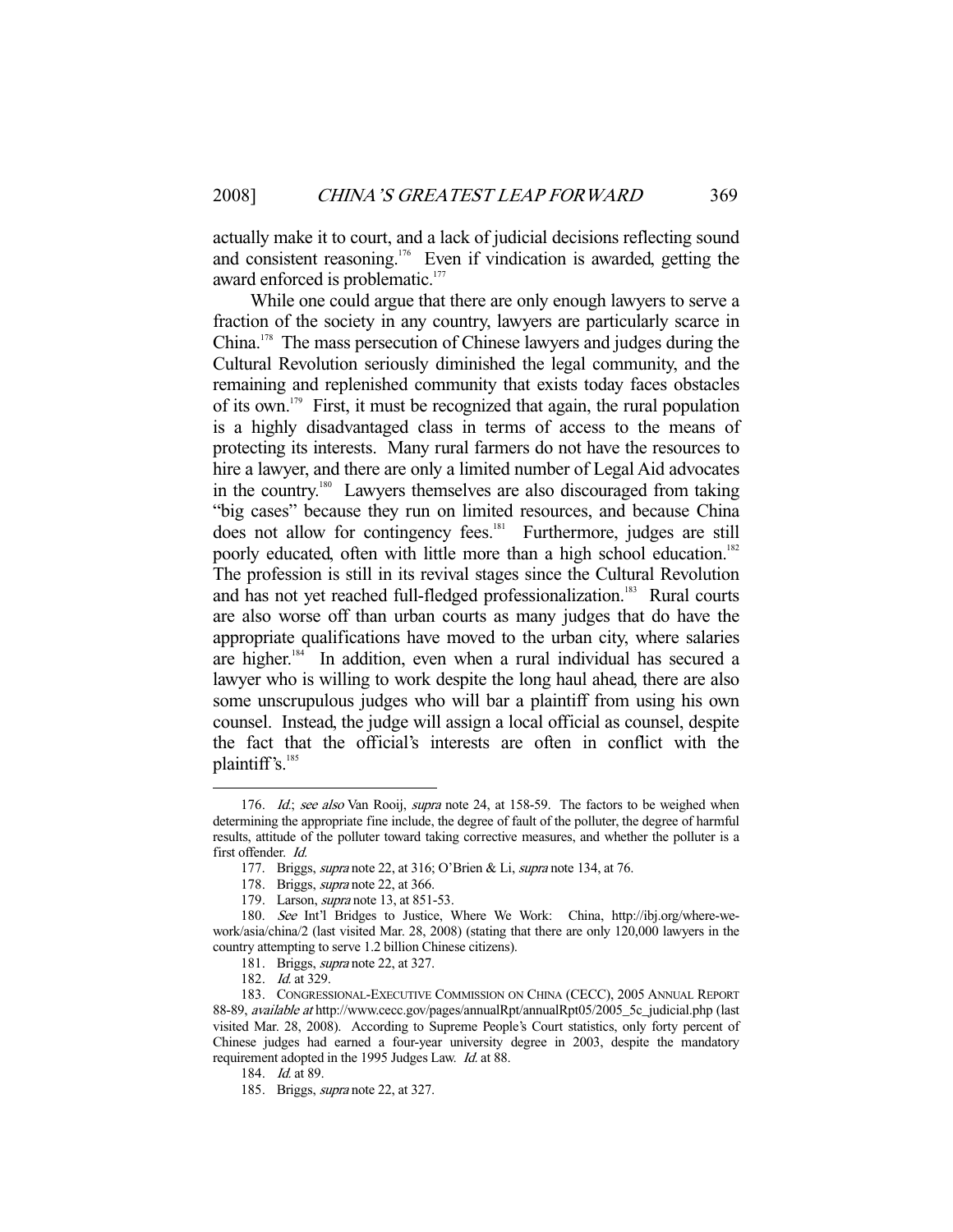Filing a suit also has its problems. For instance, because judge's evaluations are tied to the number of disputes they process and close,<sup>186</sup> rather than the reasoning and accuracy of their decisions, judges in the past have demanded that a class action suit be filed separately in order to get a fee for each individual suit, as opposed to one fee for one class  $\arctan$ <sup>187</sup> This reduces the impact of the case and requires repetitious discovery that reduces the number of cases a lawyer can take on and thus reduces plaintiffs' access to counsel. Another problem with trying to get a case filed in court concerns the issue of standing. In China, in order to have standing, the plaintiff must be "directly affected" by the alleged action.188 A plaintiff who cannot show direct physical or economic harm, therefore may find it difficult to be heard.<sup>189</sup> Even if a plaintiff does have standing, the filing fees for a case are tied to the amount in dispute.<sup>190</sup> Therefore, those who are most severely harmed may not be able to afford the filing fee necessary to be heard in the first place.<sup>191</sup>

 Once a plaintiff has miraculously filed his case, the issue of trying to prove his case is another task altogether. Access to evidence will be difficult to obtain, because the legal culture does not recognize a party's inherent right to comprehensive disclosures.<sup>192</sup> Discovery problems will be exacerbated if the plaintiff is unlucky enough to have to obtain discovery from the corrupt official who allowed the pollution to occur in the first place. Furthermore, once in court, in an attempt to thwart the adjudicatory process, some defendants (the administrative departments) do not bother appearing at trial so they are unable to be questioned, nor forced to answer to anyone.<sup>193</sup> Also, the judge himself may be a prominent member of the local party officials, or a member of the local government. If this is the case, a judgment may sway on the side of the nonenforcing officials due to political ties or *guanxi*.<sup>194</sup>

<sup>186.</sup> CECC, supra note 183 ("Chinese courts frequently evaluate judicial efficiency and assign bonuses or sanctions by using 'case closure ratios'—the ratio of closed to filed cases during a given year. To generate high ratios, Chinese courts often resort to unscrupulous means, including pressuring parties to agree to mediated outcomes and refusing to accept cases filed late in the year.").

 <sup>187.</sup> Briggs, supra note 22, at 327.

 <sup>188.</sup> Id.

 <sup>189.</sup> Id.

 <sup>190.</sup> Id.

 <sup>191.</sup> Id.

<sup>192.</sup> *Id.* at 328.

<sup>193.</sup> See O'Brien & Li, supra note 134, at 84.

 <sup>194. &</sup>quot;Guanxi" in Chinese means "personal relationships." STANLEY B. LUBAN, BIRD IN A CAGE, LEGAL REFORM IN CHINA AFTER MAO 114 (1999).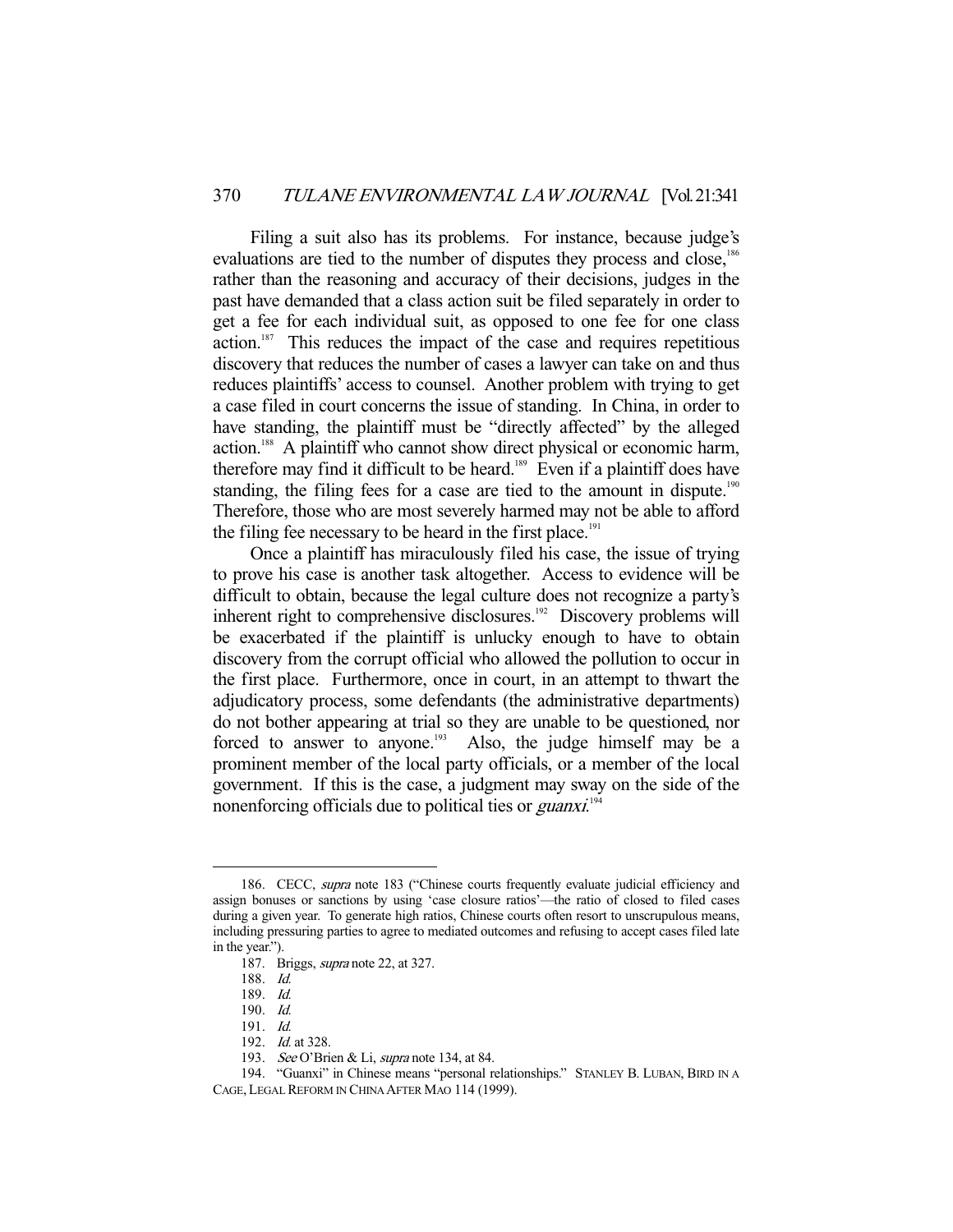In the end, even orders issued against a polluter may not actually change the enterprise's practices, as exemplified in the tragedy of Sugai village. Here, the two mills in question had previously been sued, fined, and ordered to upgrade their pollution equipment after a major spill into the Yellow River in 2004.<sup>195</sup> However, instead of enforcing the court order, local officials allowed the mills to build a temporary wastewater pool, as opposed to installing the mandatory equipment.<sup>196</sup> After winds threatened to break the pool walls—which would have resulted in the wastewater flowing into the Yellow River, and in turn, would have revealed that the officials defied the court order—the officials decided to break the wall themselves.<sup>197</sup> This action diverted the toxic waste into the waters of Sugai and concealed the officials' own corrupt practices.<sup>198</sup>

## IV. SUGGESTED SOLUTIONS

 From the concerns discussed above, it is clear that entrusting the rights and interests of the rural population in the hands of local government, and other grass-roots decision makers, does not necessarily protect such interests. Rather, the decentralization of the government has weakened controls over the different administrative departments and has allowed for corrupt practices to take place both against the individuals and the government these officials have a duty to serve. If the government wishes to pacify the rising rural unrest, therefore, instead of simply imposing idealistic mandates from above, it must recognize and understand that the current system in operation actually undermines its goals.

 The approach suggested below aims to remove some of the loopholes in the law and incentives in the system that allow this undermining to occur. The first area in need of further reform is the lack of transparency in both law and procedure. By making laws and the decision-making process known to the public, individuals have actual knowledge of their substantive rights, the standards to which decision makers should be held, and thus the ability to pinpoint any violations. Individuals will also have the procedural knowledge of how to seek redress in the event a violation occurs. Also, local officials who are forced to publish the decisions they make, and the reasons for them, can then be held accountable to both the citizens and the courts for such determinations, reducing the risk of clandestine arrangements and

 <sup>195.</sup> Yardley, supra note 25.

 <sup>196.</sup> Id.

 <sup>197.</sup> Id.

 <sup>198.</sup> Id.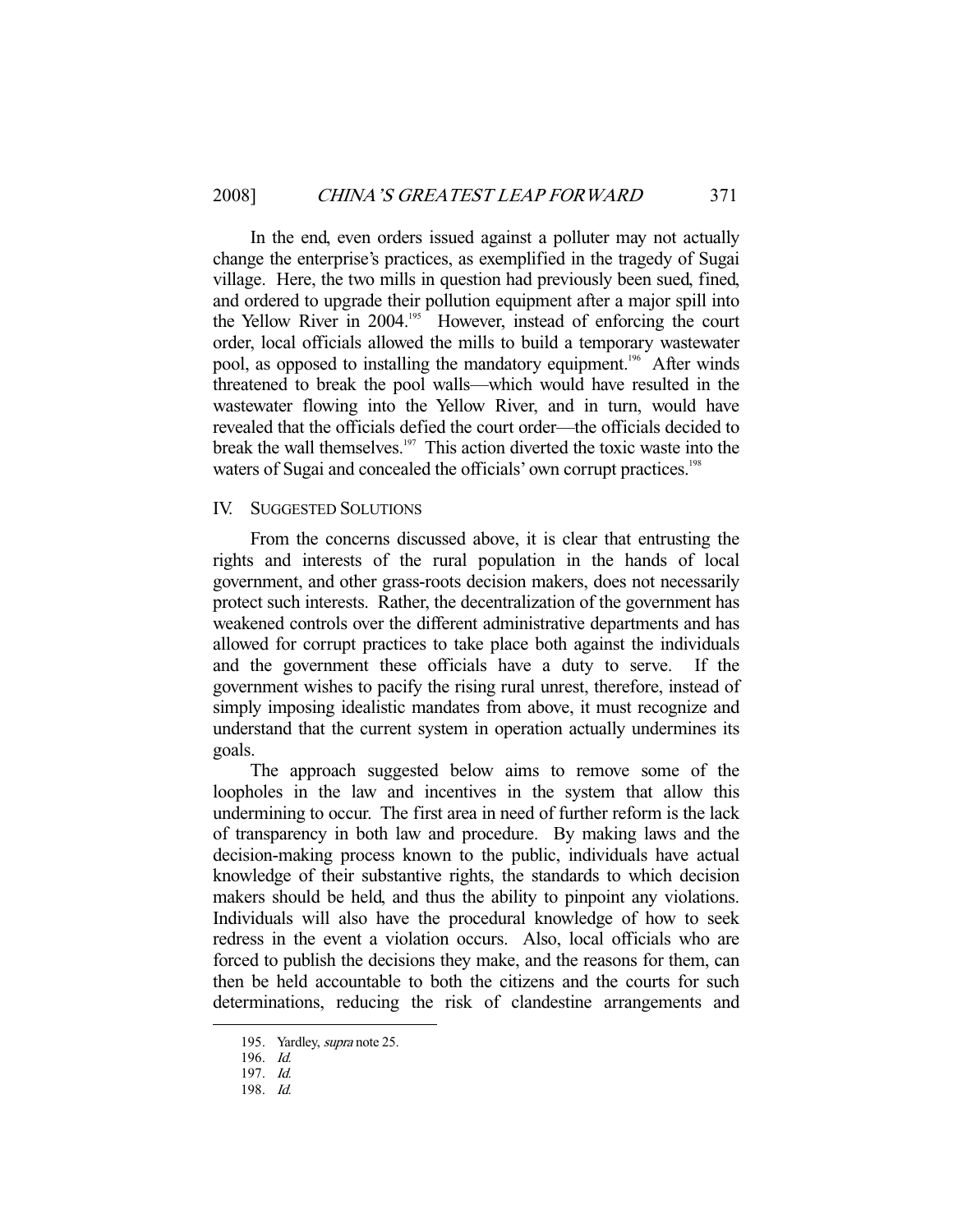suspect judgments. Finally, when laws and procedures are written down and available as evidence presented to a court, judges are able to enforce such determinations with more accuracy and confidence, and less able to legitimately make decisions contrary to the evidence for personal or political gain.

 The second area in need of serious reform is in the independence of local government and judges from both political pressure and private enterprise. This remedy calls for the restructuring of financial compensation to an impartial body before distribution is made to employees, and also removing the political and monetary incentives that currently influence grass-roots decision making. Creating impartiality and independence works to increase the legitimacy of these decision makers among the rural population and thus to encourage greater acceptance of such decisions and reduce the likelihood of resort to riots and extrajudicial redress.

 The third area for consideration involves a focus on creating specific methods of preventing the abuse of laws and regulations by clarifying provisions that currently allow for loopholes in enforcement, and adding some supporting measures to prevent the ability to circumvent these laws in the future. Specifying the meaning of existing laws narrows the scope of discretion of local decision makers who have in the past been able to escape scrutiny because they were the only authority on the law at the local level.

 Combined with transparency and the independence of government entities, government accountability will remove some of the current ambiguities that local decision makers use to legitimize and legalize their activities, and ultimately the ability to shield themselves from public and political scrutiny.

# A. Transparency in the Law and Procedure

 Government accountability needs to be increased in order to give full force and effect to land use and environmental protection laws in China. Transparency in the law and procedure will increase government accountability, and thus improve the public's confidence in the legitimacy of government actions, which will likely result in less distrust and tension, and thus less rural unrest.

 Specifically, transparency should be used to place public pressure on decision makers not only to act according to the letter of the law, but also in alignment with the spirit of the law. As noted above, following the words of the law can invite manipulations and abuse of ambiguities in the text and result in suspicious activities contrary to the state and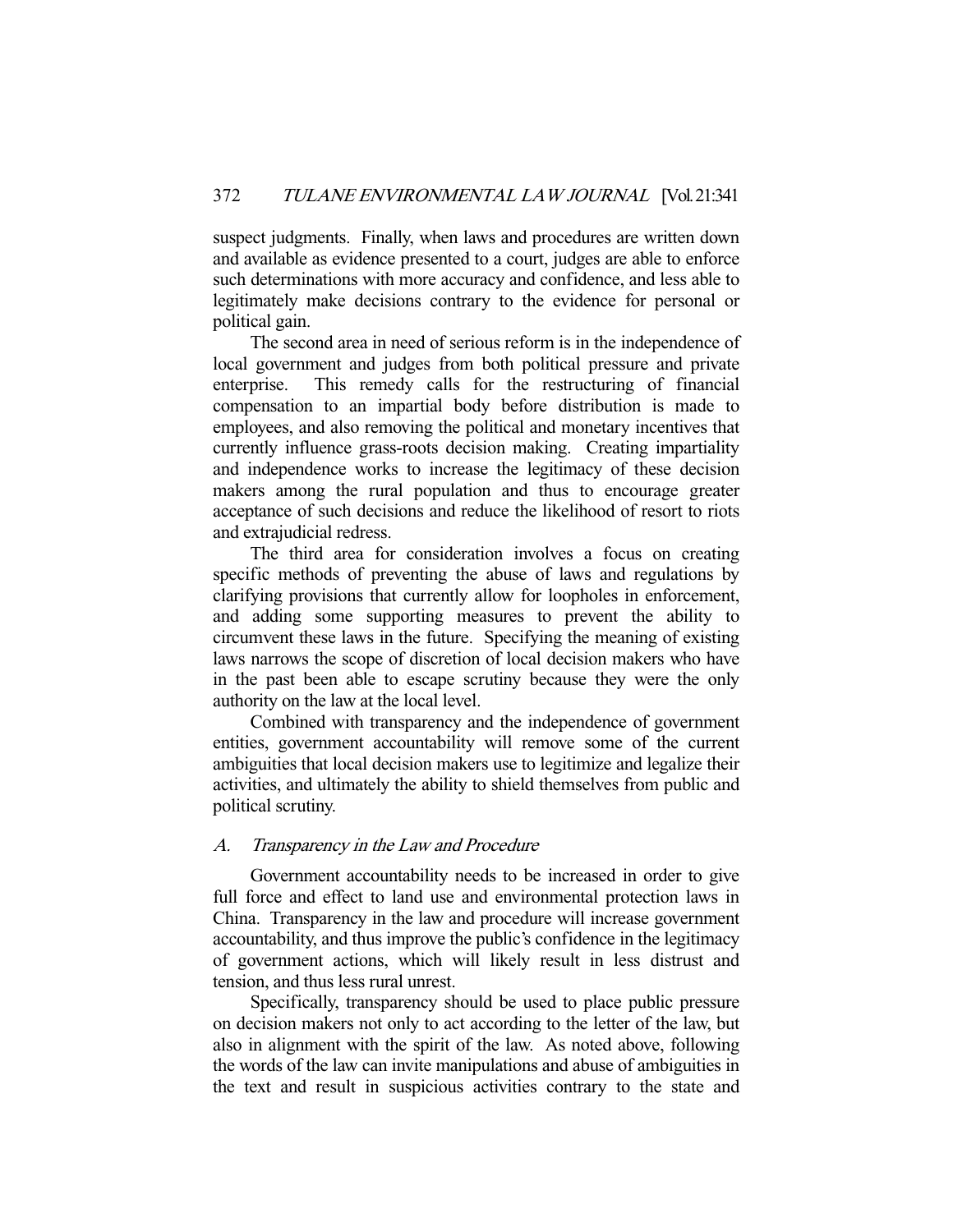individual's interest. While ambiguity in laws and procedures could be used to shield ineffectuality from scrutiny, publicity will reveal inconsistencies and remove the loopholes provided by ambiguity and lack of accountability, which are currently used to circumvent national goals.

#### 1. Public Participation in Land Registration and Compensation

 With the rise of the mass media, the internet, and cell phones, bad news travels fast. In fact, China is now the world's largest market for cellular phones at a staggering 461 million users.<sup>199</sup> According to foreign reports, "China's 'new media' appear to be reaching a critical mass."200 Therefore, while the media at one point could be used by the government to inculcate the masses with only its own ideals,  $201$  now the mass media has opened up the Chinese public, including increasing rural phone users, to not only foreign news and current events, but also news and stories of disputes across the nation.<sup>202</sup> Rather than try to crack down on the use of the mass media and its content—which may be close to impossible given the sheer volume of mobile phones and internet users in China's increasingly consumer society—the government should use the media to encourage public participation as a way of creating government accountability and legitimacy.

In the land use context, as Zhu Keliang and his coauthors suggest,

[a] combination of TV, publicity cards, newspaper, village meetings and other publicity forms should be utilized to generate maximum educational impact. Any public information campaign should focus on the rural land use rights that are created or defined by the RLCL, especially those land rights about which farmers frequently have mistaken beliefs . . . [and] . . . should continue over an extended period of time.<sup>203</sup>

However, rather than leave the responsibility of disseminating the publication of laws with local villages, the central government needs to require implementation at a national level. Local dissemination has not been effective in the past, as local officials who feared such publications

 <sup>199.</sup> See China Claims 400M Mobile Phone Users (Feb. 23, 2006), http://www.msnbc. msn.com/id/11519322/.

 <sup>200.</sup> Paul Mooney, China Faces Up to Growing Unrest (Nov. 16, 2004), http://www.atimes. com/atimes/China/FK16Ad01.html.

<sup>201.</sup> *Id.* ("While news of unrest is usually blacked out of the Chinese media, word is now spreading quickly via the widespread use of modern communications, including mobile phones, faxes, instant messages and the Internet, reaching Chinese nationwide.").

 <sup>202.</sup> Chinese Embassy U.S., More than 431 mln Cell Phone Users in China (Aug. 22, 2006), http://www.china-embassy.org/eng/gyzg/t268615.htm.

<sup>203.</sup> Keliang et al., *supra* note 10, at 825.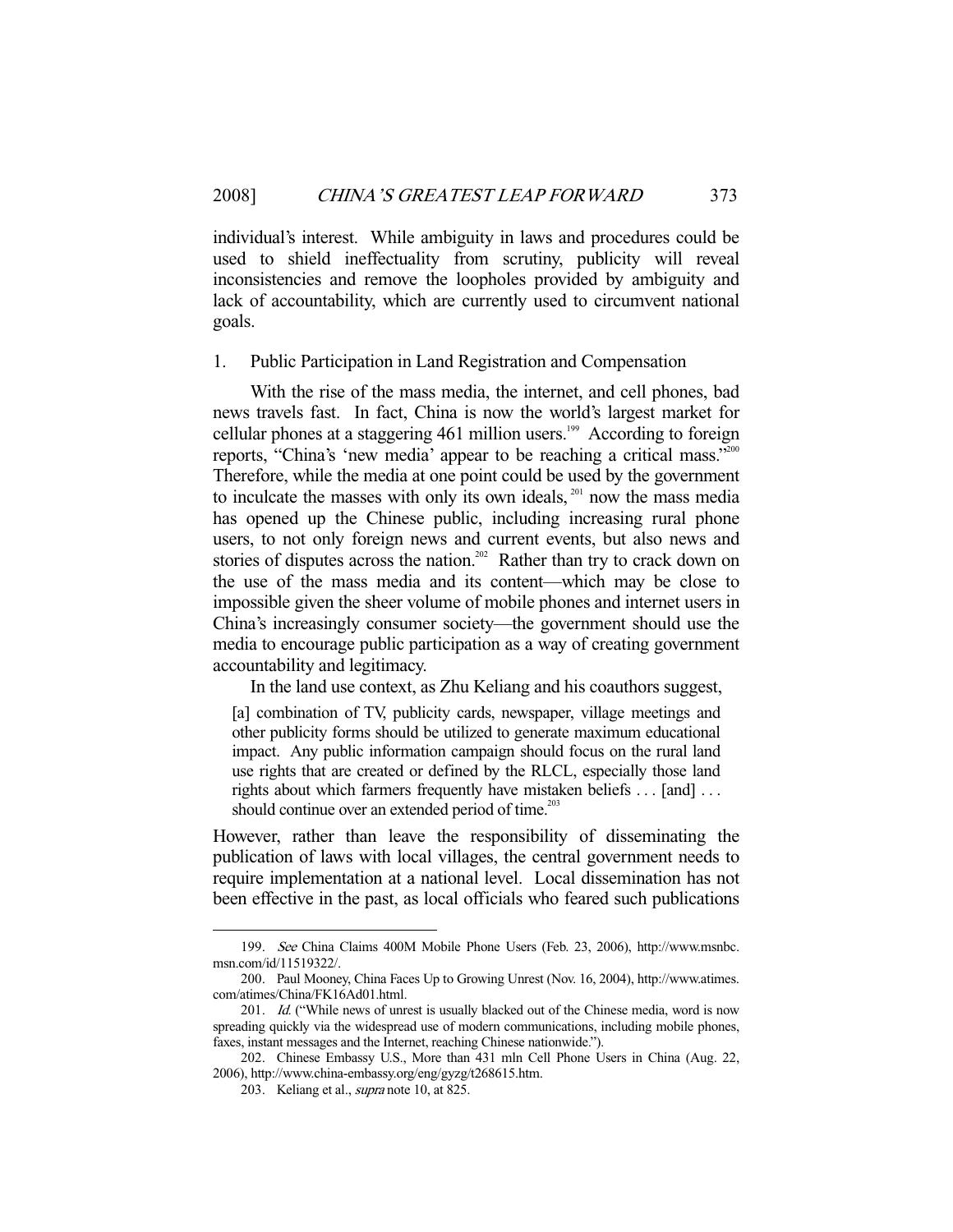would affect their ability to perform illegal activities have ordered such publications to be confiscated and destroyed.204 In addition, while the adoption of the RLCL was a great aspirational move toward transparency in requiring all land contracts to be in writing, the registration of all land contracts has not materialized to date. In order to ensure true transparency, this law must be stringently implemented and enforced.<sup>205</sup>

 To do so, the central government should impose a five year amortization period for the registration of all land contracts to be implemented immediately, or incorporated in the next five-year plan in 2010.206 The current RLCL requires all farmers to negotiate land contracts with their respective collectives, register such contracts with the village collective, and retain a copy of the contract for themselves.<sup>207</sup> However, the law lacks force and effectiveness because both parties feel they have little to lose if they do not comply.<sup>208</sup> Therefore, in addition to the requirements of the RLCL, a five year grace period may induce more households and village collectives to comply if farmers and the collectives risk losing their land if they do not affirmatively act to comply in time. First, any land not registered by this time should become property of the state. In this way, if the collective refuses to grant a farmer a written lease during this period, the collective will lose its rights as owner of the land. However, farmers should still be able to petition the state for a standard land contract allowing farmers to enforce the law, even if the collective refuses.<sup>209</sup> The contract could be issued by an

<sup>204.</sup> See O'Brien & Li, supra note 134, at 78.

<sup>205.</sup> Ping Li, *supra* note 16, at 11.

 <sup>206.</sup> Amortization in the land use context refers to a period in which a nonconforming use or structure is given time in order to make changes so that it complies with the new laws or regulations. I am using this term in the sense that farmers should be given a five-year grace period to conform to the new suggested law requiring contracts for all land. See DAVID L. CALLAIS ET AL.,CASES AND MATERIALS ON LAND USE 129-30 (4th ed. 2004).

<sup>207.</sup> See generally Rural Land Contracting Law (promulgated by the Standing Comm. of the Nat'l People's Cong., Aug. 29, 2002, effective Mar. 1, 2003) (P.R.C.), translated in http://english.gov.cn/laws/2005-10/09/content\_75300.htm.

<sup>208.</sup> See Larson, supra note 13, at 841-43.

 <sup>209.</sup> The contract should include: the names of the parties; name, location, area and quality grade of the contracted land; the term of the contract; the purpose of use; the rights and obligations of the parties; liability for breach of the contract; and signatures of both parties. This is modeled on the standard land contract stipulated in article 2 of the RLCL. However, this provision states that only the party giving the contract needs to sign it. To avoid the issue of "noncompliance contracts," I suggest that both must sign the contract. See Rural Land Contracting Law, art. 2 (promulgated by the Standing Comm. of the Nat'l People's Cong., Aug. 29, 2002, effective Mar. 1, 2003) (P.R.C.), translated in http://english.gov.cn/laws/2005-10/09/ content\_75300.htm.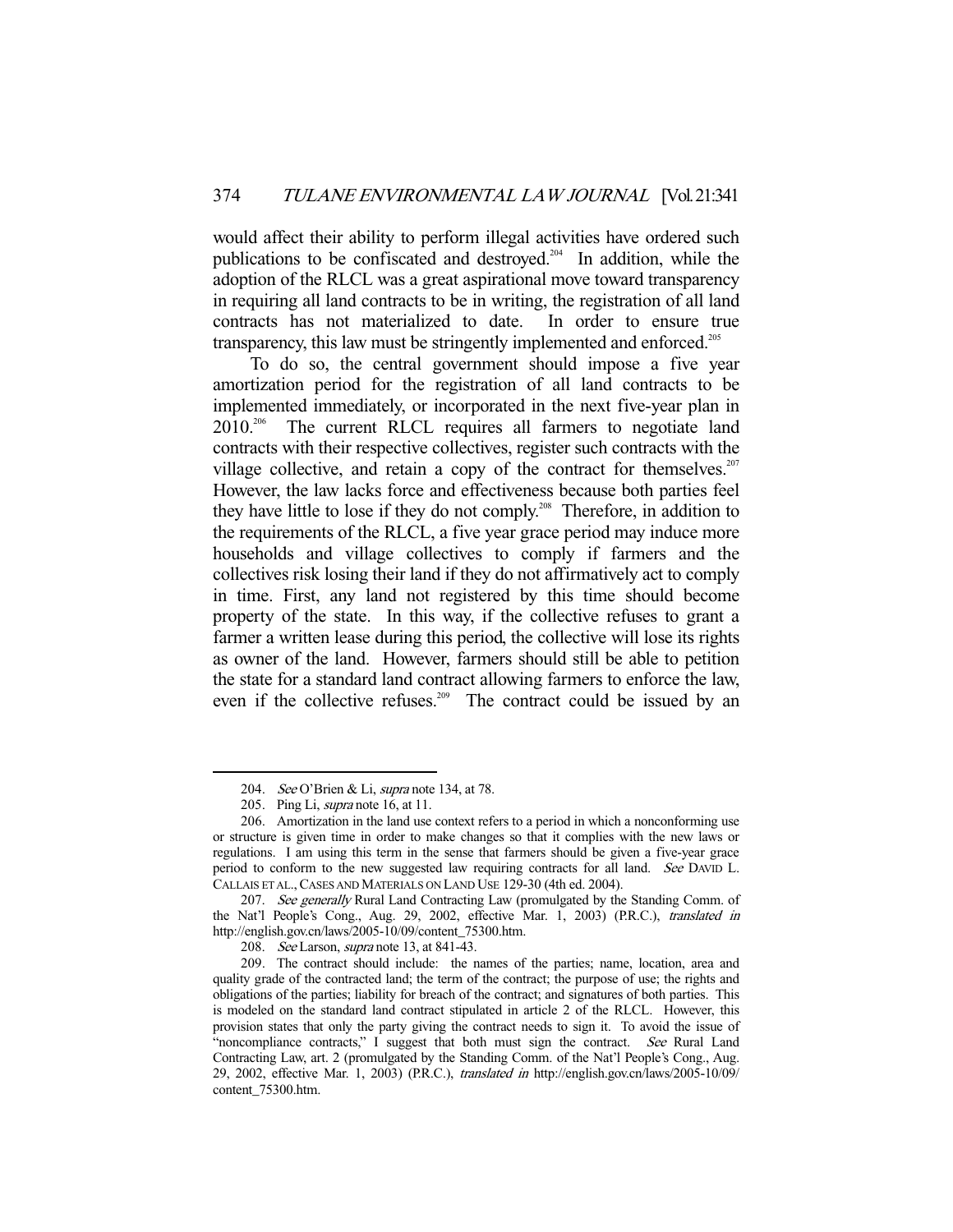existing state body such as the Ministry of Land and Resources, or another local body created solely for this purpose. $210$ 

 This proposal is aimed at motivating two actions, both of which are complimentary to enforcing farmers' rights and in reigning in the village collective's ability to violate long-term lease contracts by claiming that the farmer's rights are ambiguous, or that no enforceable contract exists. First, farmers will likely be more enthusiastic and take a more active role in complying with the RLCL by demanding that a land contract be drawn up if they believe an enforceable contract is possible, rather than feel apathetic about the process, as seen currently under the RLCL. Second, the collective will also want to comply with this mandate because even though they have to recognize that farmers have enforceable long-term land rights, the collective's inherent right to readjust land for "special circumstances" means they ultimately still have control over land registered as part of their village. If unregistered land goes to the state, the collective will lose this control and also suffer financially as it will accrue less land revenues each year from the lost land. This, therefore, creates an economic incentive for collectives and farmers to draw contracts.

 Furthermore, public knowledge of legal rights deters corrupt officials from violating these rights, as they are no longer the only ones who hold the knowledge and power to enforce such rights. Even when violations do occur, with a written contract, the rural plaintiff may be more willing to take his case up in court, rather than in the streets, given that he has strong evidence of the contract terms. Written contracts will reduce the frustration that used to result from the lack of tangible evidence that such rights exist.<sup>211</sup> Once all contracts are registered and made available for review by the land-leasing farmer, the collective, the state and the courts, any ambiguity over the asserted terms of the lease can be resolved more efficiently and effectively, and public and intra-

 <sup>210.</sup> One of the duties of the Ministry of Land and Resources is "[t]o develop and implement the regulations for the assignment, lease, evaluation, transfer, transaction and governmental purchasing of the right to the use of land." See Ministry of Land & Res. P.R.C., Responsibilities of the Ministry of Land and Resources, http://www.mlr.gov.cn/pub/mlr/english/ t20050125\_73069.htm (last visited Mar. 28, 2008).

<sup>211.</sup> See HO, supra note 12, at 64-66. Ho suggests that in the context of state claims on land allegedly owned by the collective, the general rule that the state owns all land unless the collective proves such land is registered to it, provides a strong instrument for the state to dismiss all customary land claims. Id. Ho also predicts that such action will become a seed-bed for ongoing social conflict. Id. This scenario can also be applied to the individual's claim to land against the collective. Without tangible enforceable rights, the inherent right of the collective in land ownership allows it to dictate or deny protection, and to reclaim land for itself, in much the same way the state claims ownership over ambiguously owned land from the collective. Id.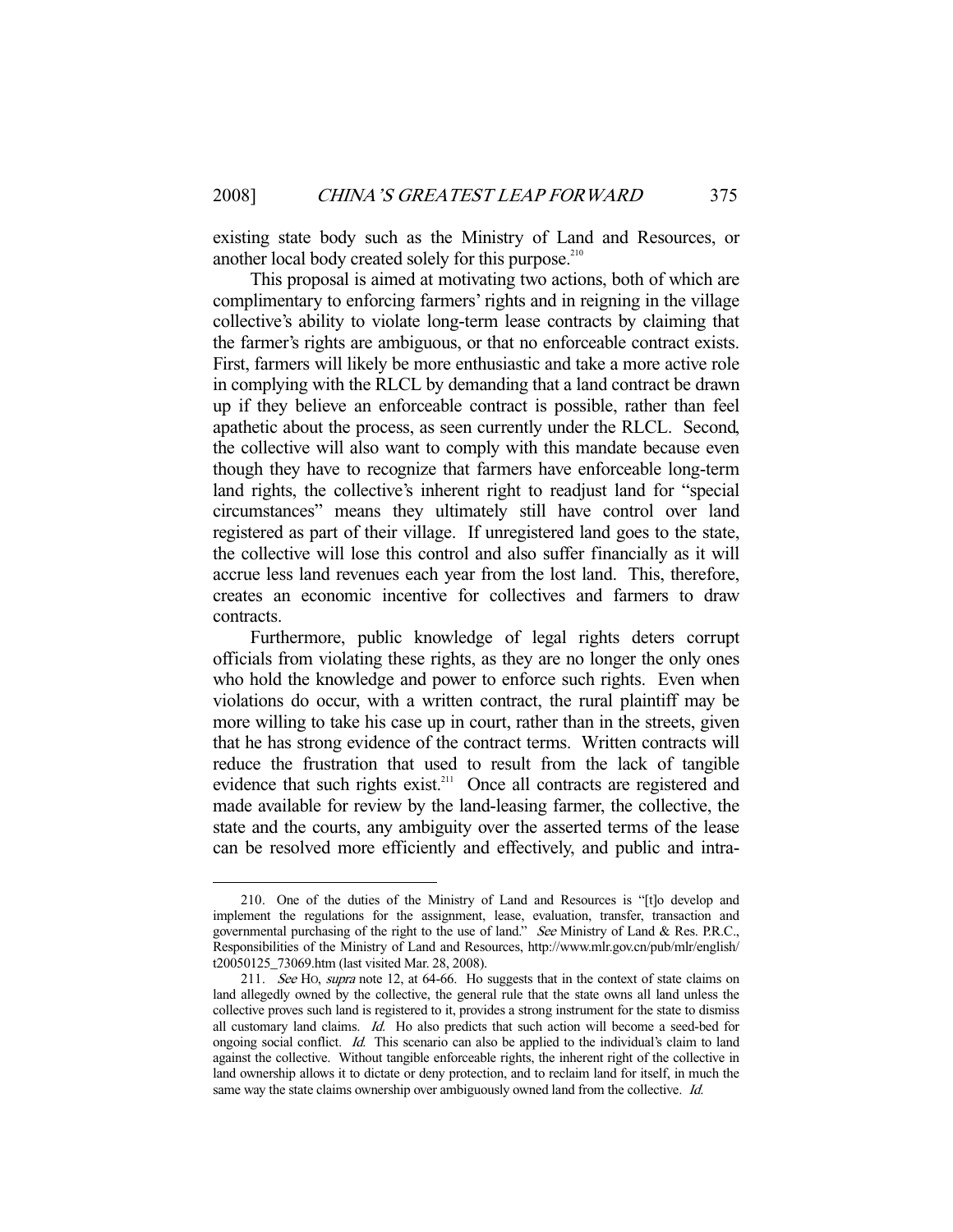government scrutiny will likely lead to less opportunity for unreasonable judicial decisions.

 Public participation must also be adopted in the distribution of compensation. As indicated above, discrepancies over the inadequacy, and misappropriation of compensation has resulted in rioting as a way of redress. To reduce the likelihood of these tensions, one suggestion is the reform of how compensation is calculated for land takings. Currently, the collective is essentially given the discretion to negotiate and divide compensation in a way that does not necessarily involve the input or knowledge of the land-losing farmer.

 The Rural Development Institute suggests that two changes are necessary to appease rural unrest. First, the division and calculation of compensation should be better structured to meet the needs of the landlosing household rather than the collective.<sup>212</sup> Compensation should be based on the term of the lease; and therefore, because a thirty-year leased property would represent seventy-five to ninety-five percent of the economic value of the property if it were privately owned, the farmer should receive at least seventy-five percent of the compensation, as opposed to the lesser portion currently required by law to cover lost crops.213 Also, the amount of compensation should not be determined by the "original living standards" test, but rather, it should take into account the money invested in the land and improvements made to property to reflect actual loss to the farmer.<sup>214</sup> Finally, compensation should not be "primarily used" for the land-losing household, but rather "primarily paid to" such household to ensure the funds actually go to the affected household, and not to the collective to be disposed of in their discretion.<sup>215</sup> In practice, this could be achieved by requiring the potential nonvillager enterprise wishing to lease land to negotiate with the farmer directly as to the value of the property, rather than having the nonvillager enterprise negotiating with the collective or local official only.216 Farmers find it difficult to challenge compensation payments because they were not involved in the negotiation process and cannot know for sure how much the nonvillager enterprise paid for the land.<sup>217</sup> Thus, if the nonvillager

 <sup>212.</sup> Keliang et al., supra note 10, at 826-27.

 <sup>213.</sup> Id.

 <sup>214.</sup> Id. at 826.

 <sup>215.</sup> Id. at 827.

<sup>216.</sup> Ping Li, *supra* note 16, at 9.

<sup>217.</sup> See supra note 49 and accompanying text. Villagers were denied any answers or redress after they suspected officials had misappropriated compensation funds, but when an inquiry was made into the allegations, no one could prove what happened to the money or how much money was missing.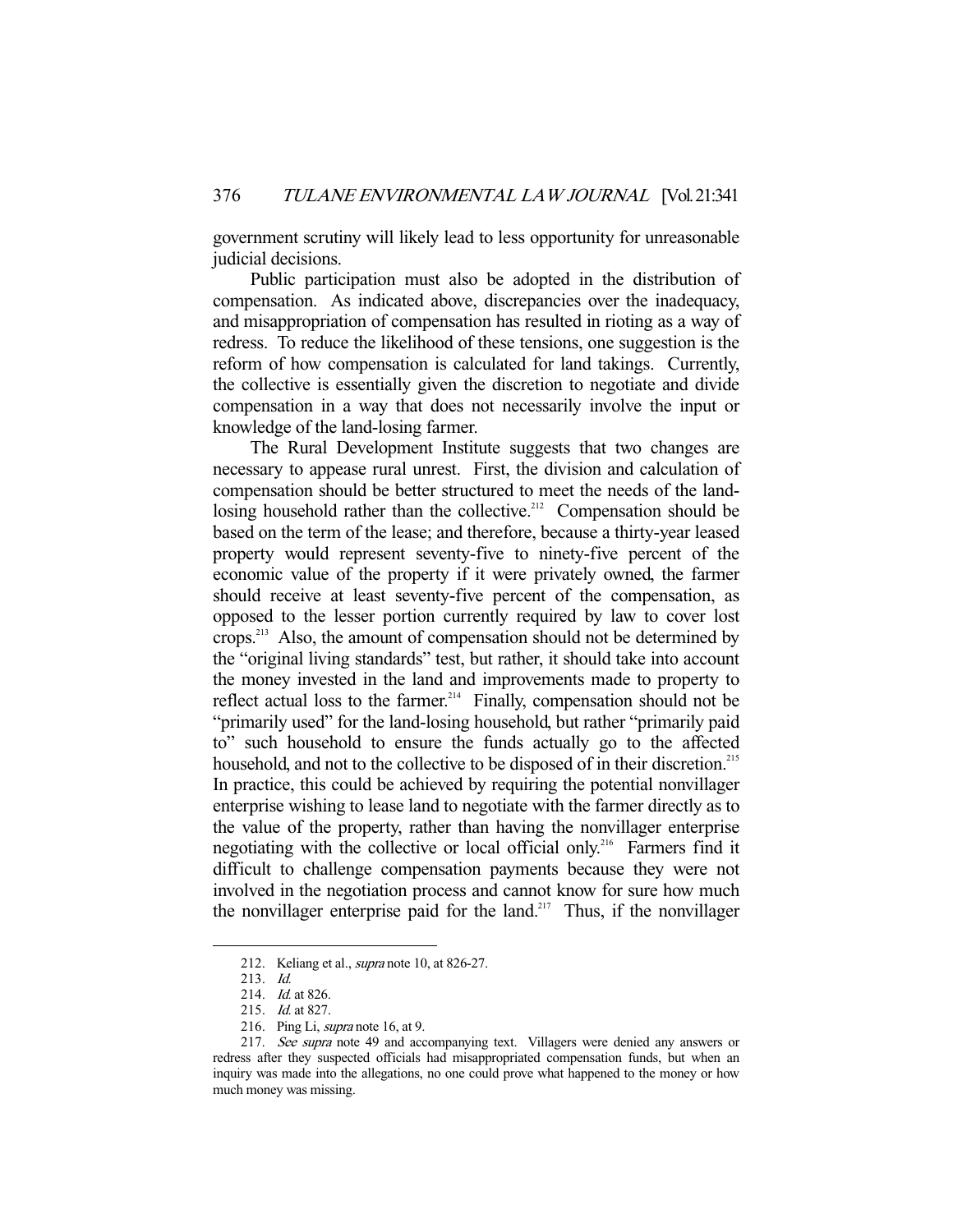enterprise is forced to negotiate with the farmer, the farmer knows how much is due, allowing for discrepancies in the amount agreed to and paid out to be more easily revealed. This, in turn, will increase the likelihood of the farmer receiving fair compensation for the value of his land and will increase the accountability of the official or collective who accepts the compensation and pays it out to the farmer.

#### 2. Narrow the Scope of Discretion in Environmental Evaluations

 For the protection of land in the environmental context, reforms to promote transparency exist in the form of the highly anticipated public participation rules adopted by SEPA in March 2006.<sup>218</sup> These new rules focus on the inclusion of public participation in the EIA process and clarify "the rights and obligations of the public, developers, and environmental groups in the EIA process . . . [and also require] these assessments [to be] clear, concise, and widely available to the public."<sup>219</sup> Specifically, the EIA public participation rules require an enterprise to make two rounds of public disclosures before drafting and approving the report.<sup>220</sup> Such disclosures must be subject to public input and opinion via public surveys, expert consultation meetings, and public hearings.<sup>221</sup> This uses the pressures of the market and public opinion to force polluters and their supporters to reign themselves in for their own reputation and protection. In theory, multinationals and large domestic enterprises will lobby for stricter enforcement rules because they recognize that environmental accidents resulting from incorrect EIAs will damage their image and expose them to lawsuits.<sup>222</sup> As well as protecting themselves from a lawsuit or publicity disaster, by encouraging stricter rules for all enterprises, larger foreign enterprises also protect their investment interests and their ability to compete with smaller domestic enterprises who may be saving on production costs by evading environmental protection schemes and technology.<sup>223</sup> As a result, self-regulation due to public pressure will ultimately be aligned with government efforts to regulate.

 Despite the promise of increased public participation in the process, however, certain provisions in these new public participation rules

 <sup>218.</sup> Yingling Liu, WorldWatch Inst., SEPA Releases New Measure on Public Participation in Environmental Impact Assessment Process (Feb. 24, 2006), http://www. worldwatch.org/node/3886.

 <sup>219.</sup> Id.

 <sup>220.</sup> Id.

 <sup>221.</sup> Id.

 <sup>222.</sup> Briggs, supra note 22, at 319-20.

 <sup>223.</sup> Id.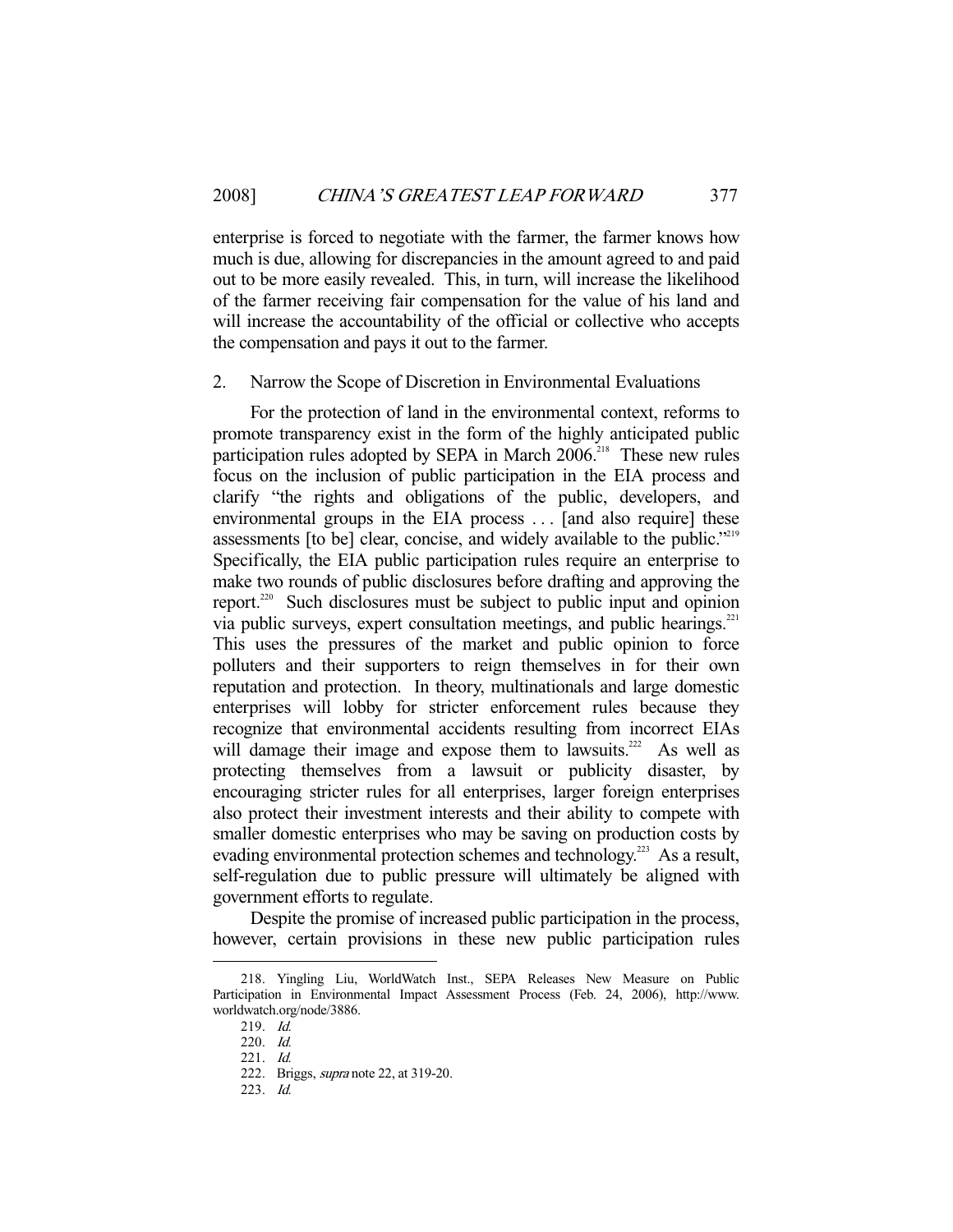actually allow for the exclusion of the public from the process. Under article 13 of the rules, only "information relating to the receipt of applications"—not the reports themselves—are subject to publication, and public consultations are only required for cases involving "significant public objections."<sup>224</sup> Here, there is no true accountability as, again, officials are given the discretion to decide what to reveal to the public, if anything at all.

 For instance, some commentators have argued that one of the main problems in environmental regulation is the lack of resources to monitor and regulate small enterprises that pop up frequently, and in large numbers, across the nation.<sup>225</sup> The cumulative effect of letting these small enterprises operate under the radar has a huge effect on the environment, but under the language of the new rules, the practice of ignoring, or at least not requiring public accountability for these smaller, less impact enterprises is permissible. That is, all that an unscrupulous official has to do to avoid being bound by article 13 is to determine that an enterprise will not have "significant public objections," and given that a small enterprise may have less impact than a large enterprise, the exercise of discretion in this way is not implausible. Without clear definitions of what constitutes "significant public objections"—and one must consider that it is essentially impossible to gage the public's objections without even allowing the public to review the report—such a provision allows any enterprise to evade public scrutiny and will undermine the purpose of public accountability.

 Therefore, rather than put the power and authority back into the hands of the officials that the central government is trying to regulate, SEPA should remove the "significant public objections" language altogether and require all applications to be published and subject to public opinion in order to ensure that discretion is not being used as a mask for corruption. For example, initially, every new business or enterprise, regardless of its size or perceived impact, should undergo an EIA and have the results published. After a thirty-day notice and comment period, the local government can decide whether to proceed given public sentiments. Over time, a substantial amount of accurate information will be gathered on the patterns of certain types and sizes of enterprises and the correlating environmental impact to expect. With this information, local boards may then be able to confidently introduce rules that limit the requirement for EIA reports. For example, EIA reports

 <sup>224.</sup> Chen, supra note 160, at 75.

 <sup>225.</sup> Briggs, supra note 22, at 317.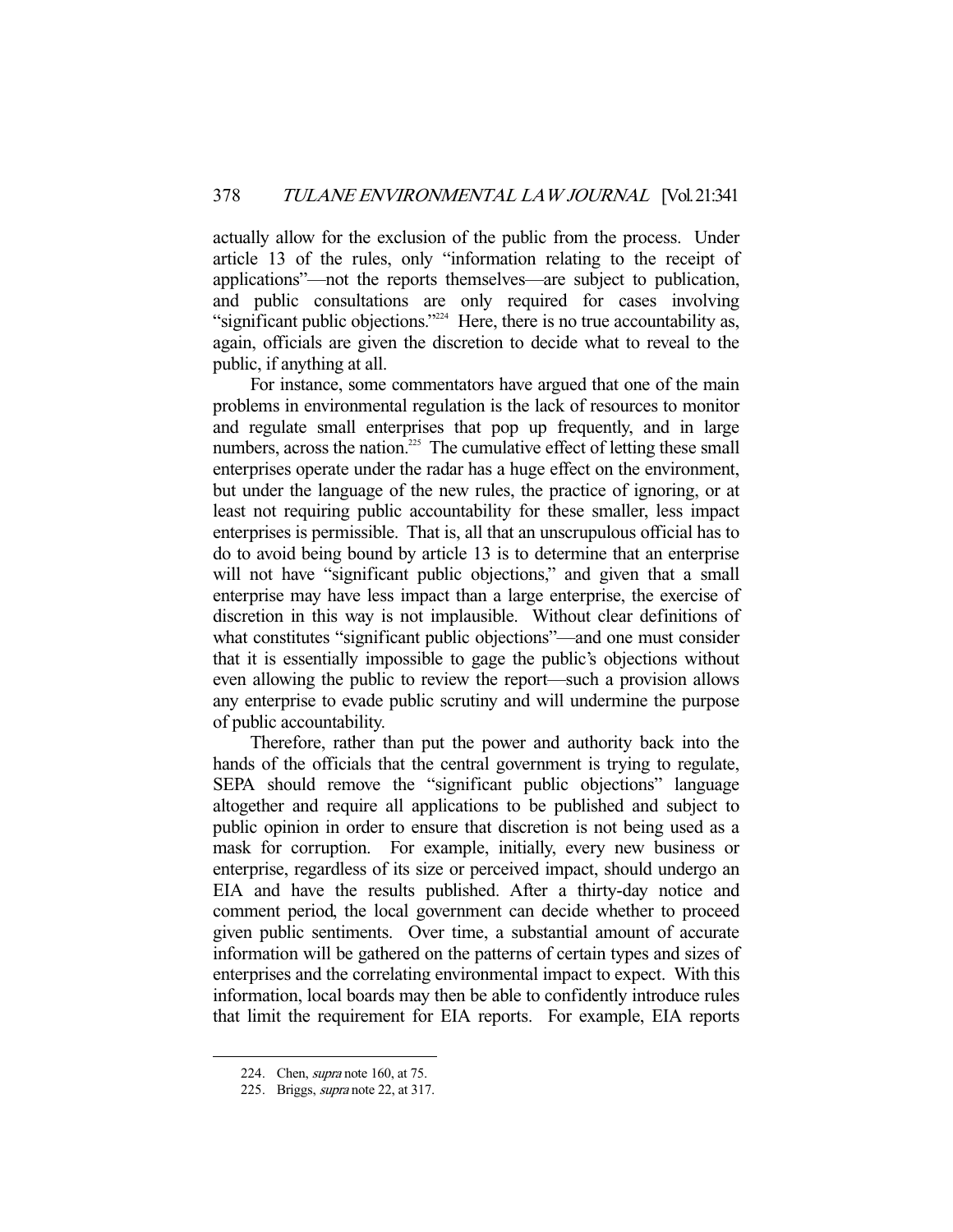may no longer be required for certain sizes and types of enterprises that have similar characteristics as those enterprises in the data that consistently have little environmental impact. In addition, rather than readopt the words "significant public objections," it may be more efficient to create a list of pre-approved enterprises classified by type, size and estimated impact, so that local officials are not given any unnecessary discretionary power, but can still work efficiently by merely applying the list to the applicant enterprise.

 This may delay the EIA process, require more resources, and increase costs because some enterprises will be deterred from operating given the strict rules and potential public scrutiny. However, given that environmental degradation causes between eight and twelve percent loss in annual GDP, while income only increases by an average of eight to ten percent, China is already losing more than it is gaining from allowing these industries to continue operating in this way.<sup>226</sup> Thus, the immediate cost is worth the future benefits.

# B. Independence of Local Governments and Courts from Each Other and Private Enterprises

 It has been argued that "corruption thrives where temptation coexists with permissiveness."<sup>227</sup> While the Chinese government has been making concerted efforts to crack down on corruption among both lower level and higher ranking officials, and while it has removed the "permissiveness" aspect of corruption, it has not yet tackled the "temptation" embedded in the customary use of *guanxi*, and the structure of human resources in the government.<sup>228</sup> Although the number of officials convicted of corruption has increased markedly, it is unclear whether this indicates that attempts have been unsuccessful in eliminating corruption because the number of incidents of corruption keeps rising, or whether the crack downs have been successful in

<sup>226.</sup> See CECC, supra note 11, at 101.

 <sup>227.</sup> Transparency Int'l, Frequently Asked Questions About Corruption, http://www. transparency.org/news\_room/faq/corruption\_faq (last visited Mar. 28, 2008).

 <sup>228.</sup> In the 1980s and 1990s the Commission for Disciplinary Inspection of the CCP Central Committee drew plans to combat economic crimes such as corruption and bribery. The Standing Committee, in 1988, enacted the Supplementary Regulations on Punishing Corruption and Bribery setting out policies against corruption. Anticorruption reporting centers were set up, and procuratorates were directed to make economic crimes such as corruption and bribery their primary target. Cadres were encouraged to perform self-criticism, self-examination, and mutual examination and verification by the organization. See Ye Feng, The Chinese Procuratorate and the Anti-Corruption Campaigns in the People's Republic of China, in IMPLEMENTATION OF LAW IN THE PEOPLE'S REPUBLIC OF CHINA 113, 119-21 (J. Chen et al. eds., 2002).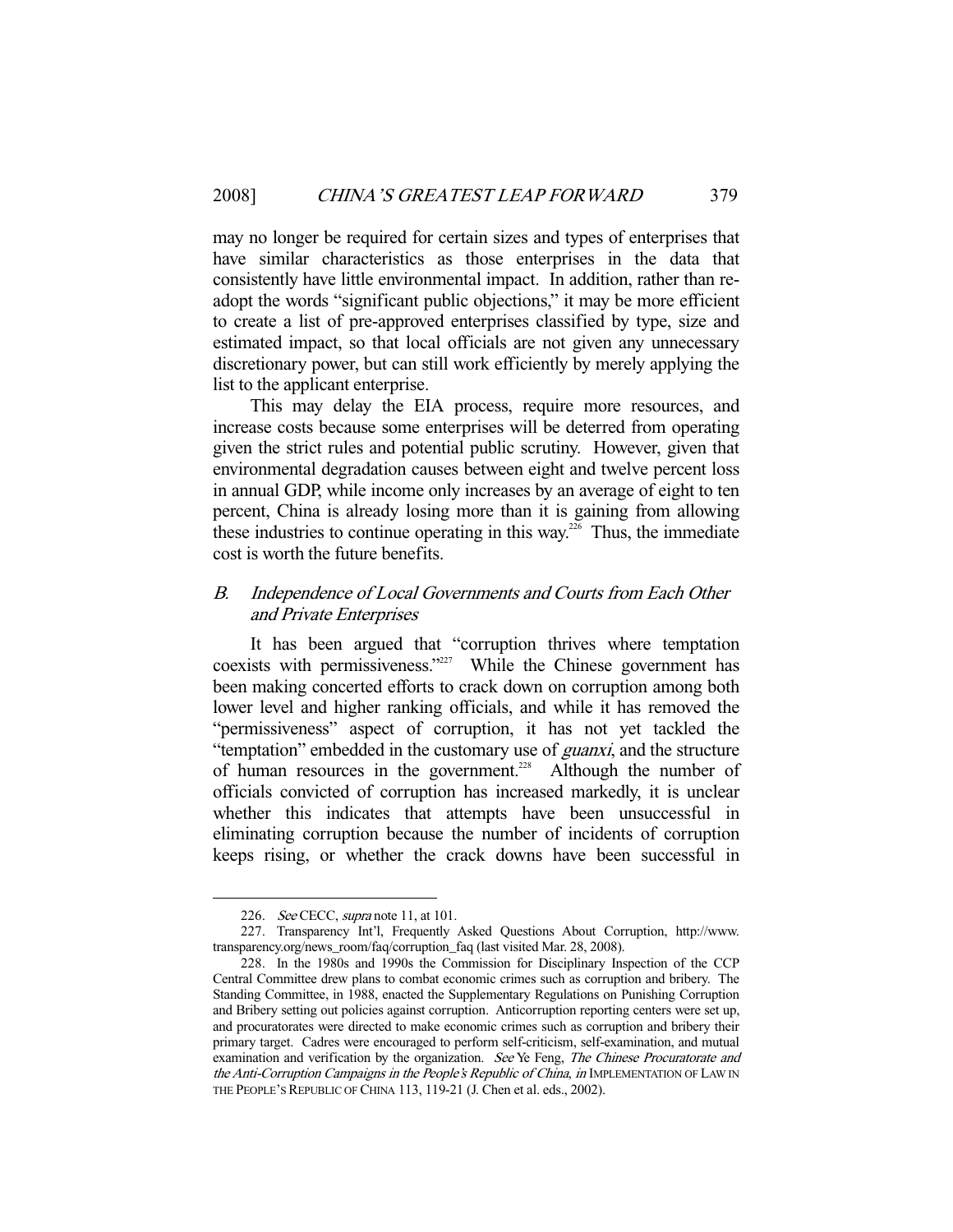catching more violators.<sup>229</sup> What is clear, however, is that corruption still occurs, and thus more effective means of implementing the government's policies against corruption need to be created. While it will be difficult to ensure against bribery and embezzlement outside the official recorded system, this is a problem faced by many countries, with or without independent government entities and courts, as seen in the various Tyco, Enron, and WorldCom scandals in America alone. These suggestions do not purport to eliminate all corruption, but address the current loopholes in the way corrupt practices seem permissible under the guise of officialdom and local protectionism.230

 Specifically, the Chinese government must tackle the archaic use of guanxi in the political and legal sphere by removing it as a mask for backhanded activities, and also make local governments and courts no longer financially dependent on local enterprises for boosting personal compensation, and padding government funding. The focus, therefore, should be on dissolving the environment in which corruption is allowed to thrive, not just on imposing aspirational laws from above. $^{231}$ 

## 1. Remove the Incentive of Guanxi.

-

The benefits of *guanxi* and hierarchy, which formed the basis of the Confucian ideal in China many years ago, should no longer survive in Communist China today while the country claims to adopt the rule of law in place of the rule of man.<sup>232</sup> The problem with the *guanxi* system is summarized by Donald C. Clarke, who argues that local protectionism stems from

 <sup>229.</sup> In 1999, over 6300 leading cadres were punished, and in 2000 the number rose to over 7440 at the provincial level, 177 at the municipal level, and 1709 from the county level. Id. at 124; see also NAT'L BUREAU OF STATISTICS (P.R.C.), CHINA STATISTICAL YEARBOOK, 2005, ARRESTS OF CRIMINAL SUSPECTS AND DEFENDANTS UNDER PUBLIC PROSECUTION, available at http://www.stats.gov.cn/tjsj/ndsj/2005/indexeh.htm (select "Chapter 23, Other Social Activities"; then select "23-18") (last visited Mar. 28, 2008) (indicating over 22,000 cases of corruption and bribery were accepted and under the prosecution of the Procurator's Office); 100,000 Officials Punished in 2006, supra note 33 ("Of the 97,260 officials who had been disciplined, over 80 percent had failed to carry out duties, taken bribes or violated the party's financial rules, said Gan, vice secretary of the Central Commission for Discipline Inspection.").

 <sup>230.</sup> By "officialdom" I refer to the ways in which local officials can justify and legitimize the charging of excessive fees as a duty and power under their legal and occupational authority. By "local protectionism" I refer to the ability to make preferential decisions to certain enterprises under the veil of "public good" and prosperity.

<sup>231.</sup> See Feng, supra note 228, at 124.

<sup>232.</sup> See HO, supra note 12, at 47 ("Chinese village communities face a great challenge in having their customary land rights recognized by the state as they are generally unwritten. On a different level, the problem of recognition pertains to a cultural confrontation: between a rapidly industrializing society moving towards the rule of law and an agrarian society based on a tradition of the 'rule by man.'").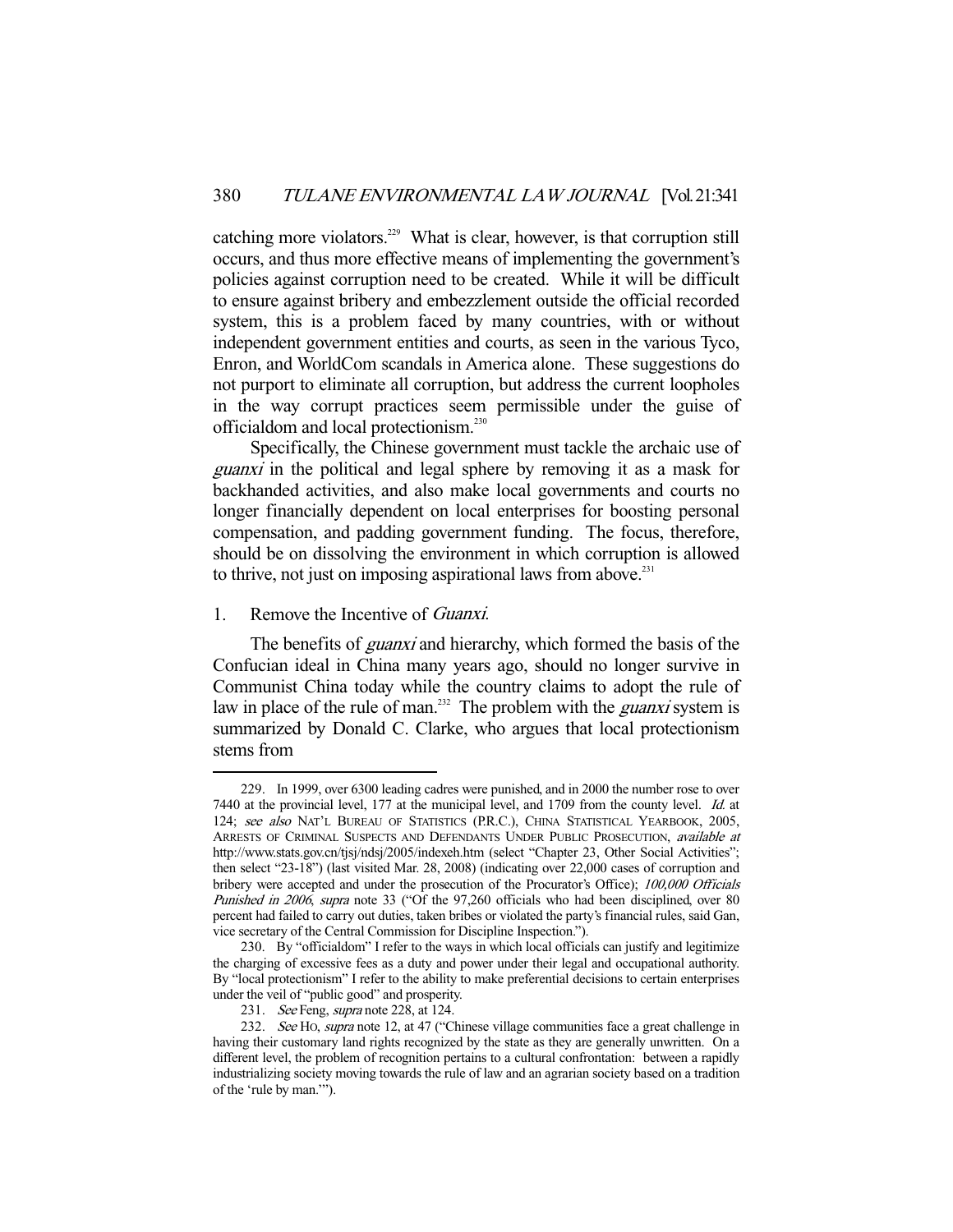the fact that local governments rely on local enterprises for revenues and employment, and so are reluctant to allow them to be financially damaged by having a judgment against them successfully executed. In addition, a local enterprise may well be run by a local political leader, who will exert his influence to protect the enterprise. It is not simply some vague notion of respect for local leaders that makes courts reluctant to go against their wishes. This respect has a very specific institutional basis: the dependence of local court personnel upon local government at the same level for their jobs and their finances . . . . Every aspect of local courts, including personnel, budgets, benefits, employment of children, housing, and facilities, is controlled by local Party and government organs, as are promotions and bonuses. $^{233}$ 

Rather than the more accepting view of *guanxi* among traditional Chinese citizens, for many Western observers, such practices now constitute corruption and are antithetical to the rule of law.<sup>234</sup> This is particularly important in the rural land context as "a cultural confrontation . . . between a rapidly industrializing society moving towards the rule of law and an agrarian society based on a tradition of the 'rule by man'"<sup>235</sup> is being played out in the rural riots today. Therefore, in order for rural rights to be protected in a country asserting the rule of law, the rural population must relinquish its ties to the rule of man. Such a transition should be supported by the government, by not only providing sufficiently independent institutions to enforce these rights, but also removing the incentives to regress to the rule of man.

 Making the process of decision making in both the courts and local government transparent will help the slow removal of guanxi or at least make it more difficult for officials to engage in corruption. The central government attempted to achieve this goal in 2001, when it decided that all departments of the central government and those at or above the province, region, or municipality level, were to review all matters that had been subject to examination and approval by administrative authorities.236 The goal was to remove all unnecessary procedure and to establish a system of supervision, but there was an exception for areas where "administrative powers can be substituted by a market

<sup>233.</sup> Donald C. Clarke, Power and Politics in the Chinese Court System: The Enforcement of Civil Judgments, 10 COLUM. J. ASIAN L. 1, 41-42 (1996) (quoting Chen Youxi & Xue Chumbao, The Three Major Reasons Why Courts Have Difficulty in Execution, ZHEJIANG LEGAL SYSTEM NEWS, Aug. 16, 1990, at 3).

<sup>234.</sup> See generally Andrew White, The Paradox of Corruption as Antithesis to Economic Development: Does Corruption Undermine Economic Development in Indonesia and China and Why Are the Experiences Different in Each Country, 8 ASIAN-PAC. L. & POL'Y J. 1, 32 (2006).

 <sup>235.</sup> HO, supra note 12.

 <sup>236.</sup> Feng, supra note 228, at 122.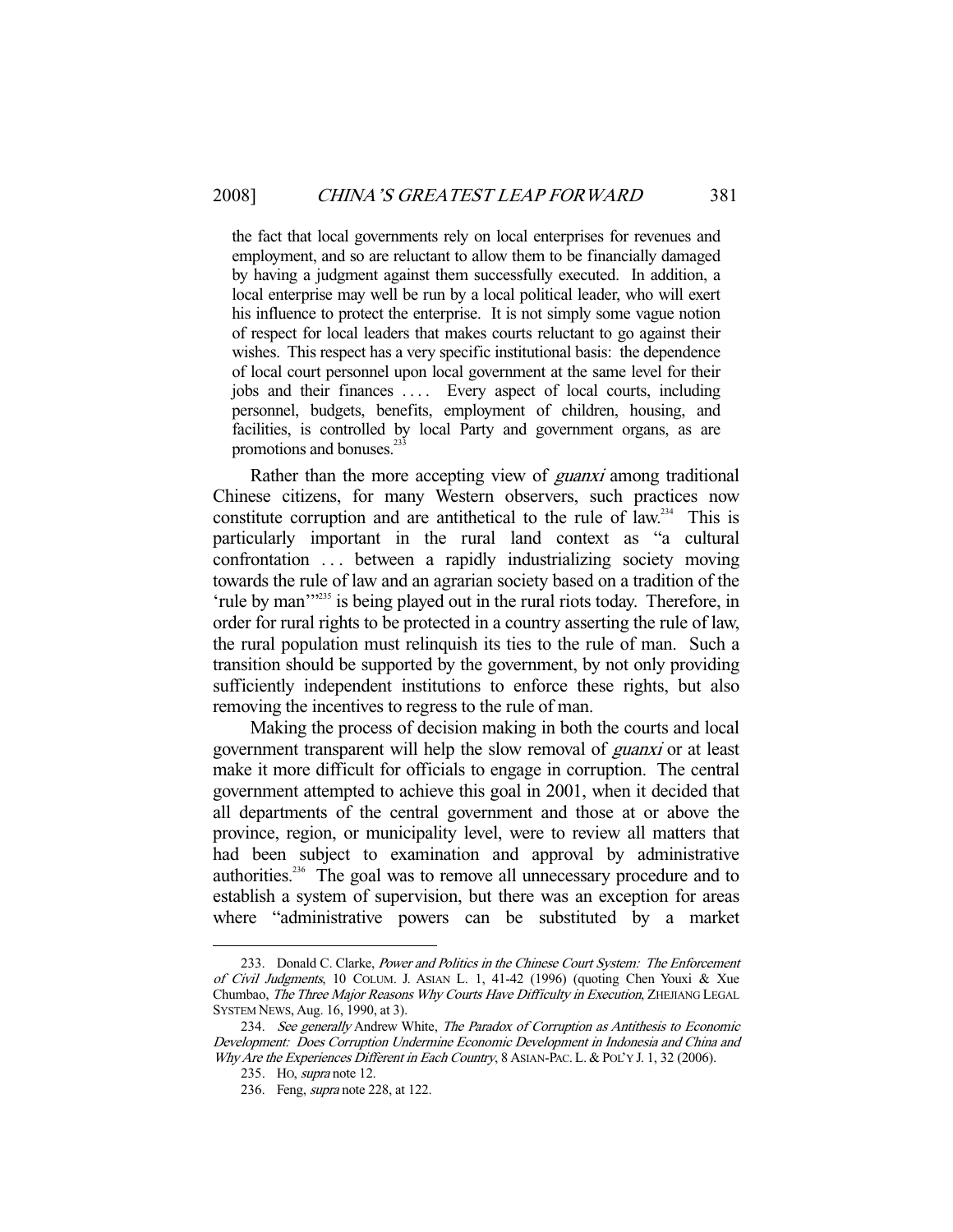mechanism;" for example, land-use rights and construction projects.<sup>237</sup> Therefore, because land reclamation falls under land-use rights, and SEPA oversaw construction projects, the two sources of abuse to the rural population were effectively excluded from central checks and balances.<sup>238</sup> However, the central government should make no exceptions for administrative powers that can be substituted by a market mechanism and should hold all government actors publicly accountable by requiring them to publish their decisions,<sup>239</sup> articulate a reasoning for these decisions, and file the decisions and reasons with the administrative department for the public to review. This will likely reveal any discrepancies in rationale as well as clandestine arrangements not permitted by law. At a minimum, the possibility of being discovered by the public, other officials, and higher government entities may be enough to deter the use of *guanxi* in a country that believes that saving face and one's reputation are of utmost importance.

## 2. Remove Financial Dependence and Temptation

 Removing the financial incentives within the courts and the local governments must be a priority. Once both the courts and local governments are independent from financial and political pressure, courts may feel they can award unfavorable decisions to deserving parties without fear of retaliation from local officials. Local officials can also enforce these court orders without fear of retribution from political leaders.

 First, the government will have to restructure the way the courts and local governments are funded. While solutions have been attempted by the government for almost a decade,<sup>240</sup> they have not been fully implemented. Currently, judicial resources are financially dependent on

 <sup>237.</sup> Id.

 <sup>238.</sup> In an interview, Pan Yue, vice-minister of SEPA, explained the problem with regulation of construction projects. Even though industries are supposed to wait until they receive approval to build after an EIA report, "[a]t present, driven by local and industrial interests, the situation of illegal construction and operation is getting worse. It has severely disrupted the country's macro-control and industrial structure and put mounting pressure on the environment and resources." See Sun Xiaohua, Green GDP To Be Expanded Nationally, CHINA DAILY, Jan. 18, 2007, http://chinadaily.com.cn/china/2007-01/18/content\_786230.htm.

 <sup>239.</sup> Id.

<sup>240.</sup> Id. In 1998, The Central Committee declared that all profit-making enterprises set up by the party and government organizations must be separated from the organizations, and they must not have control over the operation of such entities. Income from administrative charges, levies and fines must be handled separately from expenditure in public security organs, the procuratorate organs, people's courts, and the administrative authorities for industry and commerce. Plus, methods of financial payment and expenditure must be improved, and the implementation of a centralized collection and payment must be accelerated. Id.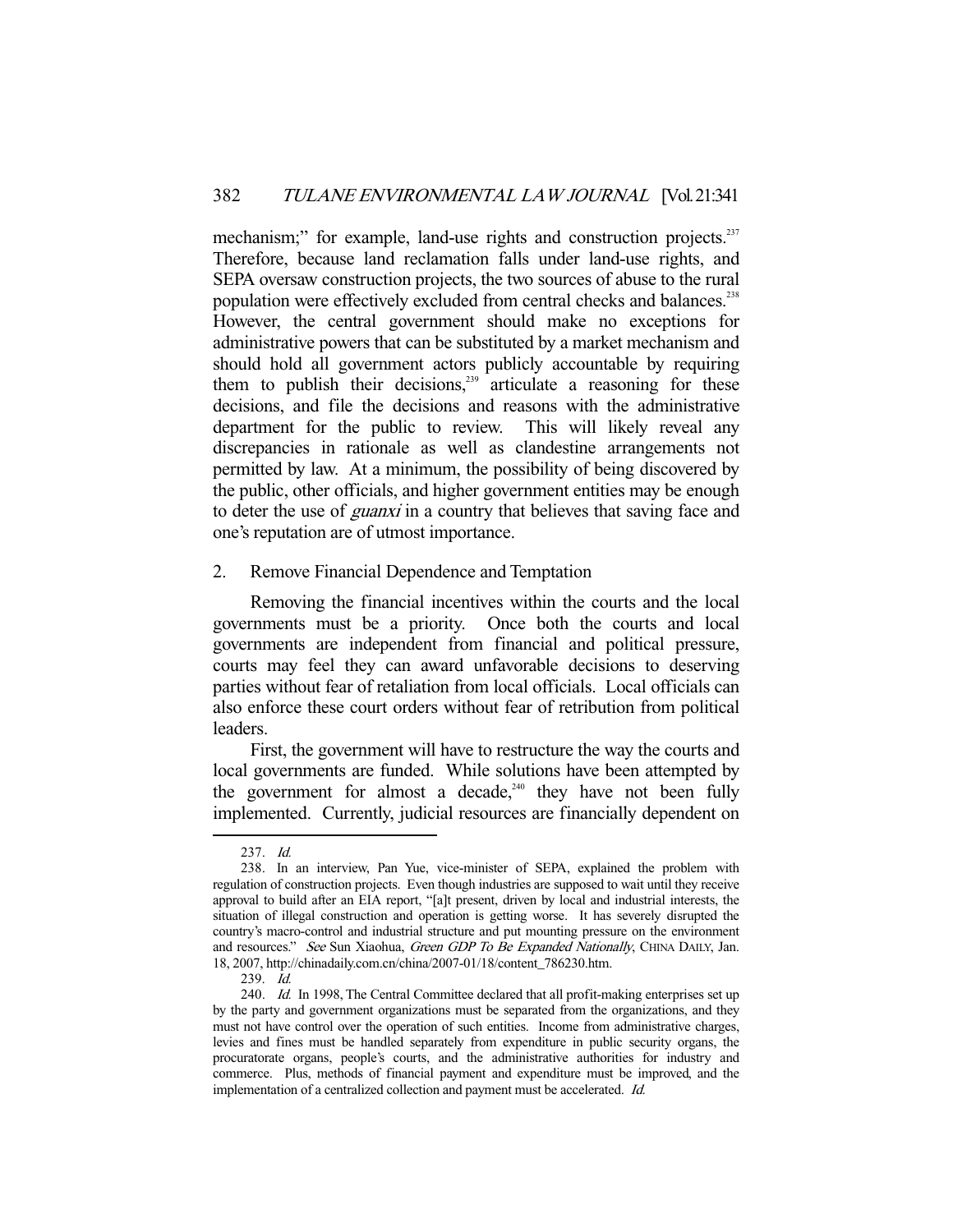filing fees, a judge's compensation relies on evaluations based on the number of closed cases, and the fact that court salaries are paid from local government, not national funds, $241$  means there is a disincentive among judges in "biting the hand that feeds them."

 To alleviate this dependence of the courts on local government, the central government should restructure the court system so that it is funded by national funds instead of local and private individuals, and bonuses for completed case loads should be removed altogether. This way, judges will not be sidetracked by the budgetary concerns, which may reduce the incentive to require the unnecessary filing of multiple suits where one class action suit would be more efficient. Also, judges may be less motivated to turn away suits that are filed near the end of the year, because they will no longer fear that unclosed cases will affect their evaluation. In addition, because fixed salaries will no longer be paid by the local government, local officials will have less influence over the judges. They will no longer be able to threaten reduced wages and bonuses unless a decision is awarded in their favor. While the government may fear that fixed wages and no bonus incentives may lead to complacent judges with nothing motivating them to work hard, the government should consider making the judges publicly elected by the county in which they sit.<sup>242</sup> If judges are accountable to the people, and their careers rest on performing satisfactorily, then each judge will have motivation to work hard and protect rural interests to keep his position. By implementing just some of these suggestions, judges can focus on hearing the cases on its merits rather than worrying about the budget.

 In the local government context, financial incentives come from the EIA fee schedule, rent-seeking for expedited services, and rent from nonvillager enterprises. The central government in 2001 foresaw a centralized system of financial payment, expenditures, fee collection, and the regulation of fees. $243$  However, such a system did not account for temptations to charge excessive, but permissible, fees and the pressure of success measured by the locale's GDP.

 As long as local officials' salaries depend on fees and regional GDP, there is an incentive to further personal and local protectionism within the letter of the law, and against the spirit of anticorruption measures. To avoid this, the government should require all revenues to be paid to an

<sup>241.</sup> See supra note 186 and accompanying text.

 <sup>242.</sup> Similarly to the way village heads are elected in villages that embrace this process, public accountability leads to actions that favor the village interests rather than those of private enterprise. See Thurston, *supra* note 115.

<sup>243.</sup> See Feng, *supra* note 228, at 122.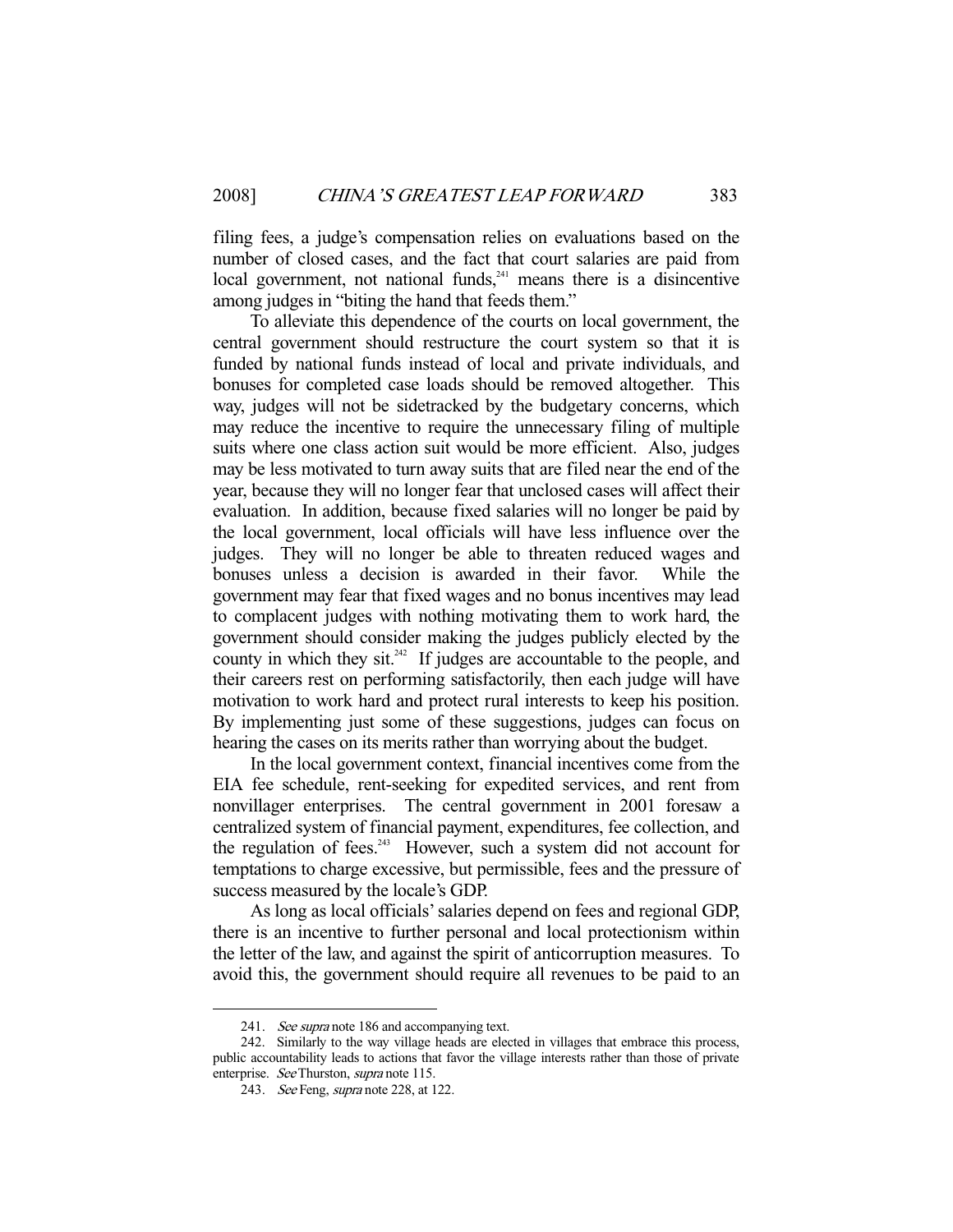external body, such as the central government, which in turn pays out fixed salaries to local personnel. This will reduce the incentive to charge illegal or excessive fees as the local officials themselves will get no additional financial benefit out of doing so. In particular, there will be no incentive to approve a potentially harmful enterprise merely to obtain EIA fees, as the officials will get paid whether the enterprise is approved or not. Additionally, because all fees will be paid to a central fee payment system, and not included in the individual official's salary, there will be less incentive to divert unnecessary resources to expediting an approval.

 Although the suggestions above seem to involve a big strain on human resources departments, they will likely receive support from the central government, because the only significant additional cost will be for administration, which was already approved in  $2001$ .<sup>244</sup> The budget will remain unchanged for the central government, because court filing fees and revenues collected by the local government will be paid to the national funds and separately disbursed from national funds to each government employee. Even though more resources will be needed to channel funds from local governments and the courts to the national funds and then back out again, the cost is worth the price of doing nothing at all. According to Chinese economist Hu Angang, during 1991-2001, the cumulative annual cost of corruption was between 14.5% and  $14.9\%$  of the nation's GDP.<sup>245</sup> Thus, if the government intends to continue its route to high productivity, it must tackle the corruption that is undermining it.

## C. Focus on Prevention, Not Just the Cure

 The objective of the following suggestions is to encourage internal changes in the way grass-roots decision makers operate so that such actions are not focused on finding ways to circumvent the letter of the law, but rather work in harmony with the spirit of the law. That is, the focus is on preventing violations instead of waiting for the government to pass laws to cure the damage already done. First, this discussion will address the proposal offered by RDI to narrow the scope of "public

 <sup>244.</sup> Id.

 <sup>245.</sup> See Hu Angang, Public Exposure of Economic Losses Resulting from Corruption, 4 CHINA WORLD ECONOMY 44, 44 (2002), available at http://old.iwep.org.cn/wec/english/articles/ 2002\_04/2002-4-huangang.pdf; NAT'L AUDIT OFFICE OF CHINA, AUDIT AND INVESTIGATION FINDINGS ON THE FINANCIAL INPUT OF AGRICULTURE-AID IN 50 COUNTIES (2004), available at http://www.cnao/gov.cn/main/articleshow\_ArtID\_915.htm (finding that 4.95 billion yuan were misappropriated between 2003 and 2004).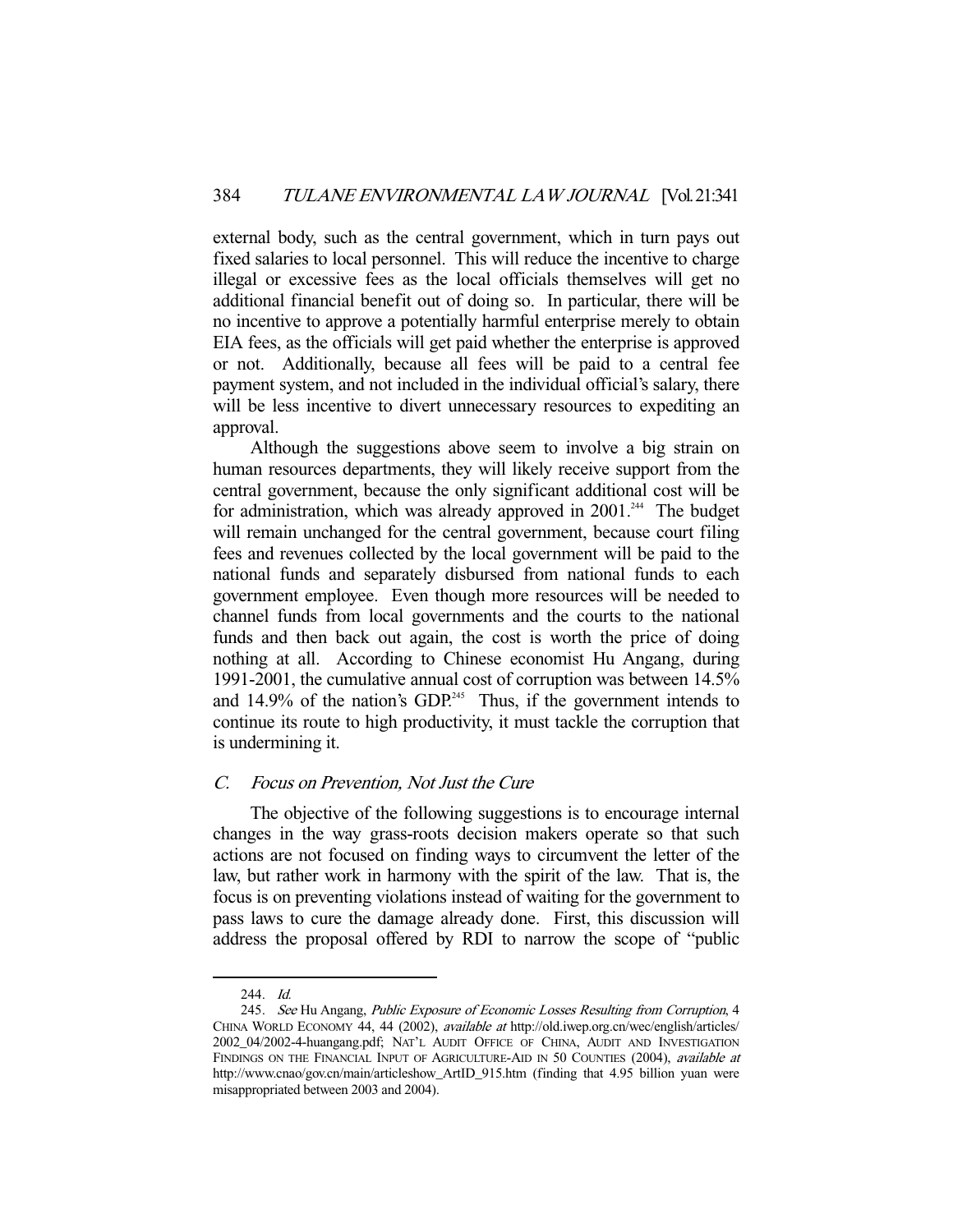interest" in the takings context and then offer some ways to improve the practical effects of this scheme. Next, this discussion will analyze the current plans to implement an expanded regulatory system proposed by SEPA in 2002, and recently revived in 2006. However, rather than merely spreading the responsibility of monitoring environmental violations by increasing the number of new supervisory centers, the central government should also focus its attention on implementing a more effective regulatory system, rather than merely an expanded one.

1. Specify the Uses that Fall In, and Out, of the Meaning of "Public Interest"

 One suggestion offered by RDI to ensure against illegal takings is to narrow the scope of "public interest." This scheme would involve providing a list of approved "public purposes," and any land that is reclaimed for a purpose not specified on the list would require approval from the State Council.<sup>246</sup> The possible problem with this remedy, however, is that given that illegal takings are more frequent,  $247$  if every official decided to challenge the list that is being suggested here, the State Council will be inundated with requests for clarification or determinations of whether that particular taking should be made into an exception and approved. The State Council may then try to relieve some of the burden by creating regional offices or agencies to carry out this approval process. However, by giving local agents the discretion to make these determinations—ultimately resulting in yet another opportunity for corrupt practices—this will lead the rural population back to square one, relying on the excessive discretionary authority of grass-roots decision makers, and unclear and inconsistent rights.

 To avoid this scenario, if the list is adopted, the State Council should ensure that it is the only entity that approves each request. This can be done by either approving each request itself as suggested by RDI or having the NPC create a specialized committee to work under the direct supervision of the State Council, whose sole objective is to review and approve such requests. Although this may initially be time consuming and delay the process of approval, over time, the benefits will be evident.

<sup>246.</sup> Keliang et al., *supra* note 10, at 827-28.

 <sup>247.</sup> According to statistics provided by the Ministry of Construction, between January and June 2004, 4,026 groups and 18,620 individuals had lodged petitions over allegedly illicit land confiscations, compared to 3929 groups and 18,071 individuals for the entire year of 2003. Gregory C. Chow, Rural Poverty in China: Problem and Policy 12 (Princeton Univ., Ctr. for Econ. Policy Studies, CEPS Working Paper No. 134, 2006), available at http://www.princeton. edu/~ceps/workingpapers/134chow.pdf.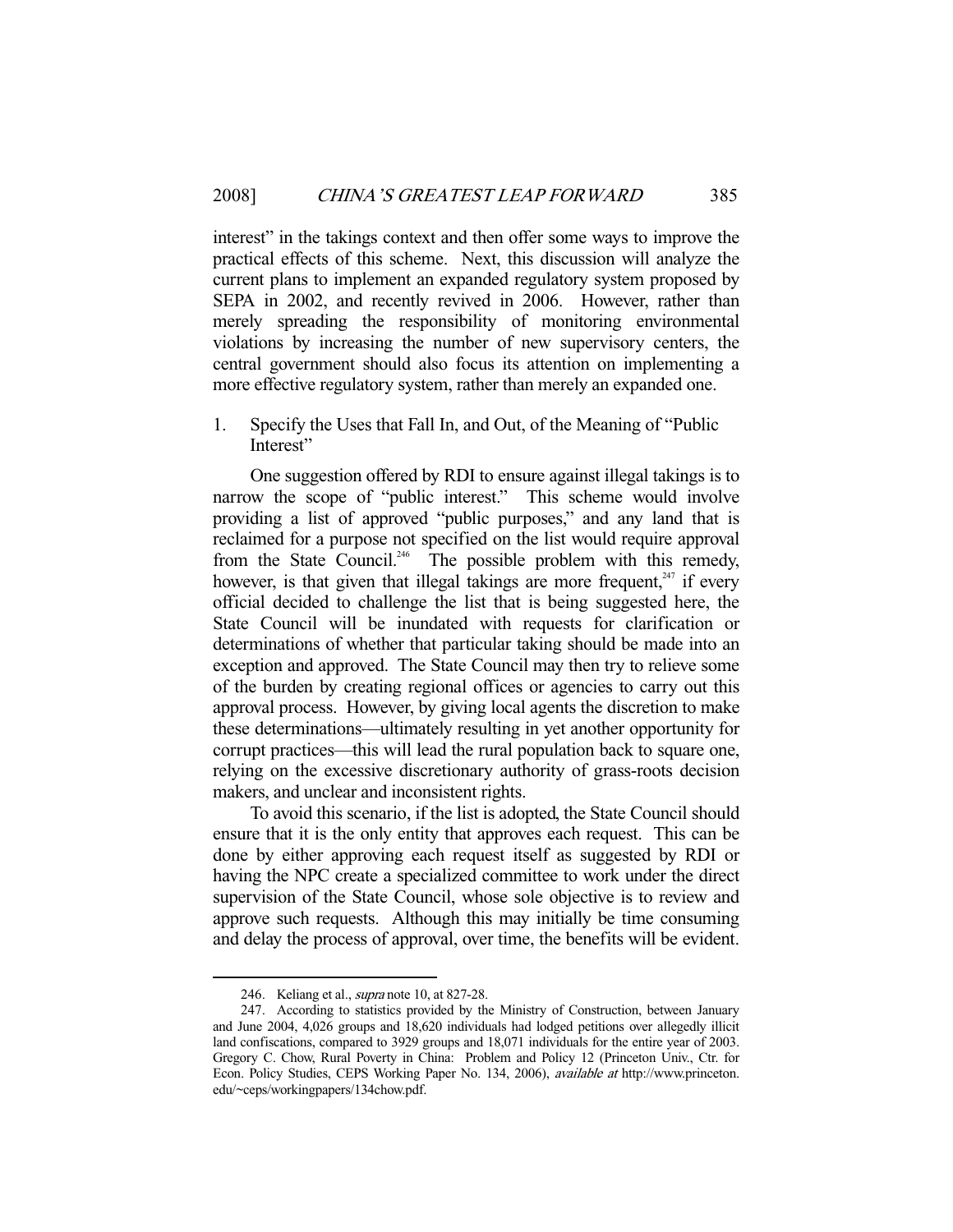During the process of approving each individual request, the State Council should record both approved uses and all rejected requests and publish them monthly with the village committees and in the mass media. This way both officials and the farmers will be aware of the approved and forbidden uses. A substantial fine should be imposed on any official who requests one of the already forbidden purposes to deter officials who wish to overburden the system with requests in hopes that it will collapse. Over time, officials will be encouraged to exercise selfscrutiny and properly consider whether their intended taking is permissible under the Constitution. The transparency of this scheme will discourage unscrupulous officials from pushing for a dubious purpose in the first place.

 The task of preventing land readjustments, however, is more complex. Given the recent approval of the new draft property law, it is clear that the central government has no intention of requiring the collective to relinquish power over land management, which includes readjustments. While large readjustments have been publicly condemned by the government, it has not been made illegal. This is partly because of the benefits of being able to readjust land periodically, which is essential to the per capita formula of land distribution in a "socialist countryside." Instead of a total ban on land readjustments, the government should permit the collective to make small land readjustments—those necessary for redistribution of land when family members die or when households change residency—at will. However, any large readjustment—such as the reclamation of land to be transferred to an enterprise—should be approved by the State Council, or a specialized committee created by the NPC.

 In addition, the State Council or specialized committee should also seek to clarify the meaning of the term "special circumstances" under the RLCL. Rather than leave it up to the village collective to decide its scope in ways that promote their own economic agenda, an independent, detached, and impartial body—such as the State Council or specialized committee—should make these determinations in a way that is harmonious with NPC policies and goals and publish them.<sup>248</sup> The body should also apply equivalent sanctions to those suggested for the "public interest" proposal above. This will allow the central government to control the impact of large readjustments on the individual farmer, which will hopefully reduce the incidences of land grabs and thus rural unrest. Meanwhile, the structure of the social countryside is still maintained as

 <sup>248.</sup> See supra note 103 and accompanying text.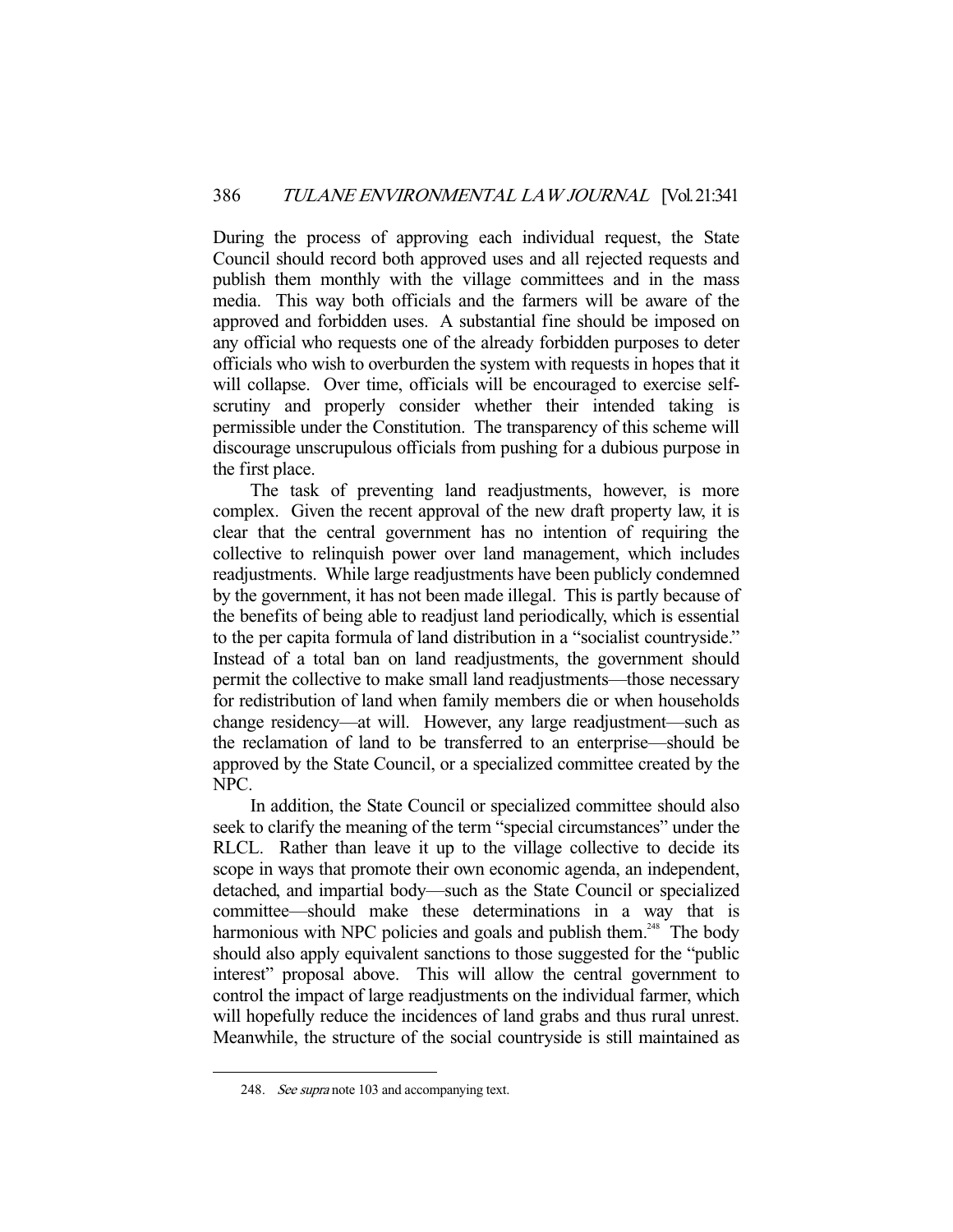the collective will still have the authority and freedom to perform its duties in land management, as it still has the power to make small readjustments.

#### 2. Create Economic Incentives To Promote Environmental Protection

 In May 2006, SEPA announced its intention to build three more regional supervision centers, adding to the two new centers already built in Nanjing and Guangzhou in 2002. The scheme also included plans to create a three-tier environment supervision system on the national, provincial and city levels, with ninety percent of cities having environmental tip lines, sixty percent of cities having their own response teams, and 80,000 additional staff by the year  $2010^{249}$  The problem with these proposals is that they seem only to come into effect once the damage to the environment has already been done. That is, after the enterprise has already been set up, been allowed to operate under lax environmental regulations, and in some cases no regulation at all, and only when an accident or violation occurs, then the tip lines and response teams kick in. Rather than an aim to prevent disasters from occurring in the first place, the goal for the regional centers was to improve the speed at which response teams could handle spills more efficiently.<sup>250</sup>

 Another problem with this scheme is the apparently dubious motivations behind creating multiple regional offices. In the context of environmental regulation, "[c]ross-regional frictions concerning environmental problems are ... considered a *headache*."<sup>251</sup> From this attitude, one could see that the rising number of supervisory centers may simply be an attempt to relieve the case load from the main SEPA office in Beijing by requiring the other five centers—which in turn are expected to do the unthinkable task of supervising roughly five provinces each—to share in the "headache." However, if SEPA and local officials are actually corrupted by economic incentives, or bound not to act under loyalties to political parties, creating more offices that employ the same mentality will not help the plight of the pollution victims. Rather, in addition to improving the resources of SEPA to allow for fast and efficient responses to violations, the central government needs to also ensure that such employees are not motivated by incentives or opportunities to abuse the resources they have been given. One possible solution to this is the introduction of the "Green GDP."

 <sup>249.</sup> Chinese Embassy U.S., China To Install 3 More Regional Environment Centers (May 5, 2006), http://www.china-embassy.org/eng/gyzg/t250617.htm.

 <sup>250.</sup> Id.

<sup>251.</sup> *Id.* (emphasis added.)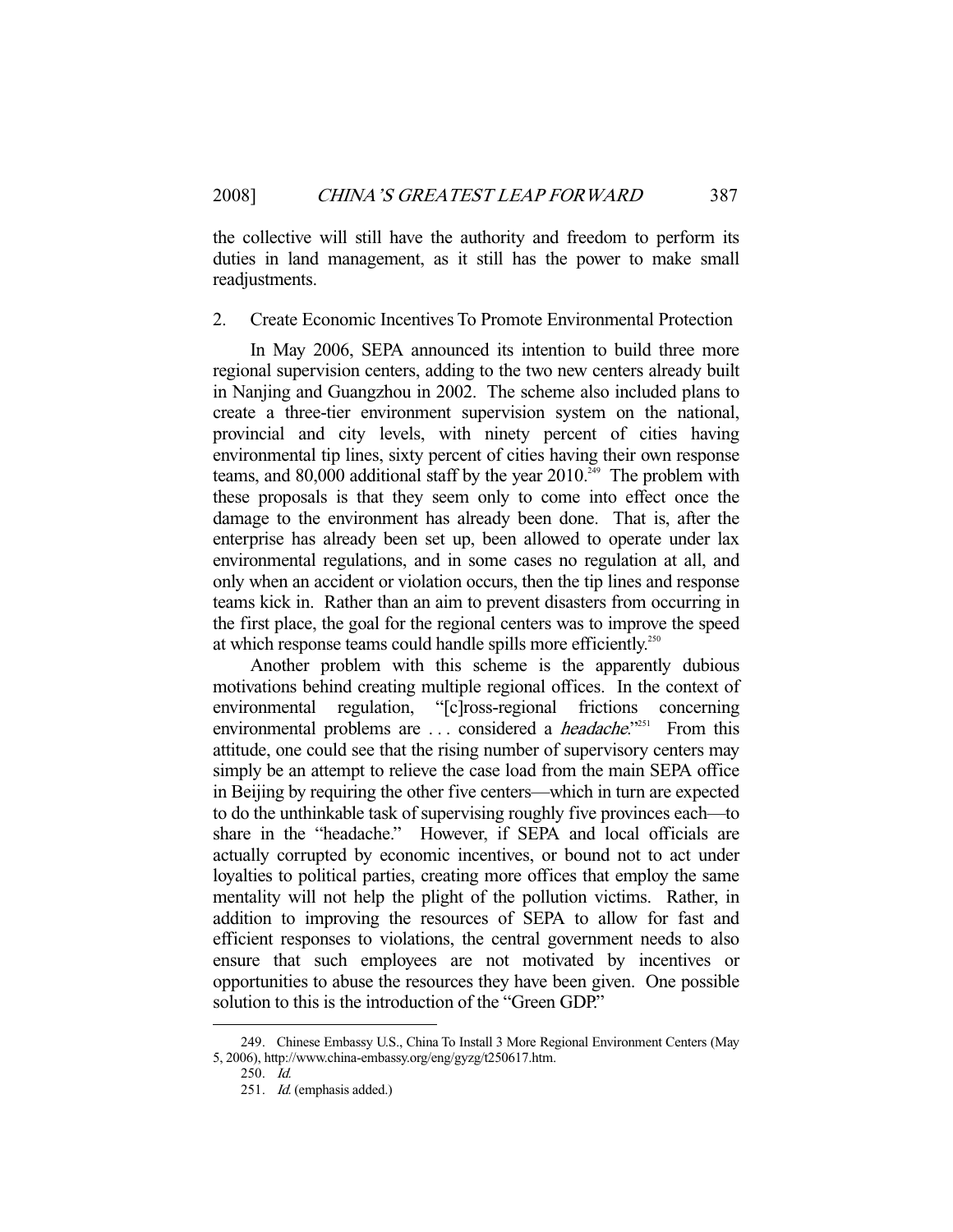The "Green GDP" is an economic accounting system currently being used to determine China's actual gross domestic product (GDP) by offsetting the overall GDP with the economic cost of environmental degradation.<sup>252</sup> The proposal being considered, but not yet implemented, involves adapting the evaluation system of local officials to parallel the "Green GDP."<sup>253</sup> That is, the current system of evaluation based on the GDP of that government entity's jurisdiction will be maintained, but the ultimate success of a jurisdiction will be calculated by evaluating the environmental and ecological costs (determined by public surveys, quality of air and drinking water, forest coverage, etc.) suffered by the jurisdiction. The final GDP will represent the economic growth off set by the environmental cost. This "Green GDP," if applied to the evaluation of local officials' GDP success, would maintain the financial incentive for officials to promote economic development and add a new incentive to prevent environmental violations, as their livelihoods now rest on its conservation.<sup>254</sup>

## V. CONCLUSION

-

 The failure to pacify rural unrest in China lies in the government's failure to address the flaws in imposing its aspirational laws from above, without providing sufficient guidance on the means of implementing them at the grass-roots level. This has led to various abuses of power by lower level decision makers as the entrustment of unbridled discretion in implementing national laws to fit local conditions often results in personal and local protectionism, at the cost of the individual farmer's interests and the state's own goals.

 <sup>252. 2004</sup> CHINA GREEN NATIONAL ACCOUNT STUDY REPORT JOINTLY ISSUED BY SEPA (P.R.C.) AND NBS (P.R.C.), Sept. 9, 2006, http://english.sepa.gov.cn/zwxx/xwfb/200609/t2006 0908\_92580.htm (stating that SEPA's integrated environmental and economic accounting system should cover at least five types of natural resource depletion costs (land, minerals, forest, water and fishery resources) and two types of environmental degradation costs (environmental pollution cost and ecological damage cost)).

<sup>253.</sup> Id. Further tasks include: "first, to improve accounting methods and conduct green national accounting as regular work. SEPA will carry out three basic surveys in succession such as Nationwide Pollution Sources Surveys, Nationwide Groundwater Pollution Investigation and Nationwide Soil Contamination Investigation jointly with other organizations concerned to supplement this accounting basis. Moreover, the National Survey for Ecological Damage Loss will be launched soon in order to lay the foundation for calculation of overall environmental degradation cost; second, SEPA will put stress on researches on how to formulate environmental and economic management policies related to pollution control, environmental revenue, ecological compensation and performance examination of governmental officers by using of calculation results of green national accounting." Id.

 <sup>254.</sup> Giu, supra note 26.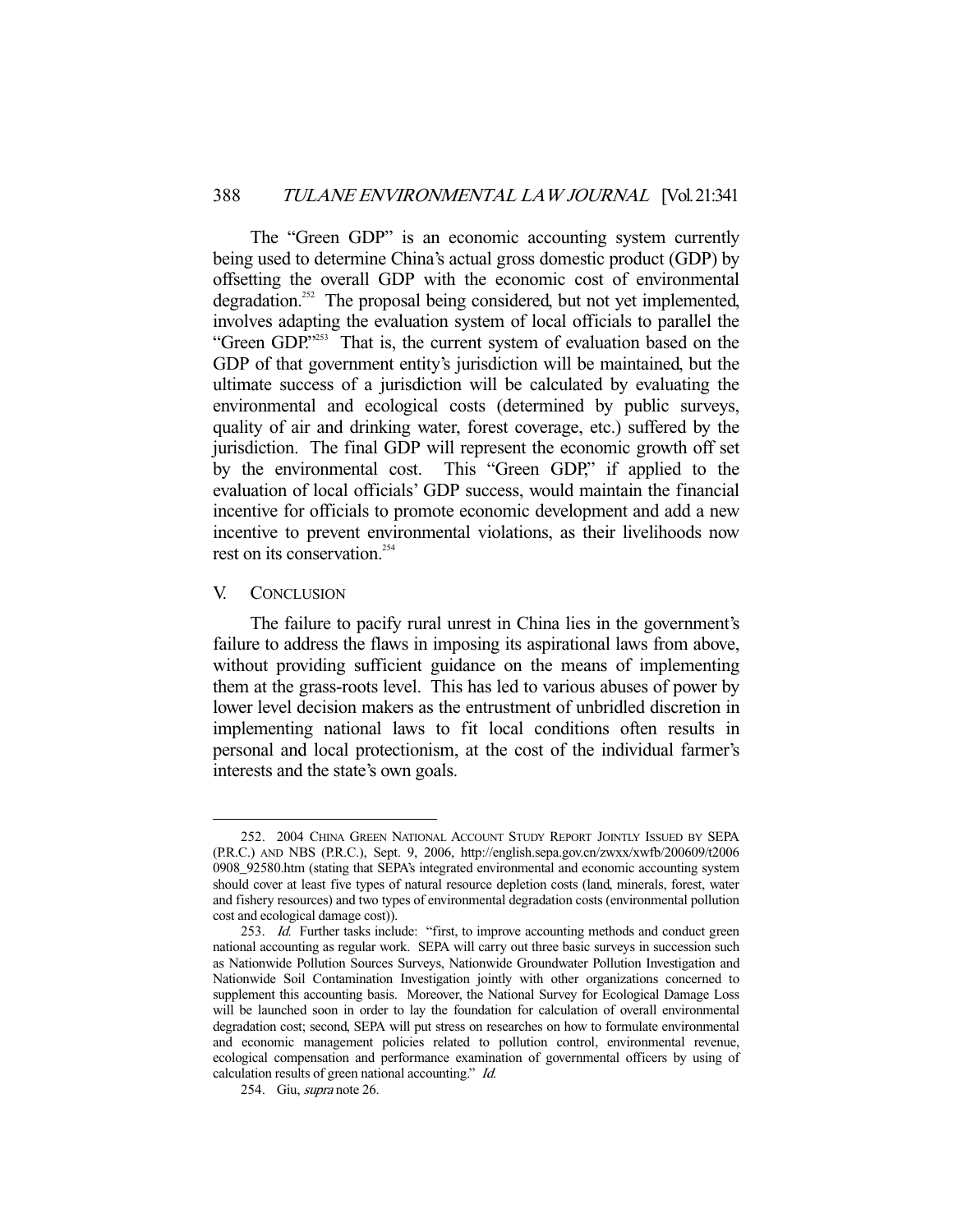Despite promises to secure land rights on paper, persistently unclear and insecure land rights in practice allow local officials and collectives to manipulate land ownership to reclaim land under the constitutional limit of "public interest," which is still undefined. Also, the inherent right of village collectives to readjust land by essentially exercising a taking without providing any compensation is extremely problematic for the individual farmer. Even when compensation is due, however, the way compensation distribution is structured means that adequate compensation does not reach the people most injured by a taking—the individual household. Instead, the majority of the compensation is paid to the collective, and the collective again is given the authority to use the funds as it sees fit, which may be in conflict with the individual farmer's interests. Even if a farmer disputes a taking or unpaid compensation, there is no adequate forum for redress, and it is difficult to prove any rights when there is no proof of a contract.

 To make matters worse, for those farmers who do have access to land to farm, the investment of time and money into the land is undermined by environmental degradation. While SEPA may have the political support and power to investigate and implement national policies, the effectiveness of these regulations is in the hands of the local governments who not only have the enforcement powers, but also have the authority to mould these national polices into local or regional standards to fit their own needs and circumstances. This unbridled discretion in addressing the gap between the national standard and local conditions often leads to interpretations of regulations which result in environmental neglect in the name of economic advancement. Furthermore, because local officials are evaluated based only on the GDP of their jurisdiction, and many officials tend to prioritize GDP growth over environmental protection.

 Transparency of the laws and procedure, independence of government entities, and a focus on means of preventing violations of the law are just three ways that can help remove the loopholes in which corrupt decision makers are able to operate to the detriment of the rural population. To ensure true transparency, a mandatory system of land registration must be implemented with an amortization period to induce compliance. Compensation distribution should also be reformed to include public participation in the negotiation process. Additionally, public pressure should be utilized to induce self-regulation in the environmental regulation context, with all enterprises undergoing an EIA assessment to remove the discretionary power of the local officials to circumvent public participation rules.